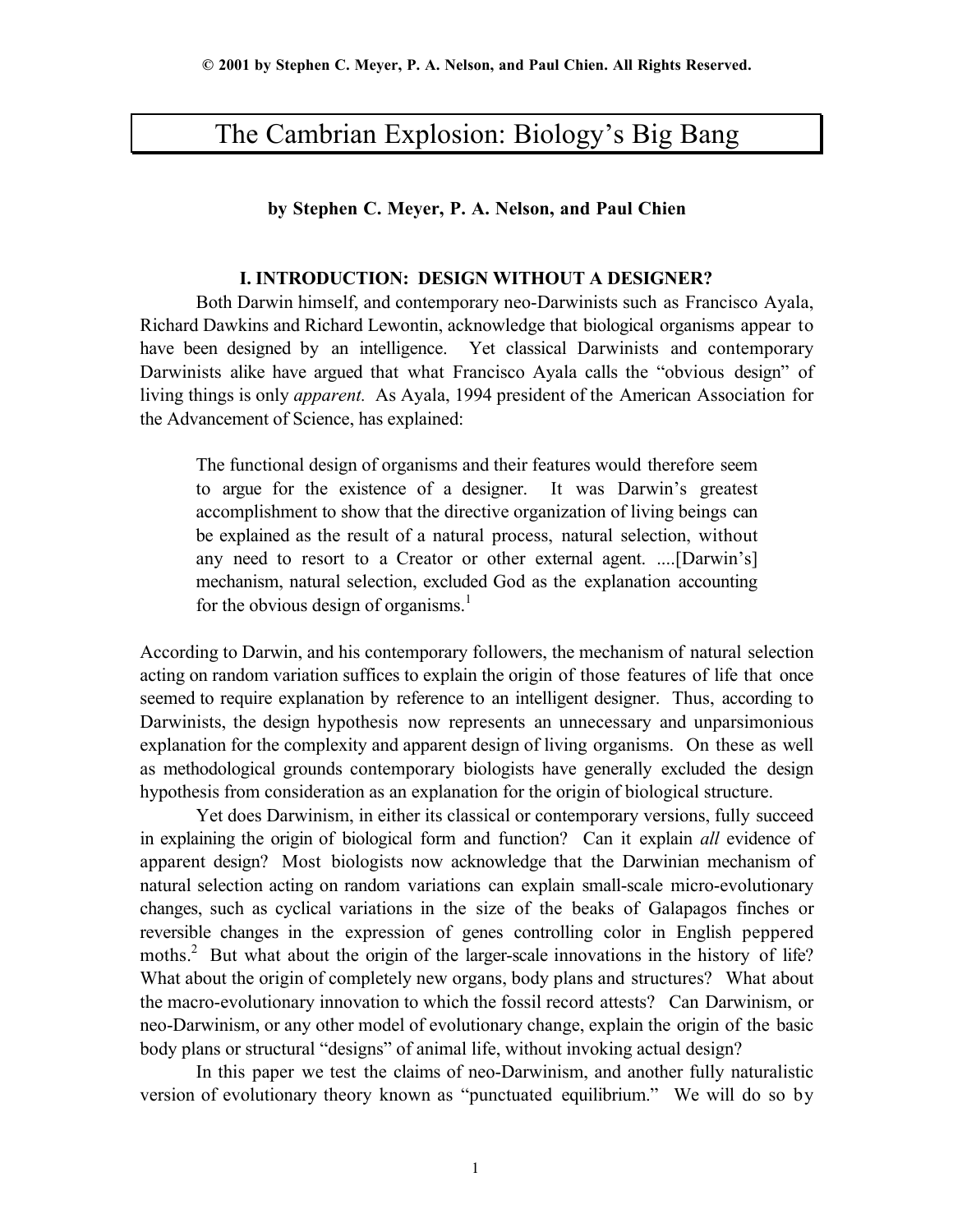comparing the empirical expectations of these two theories about the history of life against the data of "the Cambrian explosion"—a term that refers to the geologically sudden appearance of at least twenty-five animal body plans 530 million years ago. We shall show that the Cambrian fossil record contradicts the empirical expectations of both these theories in several significant respects. We will further show that neither neo-Darwinism's selection/mutation mechanism nor punctuated equilibrium's species selection mechanism can explain the pattern of fossil evidence surrounding the "Cambrian explosion." Instead, we suggest that actual (that is, intelligent) design explains the origin of the animal body plans in the Cambrian period better than either of the fully naturalistic mechanisms of evolutionary change currently under consideration within the scientific community.

# **II. THE CAMBRIAN EXPLOSION**

The term Cambrian Explosion describes the geologically sudden appearance of multi-cellular animals in the fossil record during the Cambrian period of geologic time. By the close of this event, as many as forty-one separate phyla first made their appearance on earth.<sup>3</sup> Phyla constitute the highest biological categories or taxa in the animal kingdom, with each phylum exhibiting a unique architecture, blueprint or structural body plan. Familiar examples of basic animal body plans are cnidarians (corals and jellyfish), mollusks (squids and shellfish), arthropods (crustaceans, insects, and trilobites), echinoderms (sea star and sea urchins), and the chordates, the phylum to which all vertebrates including humans belong.

The fossils of the Cambrian explosion exhibit several distinctive features.

First, as the name implies, the fossils of the Cambrian explosion appear suddenly or abruptly within a very brief period of geologic time. (See Figure 1). As recently as 1992, paleontologists thought the Cambrian period began 570 million years ago (mya) and ended 510 mya, with the Cambrian explosion itself occurring within a 20 to 40 million year window during the lower Cambrian period. In 1993, radiometric dating of zircon crystals from formations just above and just below Cambrian strata in Siberia allowed for a precise recalibration of the age of Cambrian strata. Radiometric analyses of these crystals fixed the start of the Cambrian period at  $543$  mya<sup>4</sup> and the beginning of the first appearance of the animal phyla<sup>2</sup> (i.e., the Cambrian explosion itself) at 530 mya. (See Figure 2) These studies also showed that Cambrian explosion occurred within an exceedingly narrow window of geologic time, lasting no more than 5 million years. Geologically speaking, 5 million years represents an extremely small fraction of the Earth's history. As Chinese paleontologist Chen Junyuan has explained, "compared with the 3-plus-billion-year history of life on earth, the period [of the explosion] can be likened to one minute in 24 hours of one day."<sup>5</sup> Yet almost all the major innovations in the basic architecture of living forms occurred abruptly within just such a small fraction of the earth's history during the Cambrian. Due to the suddenness of the appearance of animal life in the Cambrian, "the Cambrian explosion" has now earned titles such as "The Big Bang of Animal Evolution" (*Scientific American*), "Evolution's Big Bang" (*Science*), and the "Biological Big Bang" (*Science News*).<sup>6</sup>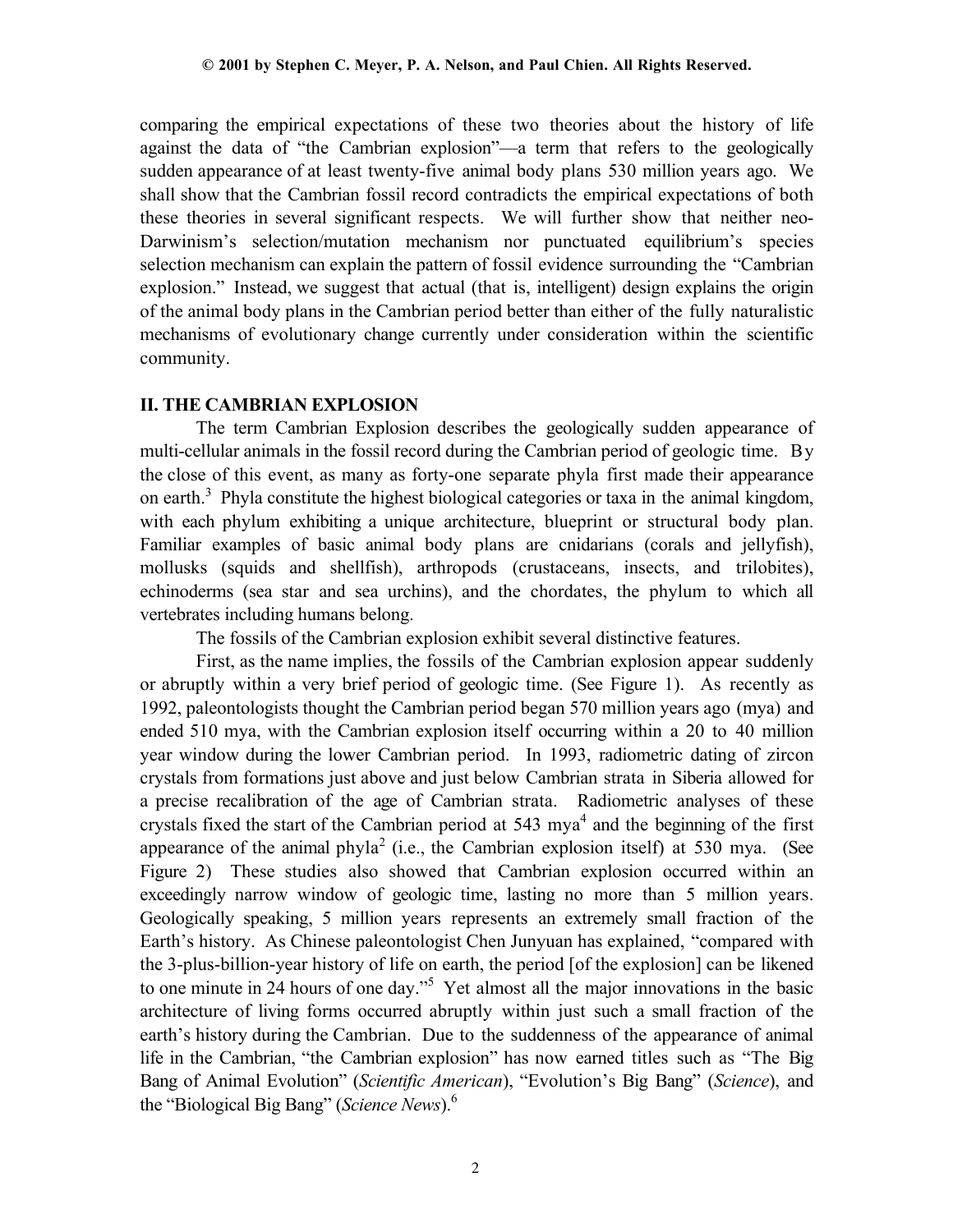To say that the fauna of the Cambrian period appeared in a geologically sudden manner also implies the absence of clear transitional intermediates connecting the complex Cambrian animals with those simpler living forms found in lower strata. Indeed, in almost all cases, the body plans and structures present in Cambrian period animals have no clear morphological antecedents in earlier strata. Some have argued that perhaps the Ediacaran biota hold some hope in this regard, but as we will show below those hopes now seem remote. Moreover, the origin of the Ediacaran fossils themselves constitute a mystery for precisely the same reason as do the Cambrian fossils, namely, that no clear intermediates exist between the relatively complex Ediacaran animals and the much simpler bacteria and algae that preceded them.

Second, the Cambrian explosion exhibits an extraordinary morphological breadth, and completeness at the phyletic level. Cambrian rocks display at least two-thirds of the basic body plans or architectural designs of the animal kingdom. Representatives of twenty-eight of the forty-two known animal phyla definitely appear by the close of the Cambrian.<sup>7</sup> (Fourteen minor phyla appear later in the fossil record, but for reasons described below almost all of these (as many as thirteen) might also have been present by the close of the Cambrian.) As Valentine, Jablonski and Erwin note, "All living phyla may have originated by the end of the [Cambrian] explosion."<sup>8</sup> Especially dramatic is the appearance of all the invertebrate phyla with mineralized exoskeletons, including the advanced metazoa such as *Mollusca*, *Echinodermata* and *Arthropoda*. Trilobites, a subphylum of *Arthropoda*, were highly complex animals whose thoraxes comprised three lobes or sections (a "medial axial ring" and two lateral "pleurae"). The bodies of trilobites were covered by an outer shield-like keratinized exoskeleton, the major piece of which, called a carapace, covered both the head and thorax of these animals. Like modern arthropods, trilobites grew by shedding their carapaces and these cast-off carapaces help to account for the abundance of trilobite fossils. The Chengjiang fauna also contains a number of fossils of now-extinct top-of-the-food-chain predators with exotic names such as *Anomolocaris* (up to six feet in length) (see Figure 3) which, together with spines on the lobopods (see Figure 4) indicate the presence of a complex food web and a diverse ecological community.

Shelled animals leave a far more durable and extensive record than their soft-bodied counterparts. Nevertheless, Cambrian fossil discoveries from both the Burgess shale and from the Lower Cambrian Maotianshan Shale member near Chengjiang, China have also shown exquisitely preserved soft-bodied fauna. The Chengjiang fauna even show many excellent examples of well preserved animals with soft-tissue (animals lacking even a keratinized exoskeleton)<sup>9</sup> including members of still extant phyla such as *Cnidaria*, *Ctenophora*, *Annelida*, *Onycophora, Phoronida* and *Priapulida*. The Burgess Shale of Canada from the middle Cambrian (515 mya) confirms that these phyla were long-lived and geographically widespread.

The Lower Cambrian sediments near Chengjiang have preserved fossils of such excellent quality that soft tissues and organs, such as eyes, intestines, stomachs, digestive glands, sensory organs, epidermis, bristles, mouths and nerves can be observed in detail. Even fossilized embryos of sponges are present in the Precambrian strata near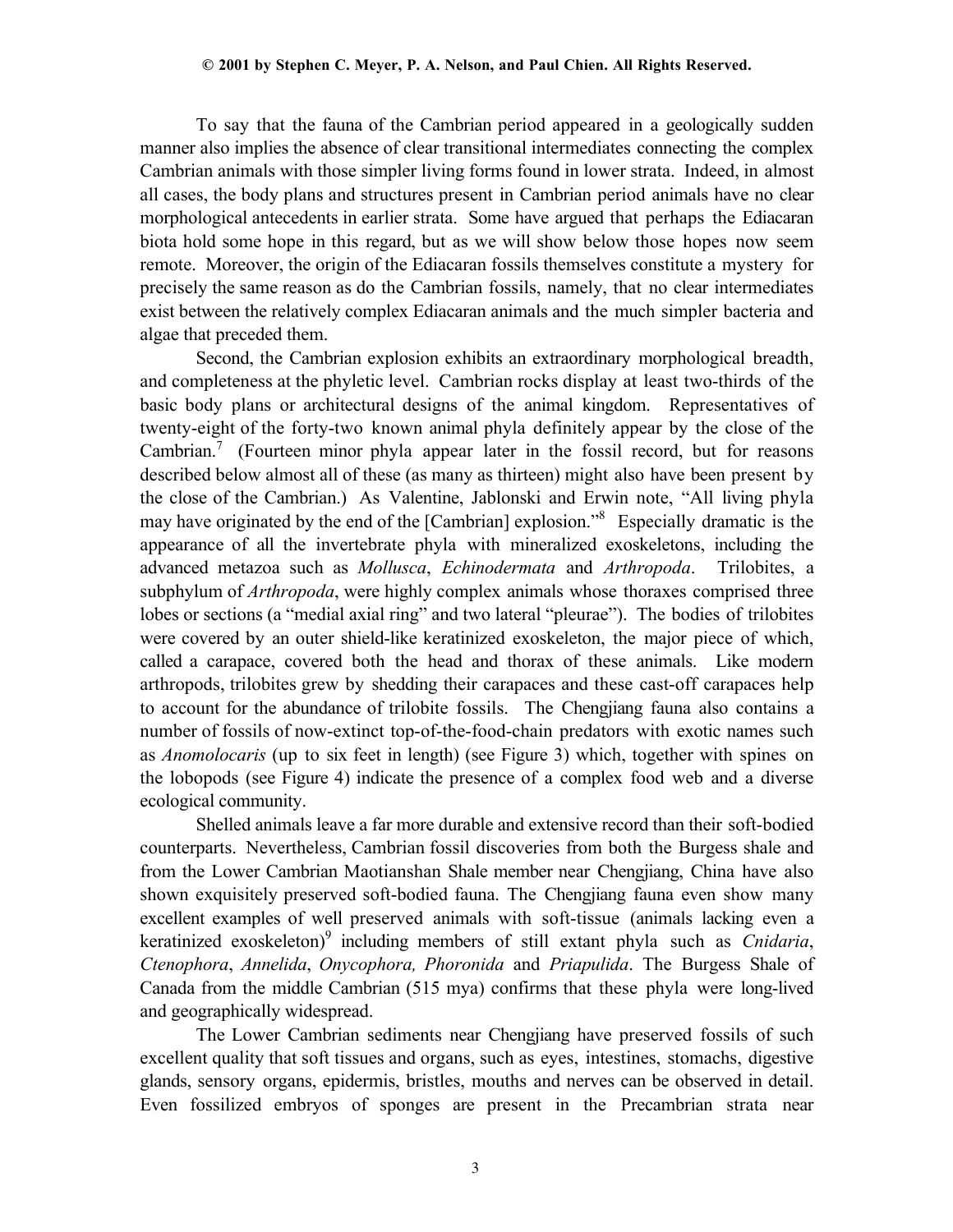Chengjiang.10 Cambrian-level strata show the soft body parts of jelly-fish-like organisms (known as *Eldonia)*, such as radiating water canals and nerve rings. These fossils even include the gut contents of several different kinds of animals and undigested food residue in their stools.<sup>11</sup> The Chengjiang fauna also confirm the presence of animals from the Phylum *Chordata*, including most prominently *Yunnanozoon lividum*, a fusiform eelshaped animal with, among other features, a digestive tract, branchial archers and a large notocord. Paleontologists also have found many samples of the dorso-ventrally compressed cephalchordate *Pikaia* in the Burgess Shale.<sup>12</sup> Additionally, J.Y. Chen and colleagues have recently reported the discovery of a sophisticated craniate-like chordate called *Haikouella lancelota* from the Lower Cambrian Maotianshan Shale in China. According to Chen *et. al*., *Haikouella* has many of the same features of the *Yunnanozoon lividum*, as well as several additional anatomic features including a "heart, ventral and dorsal aorta, an anterior branchial arterial, gill filaments, a caudal projection, a neural cord with a relatively large brain, a head with possible lateral eyes, and a ventrally situated buccal cavity with short tentacles."13 Lastly, Simon Conway Morris and several Chinese colleagues have made a dramatic find of two small fish fossils, *Myllokunmingia fengjiaoa* and *Haikouichthys ercaicunensis*, suggesting a much earlier appearance for vertebrates than previously thought.14 These specimens resemble hagfishes and Ostracoderms (extinct bony jawless fish) respectively.As noted, in addition to these chordate specimens, the Cambrian fossil record reveals the abrupt appearance of at least two thirds of all the basic body plans of the animal kingdom (three Precambrian phyla pre-existed the Cambrian) in an explosion of creativity some 530 million-years ago.

A third feature of the Cambrian explosion (as well as the subsequent fossil record) bears mentioning. The major body plans that arise in the Cambrian period exhibit considerable morphological isolation from one another (or "disparity") and then subsequent "stasis." Though all Cambrian and subsequent animals fall clearly within one of a limited number of basic body plans,15 each of these body plans exhibit clear morphological differences (and, thus, disparity) from the others. The animal body plans (as represented in the fossil record) do not grade imperceptibly one into another, either at a given time or over the course of geological history. Instead, the body plans of the animals characterizing the separate phyla maintain their morphological isolation or disparity from all the other types of animals. They also exhibit a remarkable stability or "stasis" during their time on earth.<sup>16</sup> After the major body plans arise in the Cambrian period they maintain their characteristics without any evidence of incremental alteration. This morphological stasis or "lack of directional change" has characterized each of the animal body plans corresponding to the separate phyla since the Cambrian period. In one sense, of course, the morphological stasis of the "phyla" as an abstract morphological unit is unremarkable, since phyla are defined for classificatory purposes by reference to an invariant set of anatomical characteristics. In another sense, however, body plan stasis, as it finds expression in actual animals is quite remarkable, precisely because actual animals naturally do fall within one, and only one, of a disparate but limited number of classificatory categories. While the phyla (as abstract classificatory units) must by definition exhibit stasis, the body plans of actual animals need not obey this definitional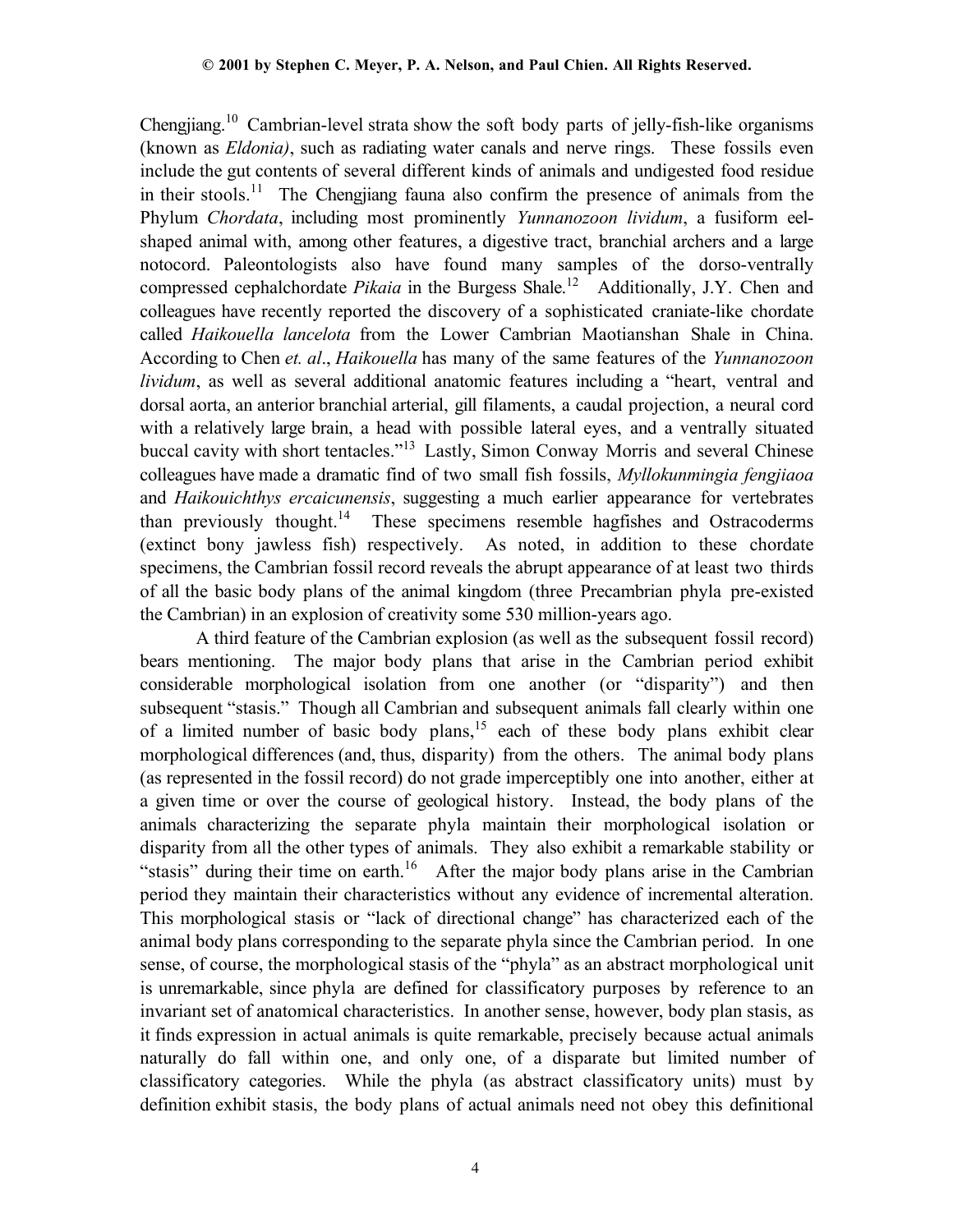logic. In any case, stasis is also a pervasive characteristic of individual genera and species. The trilobite specialist Niles Eldredge of the American Museum in New York, for example, describes commencing his work in the 1960s on the trilobite genus *Phacops*. Eldredge sampled Middle Devonian strata across the United States, only to discover, that the trilobites did not varying smoothly and gradually between species as he had expected. They too exhibited stasis.

Fourth, the sudden emergence of the various animals of the Cambrian explosion represents a dramatic discontinuous or "quantum" increase in the information content (or specified complexity) of the biological world. For three billion years, or five-sixths of the earth's history, the biological realm included little more than unicellular bacteria and bluegreen algae. During this time some significant increases in complexity did occur. About 2.7 billion years ago more complex eukaryotic cells (cells with nuclei) emerged after nearly 1 billion years of earth's history in which only prokaryotic cells existed on the earth.17 About one billion years ago, multi-cellular grade algae appeared, followed by the gradual increase of oxygen in the Earth's atmosphere. Then beginning about 570 million years ago, the first primitive multi-cellular animals arrived on the scene, including sponges and the peculiar Ediacaran biota. (See Figures 1 and 2.) Forty million years later, the Cambrian explosion occurred. Relative to the rather modest increases in complexity that occurred between the origin of the first life (3.5-3.85 billion years ago) and the first appearance of multi-cellular algae (1 billion years ago), the emergence of the Ediacaran biota (570 million years ago), and then to a much greater extent, the Cambrian explosion (530 million years ago) represent steep climbs up the biological complexity gradient. Indeed, analyzed from an information-theoretic standpoint, the Cambrian explosion in particular represents a remarkable jump in the (specified)<sup>18</sup> information content of the biological world.

One way to measure the increase in the complexity of the animals that appeared in the Cambrian is to assess the number of cell types that are required to build such animals and to compare that number with those creatures that went before.<sup>19</sup> Functionally more complex animals require more cell types to perform their more diverse functions. Each new cell type requires many new and specialized proteins. New proteins in turn require new genetic information encoded in DNA. Thus, an increase in the number of cell types implies (at a minimum) a considerable increase in the amount of specified genetic information. For example, molecular biologists have recently estimated that a minimally complex cell would require between 318 to 562 kilobase pairs of DNA to produce the proteins necessary to maintain life.<sup>20</sup> Yet to build the proteins necessary to sustain a complex arthropod such as a trilobite would require an amount of DNA greater by several orders of magnitude (e.g., the genome size of the worm *Caenorhabditis elegans* is approximately 97 *million* base pairs<sup>21</sup> while that of the fly *Drosophila melanogaster* (an arthropod), is approximately 120 *million* base pairs.<sup>22</sup> For this reason, transitions from a single cell to colonies of cells to complex animals represent significant (and in principle measurable) increases in complexity and information content. Even *C. elegans*, a tiny worm about one millimeter long, comprises several highly specialized cells organized into unique tissues and organs with functions as diverse as gathering, processing and digesting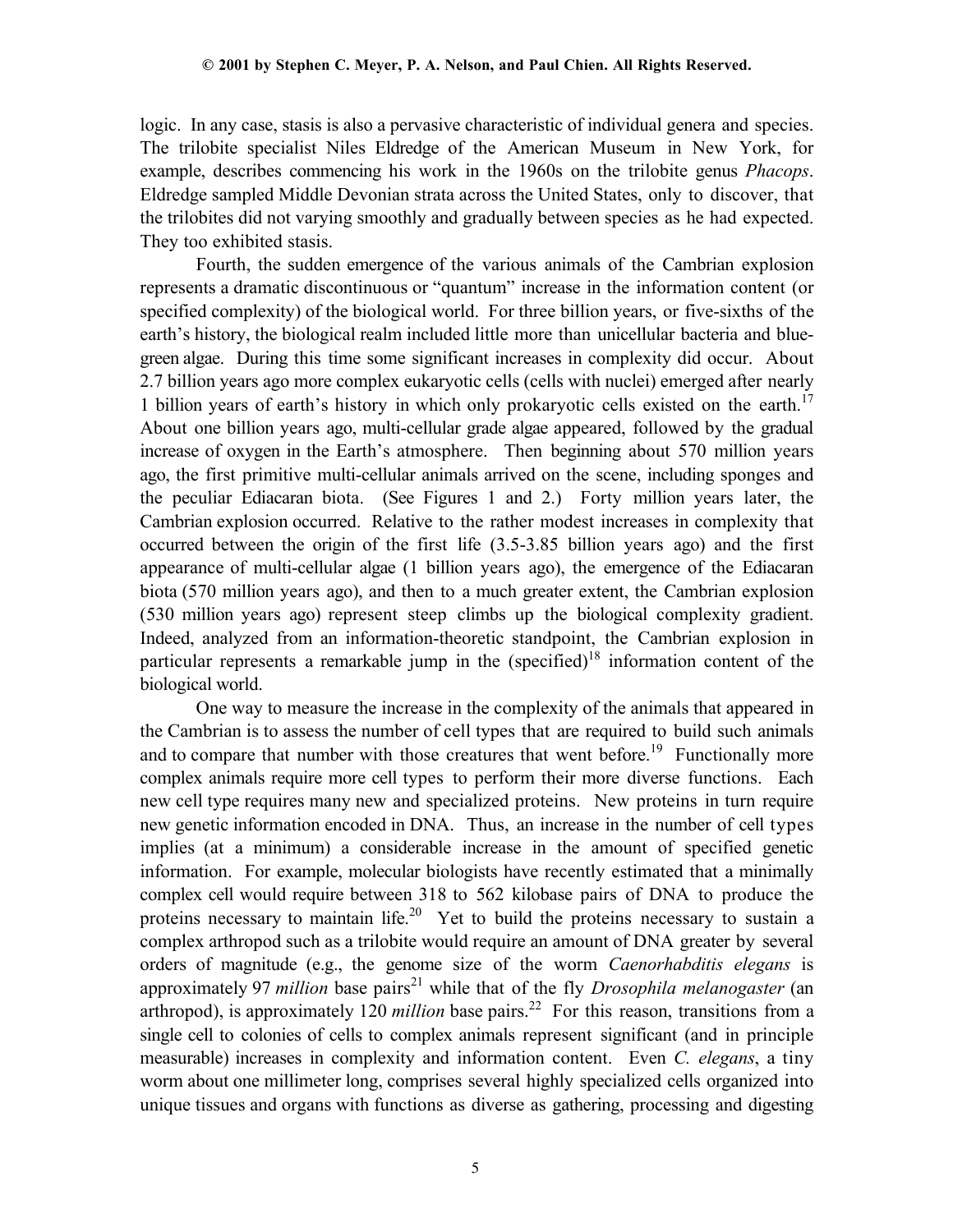food, eliminating waste, external protection, internal absorption and integration, circulation of fluids, perception, locomotion and reproduction. The functions corresponding to these specialized cells in turn require many specialized proteins, genes and cellular regulatory systems, representing an enormous increase in specified biological complexity. Figure 5 shows the complexity increase involved as one moves upward from cellular grade to tissue grade to organ grade life forms. Note the jump in complexity required to build complex Cambrian animals starting from, say, sponges in the late Precambrian. As Figure 5 shows Cambrian animals required 50 or more different cell types to function, whereas sponges required only 5 cell types.

# **III. TESTING THE NEO-DARWINIAN AND PUNCTUATIONALIST MECHANISMS**

In the following we will evaluate the efficacy of both neo-Darwinism and punctuated equilibrium as explanations for the Cambrian explosion. We will particularly seek to evaluate the neo-Darwinian mechanism of natural selection acting on random genetic variations by assessing the extent to which this mechanism can explain the key features of the Cambrian fossil record that we have just discussed. We will also test the efficacy of punctuated equilibrium's "species selection" mechanism in the same way. Because (a) neo-Darwinism especially purports to offer a truly creative mechanism of biological change and because (b) the Cambrian fossils attest not only to small-scale variations but also to large scale innovations in basic body plans, the Cambrian data provide a key test of the efficacy of neo-Darwinism's mutation/selection mechanism.

Despite the common perception that the fossil record provides confirmation for the neo-Darwinian account of the origin of new biological forms, the data of the Cambrian explosion actually contradict the empirical expectations of neo-Darwinism at nearly every point. According to neo-Darwinism, biological change occurs as natural selection acts on random genetic changes and mutations, selecting those changes that favor the survival of the organisms that possess them. Over time, small-scale advantageous genetic changes accumulate, eventually resulting in large-scale changes in the morphology of organisms. Thus, according to a neo-Darwinian account, biological complexity should accumulate in a gradual bit-by-bit fashion over vast periods of geologic time.

A neo-Darwinian understanding of the mechanism for generating new biological structure generates three specific predictions or empirical expectations concerning the fossil record. Given the operation of the neo-Darwinian mechanism, the fossil record should show: (1) the gradual emergence of biological complexity and the existence of numerous transitional forms leading to new phyla-level body plans; (2) small-scale morphological diversity preceding the emergence of large-scale morphological disparity; and (3) a steady increase in the morphological distance between organic forms over time and, consequently, a steady increase in the number of phyla over time. As noted below, punctuated equilibrium has a very similar set of expectations about what the fossil evidence should show, though, in some cases, its expectations differ in degree from neo-Darwinism's. We explain and consider each of these predictions or expectations in turn.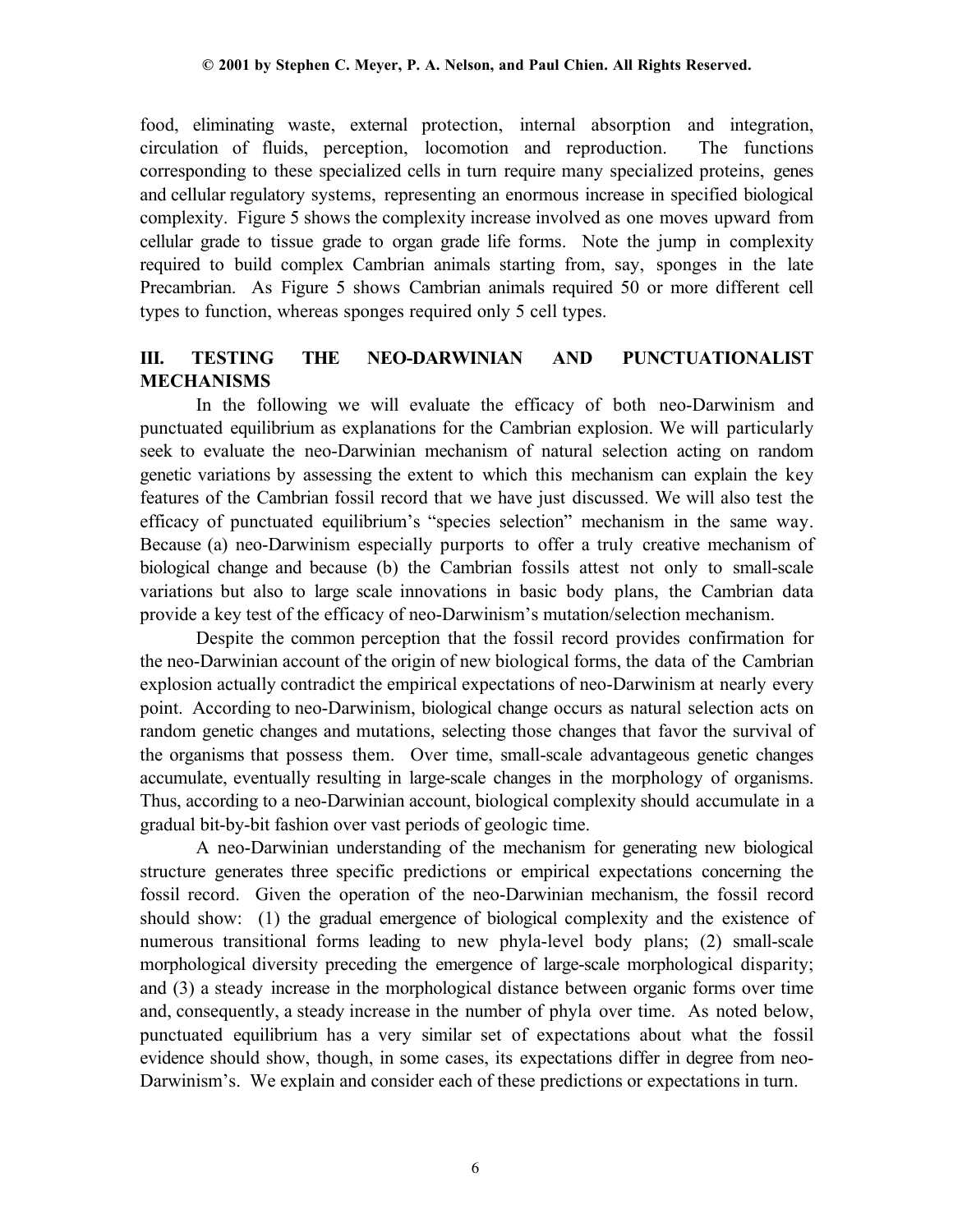### **III.A. Prediction 1: The Gradual Emergence of Biological Complexity and the Existence of Numerous Transitional Forms Leading to Phyla-Level Body Plans**

Charles Darwin regarded the sudden appearance of complex animals such as brachiopods and trilobites in the Cambrian fossil record as a major challenge to his theory. Based on his theory, he "expected to find intervening strata showing fossils of increasing complexity until finally trilobites appeared.<sup>223</sup> Darwin realized that building highly complex animals such as trilobites from single-celled organisms by natural selection operating on minute, step-by-step variations would require a multitude of transitional forms and failed biological experiments over vast amounts of geologic time. Accordingly he made the following prediction:

. . .if the theory be true, it is indisputable that before the lowest Cambrian stratum was deposited, long periods elapsed, as long as, or probably far longer than, the whole interval from the Cambrian age to the present day; and that during these vast, yet quite unknown periods of time, the world swarmed with living creatures.<sup>24</sup>

Darwin's prediction is significant because of his appreciation of the amount of time that his theory required. Geologists in Darwin's day employed relative dating methods. They did not yet have modern radiometric methods for determining the "absolute" date of rocks. Nevertheless, Darwin had a clear picture of what his postulated selection/variation mechanism implied about the history of life. On his theory, complex structures could only be built gradually, minute improvement by minute improvement. Thus, natural selection would require vast periods of time to create new biological forms and structures. Even in the 19th century, Darwin understood that this process would take many tens or hundreds of millions of years. Modern neo-Darwinists concur in this view. As noted above, neo-Darwinism envisions minute changes in gene sequences accumulating very slowly as the result of random mutations. Empirically-derived estimates of mutation rates in extant organisms, suggest that the kind of large scale morphological changes that occurred in the Cambrian would have required far more time than the duration of the explosion. As Susumo Ohno has explained:

Assuming a spontaneous mutation rate to be a generous  $10^{-9}$  per base pair per year and also assuming no negative interference by natural selection, it still takes 10 million years to undergo 1% change in DNA base sequences. It follows that 6-10 million year in the evolutionary time scale is but a blink of an eye. The Cambrian explosion denoting the almost simultaneous emergence of nearly all the extant phyla of the Kingdom *Animalia* within the time span of 6-10 million years can't possibly be explained by mutational divergence of individual gene functions.<sup>25</sup>

In addition to a pattern of gradual change, Darwinist theories anticipate a gradual increase in the complexity and morphological diversity of organisms over time. Clearly,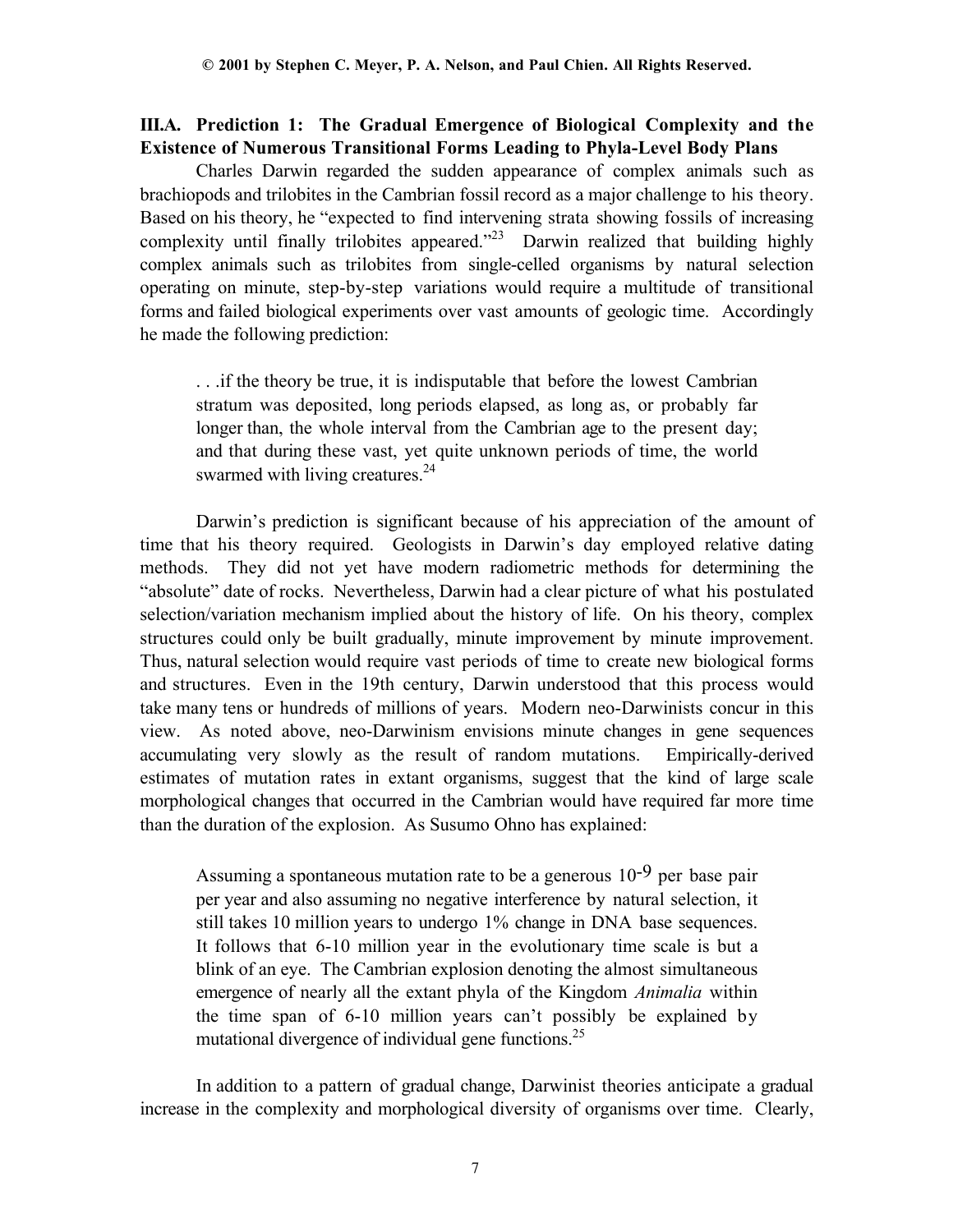the fossil record does show an overall increase in the complexity of organisms from Precambrian to Cambrian times. Nevertheless, the fossil record does not show that novel organisms arose gradually, nor does it document the existence of the many intermediates forms that Darwinian gradualism entails. Indeed, since the variation/selection mechanism involves a trial and error process, both Darwinism (and neo-Darwinism) imply that the fossil record should show many transitional organisms and failed experiments. (See Figures 6 and 7). Instead, organisms such as Trilobites (Phylum *Arthropoda*), with their articulated body plans, intricate nervous systems and compound eyes, first appear fully formed at the beginning of the Cambrian explosion along with many other phyla of equal complexity. In the words of Oxford Zoologist Richard Dawkins: "It is as though they [the invertebrate phyla] were just planted there, without any evolutionary history.<sup> $26$ </sup>

Darwin was, of course, well aware even in the 19th century of the problem that the Cambrian explosion presented for his theory. He stated: "The case at present must remain inexplicable; and may be truly urged as a valid argument against the views here entertained."<sup>27</sup> Contrary to Darwin's hope, however, in the 140 years since the publication of the *Origin of Species*, discoveries in paleontology have only made the puzzle of the Cambrian explosion more acute. Not only have expected transitional forms not turned up, but the pattern of the sudden appearance of novel structure has become more pronounced. Massive new fossil discoveries in the rocks of the Burgess Shale in Canada and in the Yuanshan Formation in Chengjiang, China have documented many previously unknown Cambrian phyla, thus only increasing the number of expected and missing transitional intermediates required on a Darwinian account of the emergence of new living forms.

The difficulty posed by the absence of transitional intermediates for both neo-Darwinism and, to a lesser but significant extent, punctuationalist evolutionary theories is illustrated below. The diagrams below graph morphological change versus time. The first diagram shows the Darwinian and neo-Darwinian expectation that changes in morphology should arise gradually as minute micro-evolutionary changes accumulate. This Darwinian commitment to gradual phyletic change via microevolution, produces the classic representation of the history of life as a branching tree. (Figure 8a)

The second diagram (Figure 8b) represents another model of strictly naturalistic evolutionary change as advanced by Niles Eldredge and Stephen J. Gould. This model known as "punctuated equilibrium" was developed during the late 1960s in an attempt to explain (or describe) more accurately the pattern of sudden appearance and "stasis" that paleontologists had long observed in the fossil record. According to the punctuationalists, evolutionary change occurs rapidly often after long periods of what they called "stasis," periods in which organisms manifest no directional change in their morphology. By repudiating Darwinian gradualism this model specifically sought to account for the absence of transitional forms in the fossil record. Even so, in so far as this model maintained a commitment to the core Darwinian notion of common descent, it too implied that the fossil record should preserve many intermediate forms. The diagram below details how punctuationalists conceive of evolutionary change, and thus also, their expectations for what the fossil record ought to show. According to many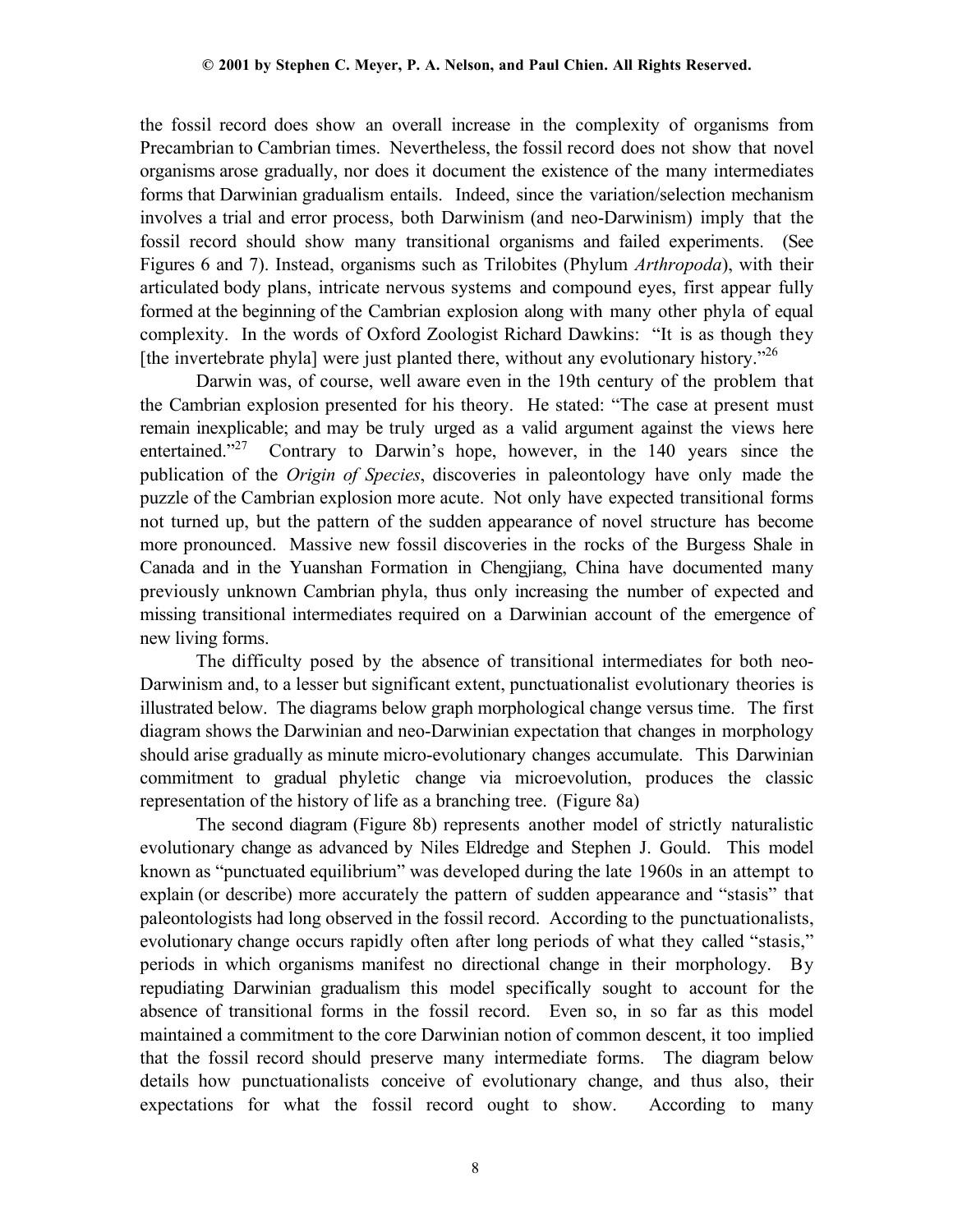punctuationalists, natural selection functions more as a mechanism for selecting the most fit species rather than the most fit individual among a species. Thus, morphological change should occur in larger, more discrete intervals than traditional Darwinism asserts. Nevertheless, as Figure 8b shows, punctuationalists still envision many transitional forms as a result of a series of rapid evolutionary changes (albeit representing larger jumps in morphology).

The Figure 8c shows the relationship between time and morphology in the actual fossil record. Note that, contrary to the predicted patterns above, the Cambrian radiation and subsequent variation occurs *after but not before* the basic body plans appear in the fossil record. The fossil record also shows a dearth of transitional intermediates between Cambrian and Precambrian fauna.

Since the late 1960s, paleontologists have recognized that the general absence of transitional forms contradicts the picture of the history of life that neo-Darwinism implies given its commitment to a gradualistic mechanism of evolutionary change. (See Figure 7) Fewer have recognized, however, that the absence of transitional forms also represents a severe (if relatively lesser) difficulty for punctuated equilibrium. Note that both standard neo-Darwinian and more recent punctuationalist versions of evolutionary theory predict (or expect) many more transitional intermediates than the fossil record actually preserves. This constitutes a particular difficulty because of the great number of new phyla represented in the Cambrian. At present, paleontologists lack clear ancestral precursors for the representatives of, not just one new phyla, but virtually all the phyla represented in Cambrian explosion. (See section IV.B below).

In a seminal paper titled "Interpreting Great Developmental Experiments: The Fossil Record," (from which diagrams A and B above are derived),  $^{28}$  paleontologists J.W. Valentine and D.H. Erwin question the sufficiency of both evolutionary models discussed above as explanations for the origin of body plans and higher level taxa. They note that "transitional alliances are unknown or unconfirmed for any of the [Cambrian] phyla" and yet ". . .the evolutionary explosion near the beginning of Cambrian time was real and produced numerous [new] body plans."29 Clearly, neo-Darwinism does not explain this pattern. But as Valentine and Erwin point out, neither does punctuated equilibrium. For one thing, they note that the proposed mechanism of punctuated evolutionary change simply would have lacked the raw material upon which to work. As Valentine and Erwin note, the fossil record fails to document a large pool of species prior to the Cambrian. Yet the proposed mechanism of species selection requires just such a pool of species upon which to act. Thus, they conclude that "the probability that species selection is a general solution to the origin of higher taxa is not great.  $\cdot$ <sup>30</sup>

Recent work on statistical paleontology by Michael Foote of the University of Chicago, develops a method by which evolutionary models can be tested against several variables. Foote shows that "given estimates of [a] completeness [of the fossil record], [b] median species duration, [c] the time required for evolutionary transitions, and [d] the number of ordinal- or higher-level transitions, we could obtain an estimate of the number of major transitions we should expect to see in the fossil record."31 His method provides a way to evaluate as he puts it, "whether the small number of documented major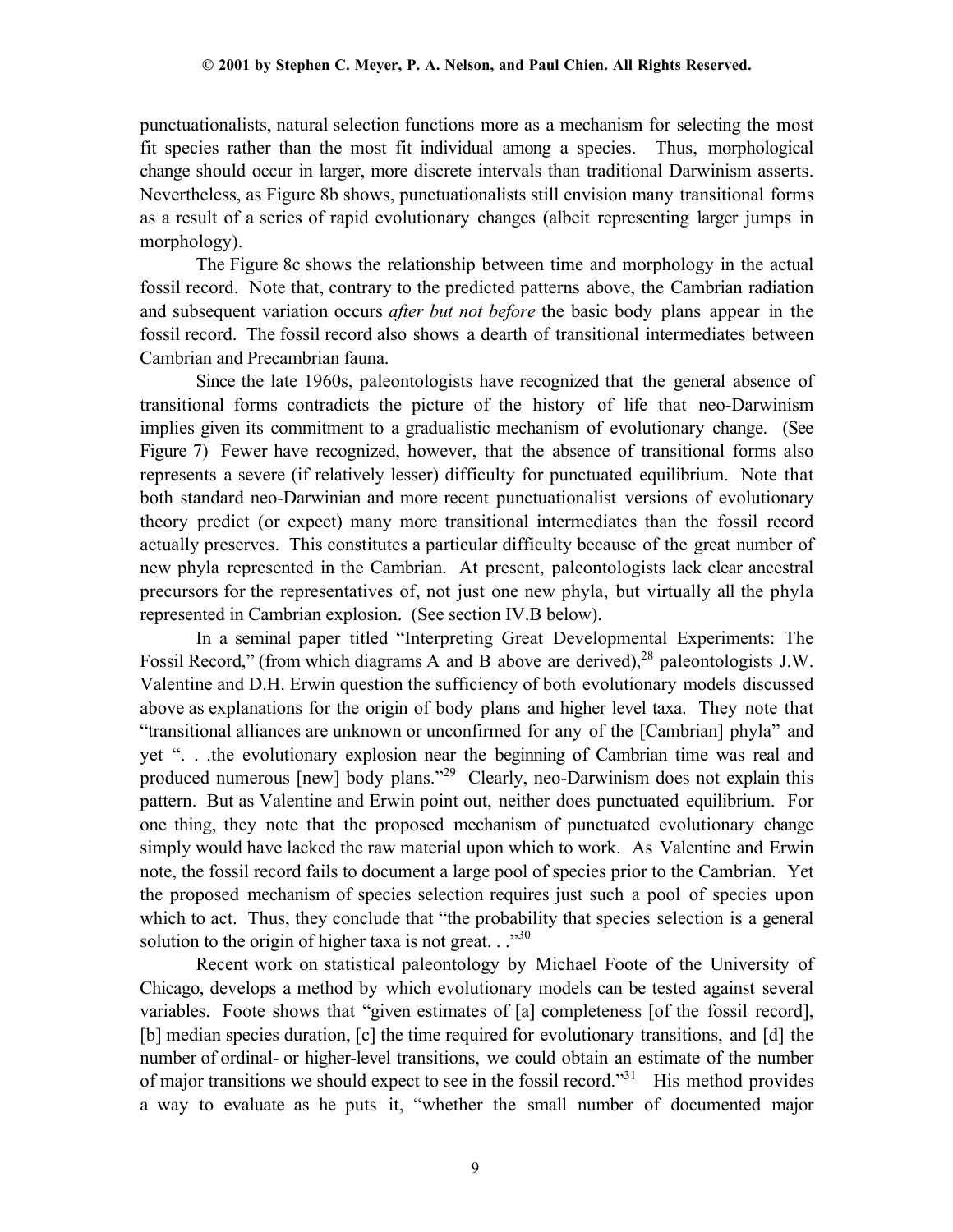transitions provides strong evidence against evolution.<sup>32</sup> Because variables [a], [b] and [d] are reasonably well established, [c] the time required for plausible mechanisms to produce macro-evolutionary transitions, stands as the crucial variable in any such analysis. If the time required to produce major evolutionary change is high, as it is for neo-Darwinian mechanisms of change, then given current estimates of [a], [b], and [d], neo-Darwinism fails to account for the data of the fossil record. Conversely, for punctuated equilibrium to succeed as an explanation for the data of the fossil record, [c] must be very low. In other words, the explanatory success of punctuated equilibrium depends upon the existence of a mechanism that can produce rapid macro-evolutionary change. As Foote and Gould note elsewhere, the punctuationalist model of Cambrian evolution requires a mechanism of unusual "flexibility and speed."<sup>33</sup> As yet, however, neither Foote, Gould nor anyone else has identified such a mechanism with any genetic or developmental plausibility. Thus, given the current empirical climate, the logic of Foote's statistical methodology tends to reinforce the earlier work of Valentine and Erwin who concluded that, "neither of the contending theories of evolutionary change at the species level, phyletic gradualism or punctuated equilibrium, seem applicable to the origin of new body plans<sup>34</sup> and thus, we now require "a [new] theory for the evolution of novelty, not diversity."<sup>35</sup>

# **III.B. Prediction 2: Diversity Precedes Morphological Disparity (contra completeness and morphological breadth)**

The distinction between small-scale morphological diversity and large-scale morphological novelty (or what taxonomists call "disparity") raises another key issue. Most biologists today believe that Darwinian mechanisms account for the great *diversity* of life, by which they often mean the vast numbers of different species in existence. Many fail to ask the question addressed by this paper, "What are the mechanisms to account for disparity?" By *disparity*, we mean the major differences in morphology, in contrast to minor variations. Specifically, paleontologists use the term "disparity" to measure the major morphological differences between the body plans that correspond to the higher-level taxonomic classifications, whereas they use "diversity" to describe the small-scale variations that correspond to lower-level taxonomic classifications such as *species* or *genera*. In other words, disparity refers to life's basic themes, whereas diversity refers to the variations on those themes.<sup>36</sup>

According to neo-Darwinism, morphological distance between evolving organisms will increase gradually over time as small-scale variations accumulate by natural selection to produce increasingly complex forms and structures (including, eventually, new body plans). Thus, given the neo-Darwinian mechanism one would expect that small-scale differences or "diversity" *between species* should precede the emergence of morphological *disparity* between body plans and phyla (see Figures 8 and 9). As Richard Dawkins expresses the point:

What had been distinct species within one genus become, in the fullness of time, distinct genera within one family. Later, families will be found to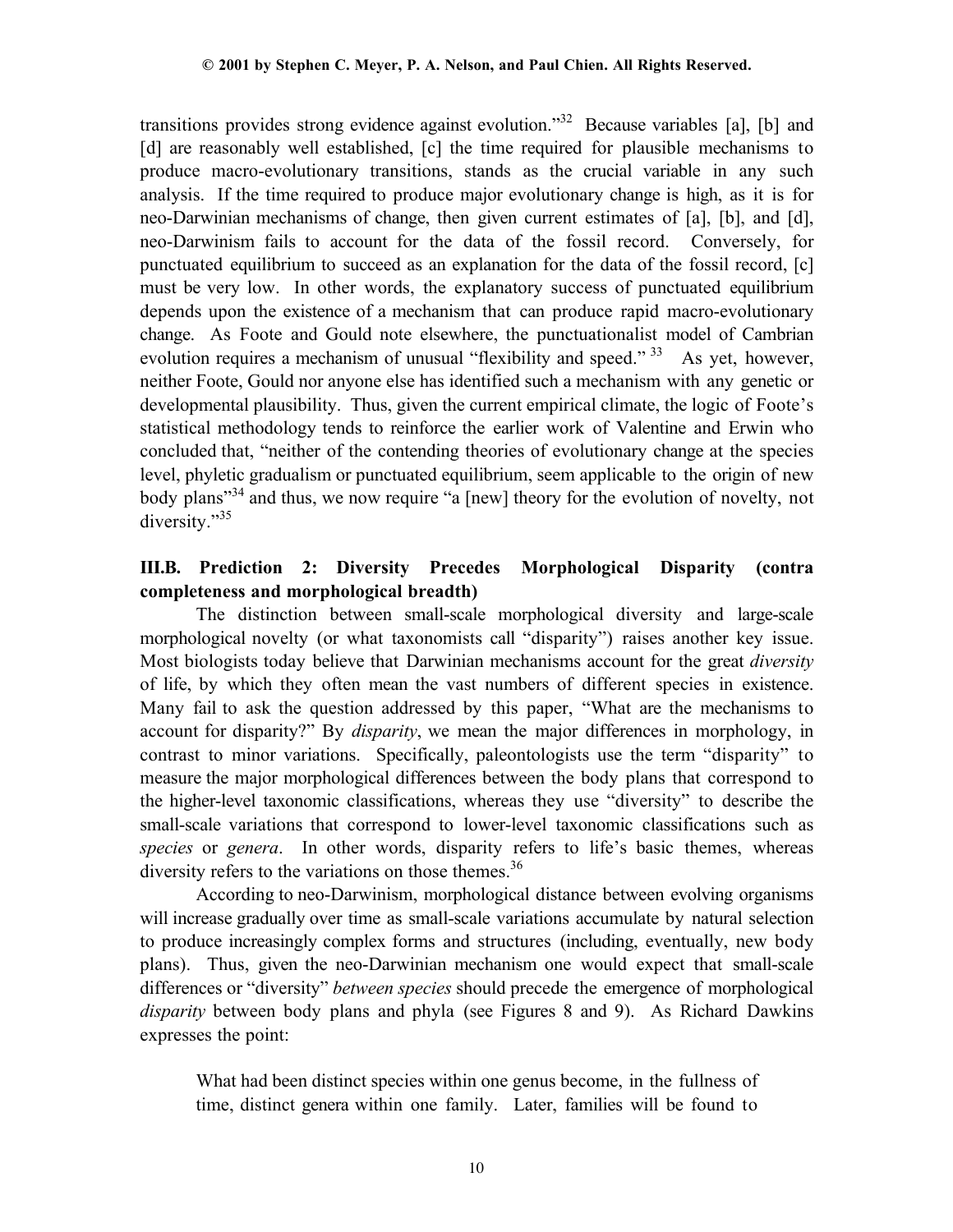have diverged to the point where taxonomists (specialists in classification) prefer to call them orders, then classes, then phyla…Ancestors of two different phyla, say vertebrates and molluscs, which we see as built upon utterly different 'fundamental body plans' were once just two species within a genus. $37$ 

Indeed, because the selection/variation mechanism operates cumulatively and gradually, the novel body plans that define the different phyla must arise from numerous lower-level speciation events. For this reason, neo-Darwinism expects a "cone of increasing diversity" in which large-scale morphological and taxonomic disparity results from the cumulative effects of many small-scale speciation events.

Darwin himself made this point in the *Origin*. Explaining his famous diagram (Figure 9) illustrating the theory of common descent, Darwin described how higher taxa should emerge from lower taxa by the accumulation of numerous slight variations. As he said:

the diagram illustrates the steps by which small differences distinguishing varieties are increased into larger differences distinguishing species. By continuing the process for a greater number of generations we get eight species...<sup>38</sup>

He went on:

I see no reason to limit the process of modification, as now explained, to the formation of [species and] genera alone. These two groups of genera will thus form two distinct families, or orders, according to the amount of divergent modification supposed to be represented in the diagram.<sup>39</sup>

Thus, Darwin described small-scale variations producing new species, genera, and orders. This process would doubtless, on a Darwinian view, continue until it produced new phyla as well. For both classical Darwinism and neo-Darwinism, diversity must precede disparity. Phyla-level differences in body plans must emerge, therefore, only after species, genus and class-level differences appear.

Though advocates of punctuationalist change envision morphological distance arising in larger more discrete intervals (due to species selection) than do classical neo-Darwinists, they too see phyla-level differences arising cumulatively starting from lower level taxonomic differences between evolving forms. In order words, punctuated equilibrium also predicts morphological diversity preceding disparity (as Figure 8b also shows). Thus, for both current evolutionary models, novel body plans (disparity) are built bottom-up as the result of many smaller-scale genetic changes (i.e., diversity).

The actual pattern in the fossil record, however, contradicts this prediction. (See Figures 10). Instead of showing a gradual "bottom-up" origin of the basic body plans, where smaller-scale diversification or speciation precedes the advent of large-scale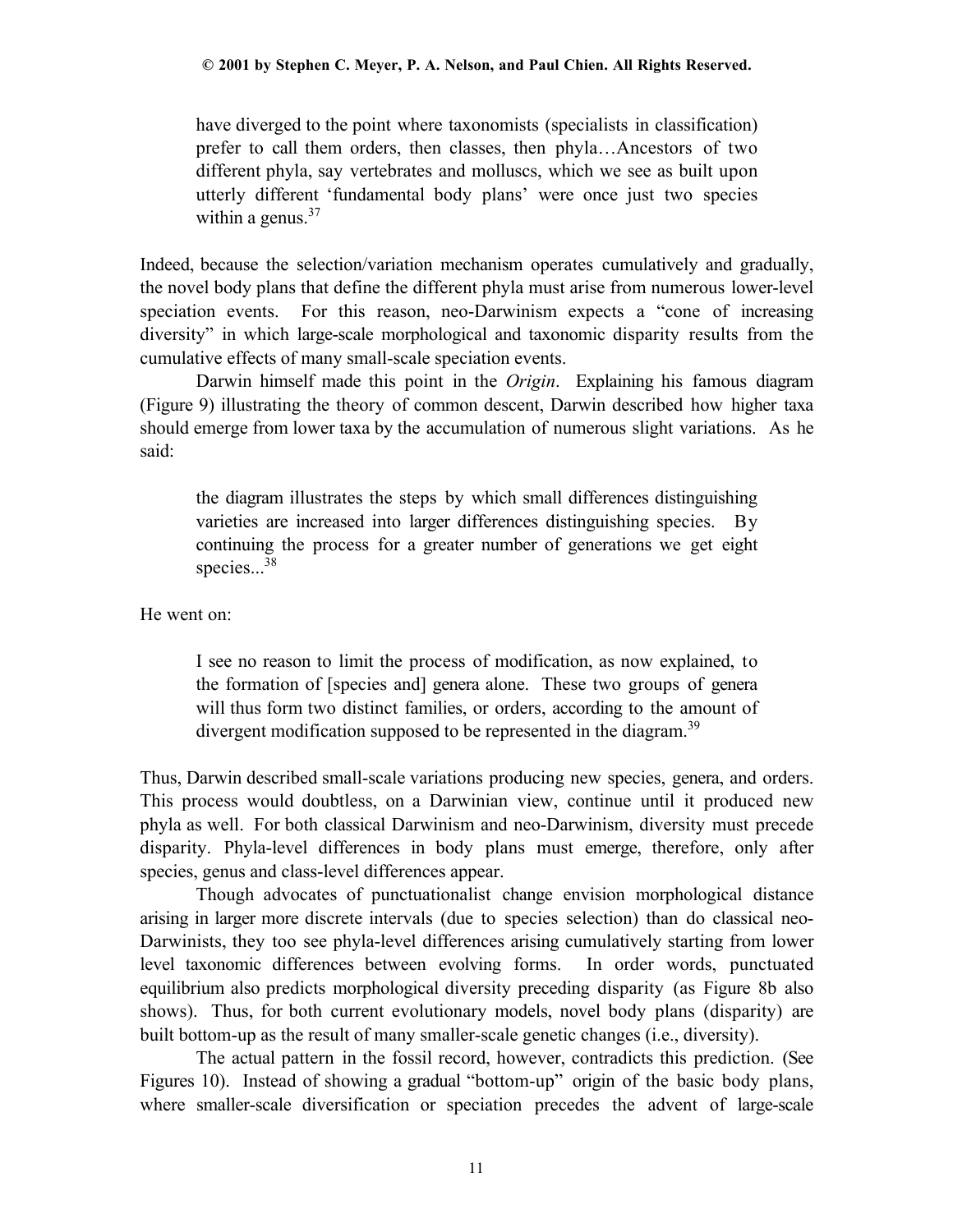morphological disparity, disparity precedes diversity. Indeed, the fossil record shows a "top-down" pattern in which morphological disparity between many separate body plans emerges suddenly and prior to the occurrence of species-level (or higher) diversification on those basic themes. (See Figures 8c and 10). As science writer Roger Lewin has noted:

Several possible patterns exist for the establishment of higher taxa, the two most obvious of which are the bottom-up and the top-down approaches. In the first, evolutionary novelties emerge, bit by bit. The Cambrian explosion appears to conform to the second pattern, the top-down  $effect.<sup>40</sup>$ 

Or as Erwin, Valentine, and Sepkowski note in their study of well-skeletonized marine invertebrates:

Most higher taxa were built from the top down, rather than from the bottom up. The fossil record suggests that the major pulse of diversification of phyla occurs before that of classes, classes before that of orders, orders before that of families. The higher taxa do not seem to have diverged through an accumulation of lower taxa.<sup>41</sup>

In other words, instead of numerous species and other representatives of lower-level taxa appearing first, building to the disparity of higher taxa, the highest taxonomic differences (i.e., those between phyla) appear first (instantiated by very few species-level representatives) followed later by class level differences, order level differences and so on.

In another article in *Science* entitled "A Lopsided Look at Evolution,"42 Roger Lewin documents this unanticipated pattern in the fossil record. He also quotes David Jablonski of the University of Chicago and David Bottjer of the University of Southern California as saying "The most dramatic kinds of evolutionary novelty, major innovations, are among the least understood components of the evolutionary process." $43$ He thus concluded that "the most obvious message is that a simple extrapolation from one level to another is an unlikely explanation of evolutionary innovation at the different levels."44 In other words, the neo-Darwinian mechanisms responsible for microevolutionary change cannot be extrapolated to explain macro-evolutionary innovation, including the origin of major body plans in the Cambrian period.

# **III.C. Prediction Number 3: The morphological distance between organic forms and thus the number of phyla will increase gradually over time.**

According to Darwinism, neo-Darwinism and punctuated equilibrium, the fossil record should exhibit another feature. As we have seen the neo-Darwinian mechanism and the punctuationalist mechanism (of species selection) imply that the morphological distance between organisms will increase gradually over time. Thus, both these mechanisms should produce a steadily increasing number of new body plans, or phyla,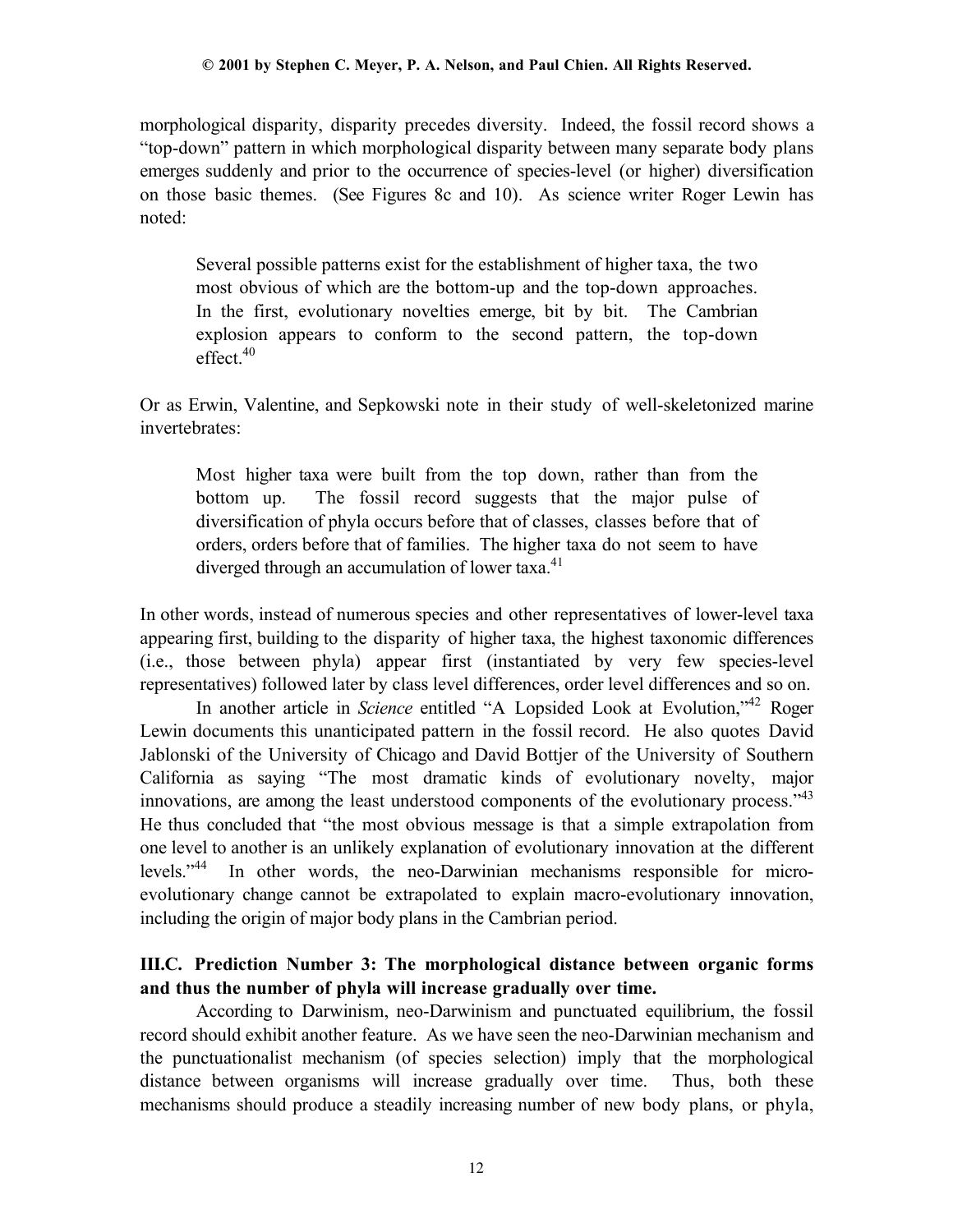over time. Borrowing from Darwin's predictions on the emergence of species (see above), we can express graphically the idealized expectation of the neo-Darwinian (and the punctuationalist) model concerning the appearance of phyla over time (see Figure 11). As can be seen, for both these evolutionary models the number of new phyla should increase in a steady logarithmic fashion as members of one phylum diversify and give rise to new phyla.

Figures 12a and 12b graph numerically the first appearance of all animal phyla over geological time. Figure 12a graphs the first appearance of animal phyla based solely on the present body of paleontological evidence. Figure 12b graphs the total number of phyla that are often assumed to have had their first appearance in the Cambrian based on either evolutionary or geological/environmental considerations or both. Many of the phyla that first appear in the fossil record after the Cambrian are less complex than the phyla that first appear in the Cambrian. Since standard evolutionary reasoning assumes that complexity evolves from simplicity and, not generally, the reverse, many neo-Darwinists and punctuationalists have assumed that these simpler phyla must have been present in the Cambrian. Additionally, theoretically independent factors such as organism size, lifestyle, habitat, depositional environment and the presence or absence of mineralized hard parts, affect the likelihood of preservation. Many of the organisms representing phyla that first appear after the Cambrian, or which have no fossil record at all, have one or more features that render their preservation unlikely. Thus, these factors suggest, independent of evolutionary assumptions, reasons for suspecting a Cambrian appearance for many of the phyla that first appear in the fossil record later. Indeed, only one of the fourteen post-Cambrian phyla (phylum *Acanthocephala*—gut parasites of vertebrates) can be definitively excluded from a Cambrian first appearance given present knowledge.

Of course, how one weighs and assesses these various factors will result in differing estimates for the number of phyla that first appear during the Cambrian. Values ranging from 60% to 95% of all phyla are consistent with existing data. Though we are skeptical of strictly presuppositionally driven arguments, we do favor, on geological and environmental grounds, estimates that tend toward the mid to high end of this range.<sup>45</sup> Nevertheless, Figures 10a and 10b graph phyletic first appearance at both extremes of this range in order to show that, however one assesses the various factors discussed above, the empirical expectations of neo-Darwinism and punctuated equilibrium do not conform to paleontological evidence concerning phyletic first appearance. Indeed, rather than conforming to neo-Darwinian and punctuationalist expectations of a steadily increasing number of phyla over geologic time, the fossil record shows a very different pattern; namely, a sudden burst of phyletic first appearance in the Cambrian, followed either by (as in 10a) a few small subsequent bursts (involving simple, phyla), or (as in 10b) a nearly complete quiescence of phyletic first appearance after the Cambrian.<sup>46</sup> Indeed, for 525 million years after the Cambrian explosion, and for three billion years before it, the fossil record does not show anything like a steadily increasing number of new phyla. Nor can the sudden explosive appearance of between 25 and 38 new phyla within a five million year window during the Cambrian period fit the pattern of steady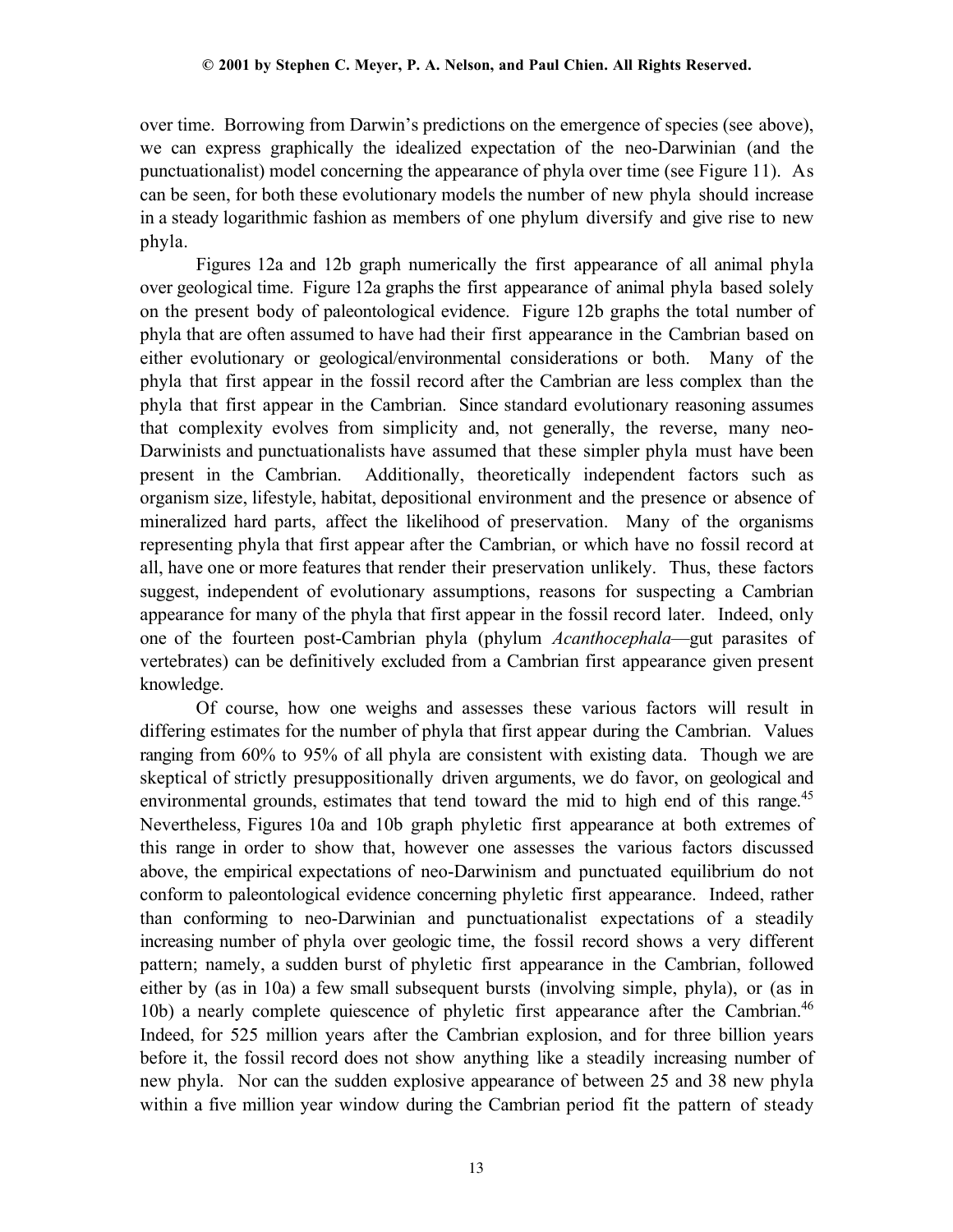increase that one would expect given either of the two current evolutionary models.

We have provided two other graphs that reinforce these points. Several animal phyla actually comprise several separate subphyla.These sub-phyla represent major morphological divisions within their respective phyla (distinctions even greater than those seen between classes). Since we can regard subphyla as nearly equivalent to phyla, $47$  we have also graphed Figures 11a and 11b to show the stratigraphic first appearance, and presumed first appearance, not only for all the animal phyla, but also for the eighteen animal subphyla. Figure 13a graphs the first appearance of the phyla and subphyla on strictly empirical grounds. Figure 13b graphs the presumed first appearance of the phyla and subphyla conceding the most favorable estimates taking the other considerations discussed above into account. Again we see, to an even more pronounced degree, that the pattern first appearance (of the phyla and sub-phyla) contradicts that predicted by both the neo-Darwinian and punctuationalist mechanisms.

### **III.D. Summary Assessment**

When we compare the pattern of fossilization in the actual fossil record to the expected pattern given the neo-Darwinian mechanism, we encounter significant dissonance. Neither the pace, nor the mode of evolutionary change match neo-Darwinian expectations. Indeed, the neo-Darwinism mechanism cannot explain the geologically sudden origin of the major body plans to which the term "the Cambrian explosion" principally refers. Further, the absence of plausible transitional organisms, the pattern of disparity preceding diversity and the pattern of phyletic first appearance all run counter to the neo-Darwinian predictions or expectations. Only the overall increase in complexity from the Precambrian to the Cambrian conforms to neo-Darwinian expectations. Though, as we have seen, the newer punctuationalist model of evolutionary change appears more consonant with some aspects of the Cambrian/Precambrian fossil record, it too fails to account for the extreme absence of transitional intermediates, the inverted cone of diversity and the pattern of phyletic first appearance. Furthermore, punctuated equilibrium lacks a sufficient mechanism to explain the origin of the major body plans in the Cambrian strata.

These problems underscore a more significant theoretical difficulty for evolutionary theory generally, namely, the insufficiency of attempts to extrapolate microevolutionary mechanisms to explain macro-evolutionary development. As developmental biologists Gilbert, Opitz, and Raff have noted:

The Modern Synthesis is a remarkable achievement. However, starting in the 1970's, many biologists began questioning its adequacy in explaining evolution. Genetics might be adequate for explaining microevolution, but microevolutionary changes in gene frequency were not seen as able to turn a reptile into a mammal or to convert a fish into an amphibian. Microevolution looks at adaptations that concern only the survival of the fittest, not the arrival of the fittest. $48$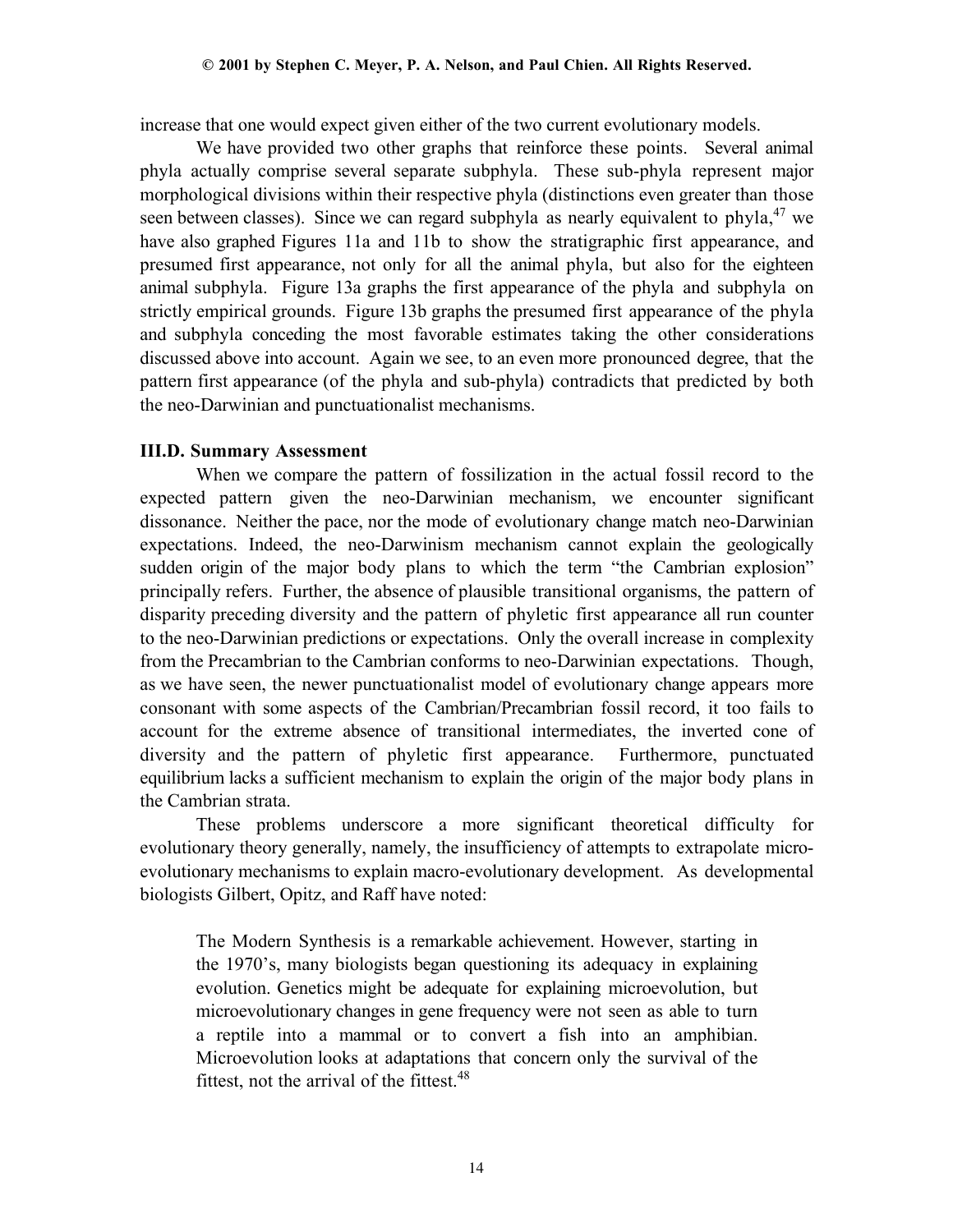Or as Roger Lewin stated in his summary of the historic Chicago "Macroevolution" Conference in 1980:

The central question of the Chicago conference was whether the mechanisms underlying microevolution can be extrapolated to explain the phenomena of macroevolution. At the risk of doing violence to the position of some people at the meeting, the answer can be given as a clear,  $No.<sup>49</sup>$ 

The origin of major innovations and complexity are increasingly recognized as unsolved problems for all fully naturalistic versions of evolutionary theory, and biologists, especially developmental biologists, are beginning an intensive search for solutions.<sup>50</sup> Before considering whether intelligent design should be considered in this search, we will consider some objections to arguments that we have marshaled against the adequacy of neo-Darwinism and punctuated equilibrium.

# **IV. OBJECTIONS**

# **IV.A. The Artifact Theory: Is The Cambrian Explosion Real?**

Many have argued that absence of Precambrian transitional intermediates does not disconfirm neo-Darwinian predictions, but instead testifies to the incompleteness of the fossil record. Indeed, the difference between what the fossil record shows and what neo-Darwinism implies that it should show has led many to question, not the neo-Darwinian mechanism, but the fossil record. Initially, however, Darwinists adopted a different approach. For many decades after the publication of the *Origin of Species*, paleontologists sympathetic to Darwin's theory sought to find the missing ancestors of the Cambrian animals. The search for the missing fossils in Precambrian formations all over the world resulted in universal disappointment. Maintaining Darwin's theory, therefore, eventually required formulating *ad hoc* hypotheses to account for the absence of ancestral and transitional forms. Various hypotheses were proposed to explain the missing ancestors, all falling under the heading of the "artifact theory." The artifact theory holds that the fossil ancestors existed, but for various reasons were not preserved in an "imperfect and biased'" fossil record. On this theory, the absence of the fossil ancestors represents "an artifact" of incomplete sampling, a not accurate representation of the history of life. Gaps in the fossil record are apparent, not real.

A popular version of the artifact theory was proposed by the prominent American geologist, Charles Walcott, in the early 1900s. Taking his lead from Darwin, Walcott proposed a so-called "Lipalian interval." According to Walcott, the ancestors of trilobites first lived and evolved at a time when the Precambrian seas had receded from the land masses. Then, at the beginning of the Cambrian, the seas again rose, covering the continents, and depositing the (then) recently evolved trilobites. According to Walcott, ancestral trilobites did exist, but were not fossilized in terrestrial sediments until the beginning of the Cambrian. Before the Cambrian, during a period of recession of seas,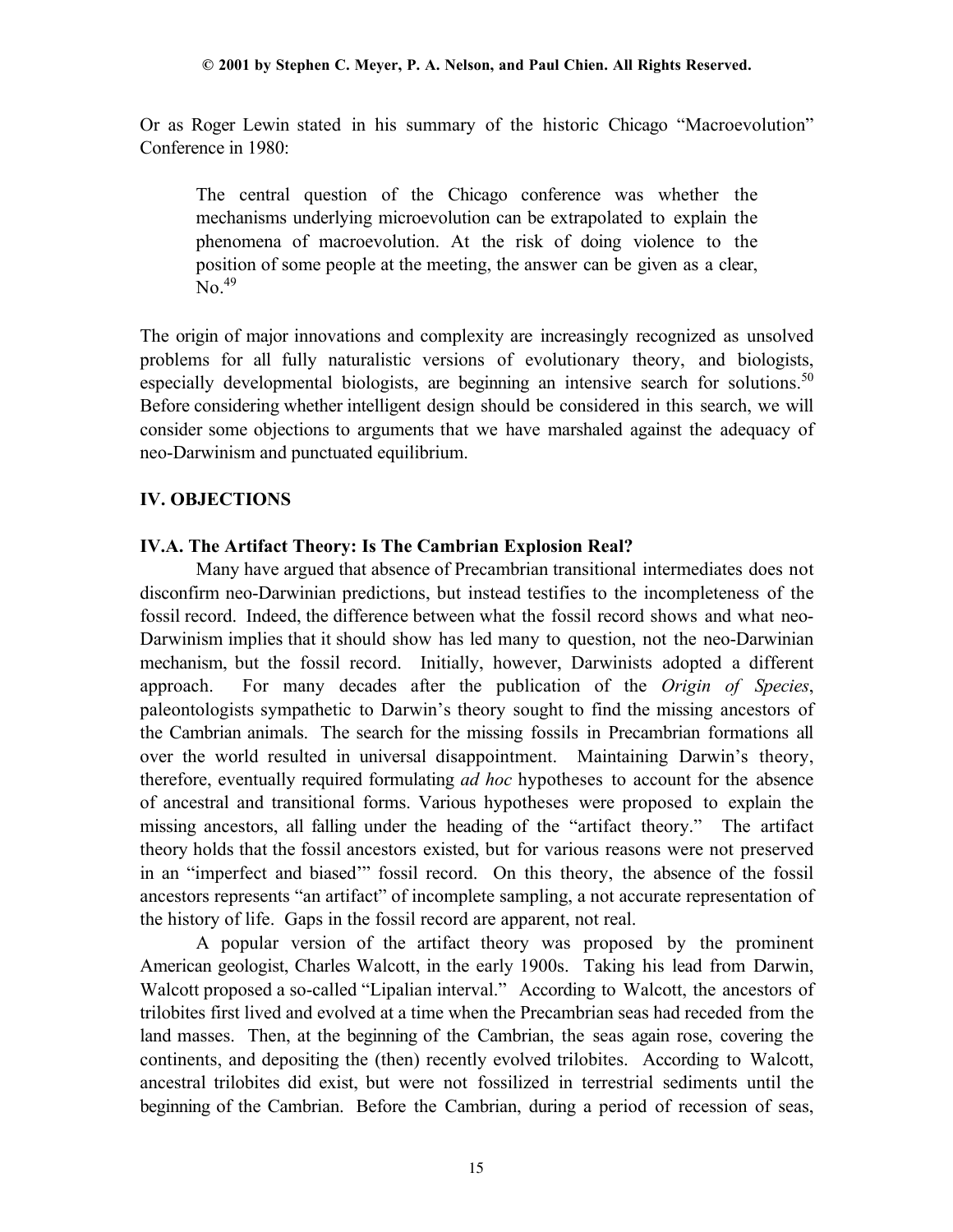trilobites (and their ancestral forms) were being deposited only in deep-sea sediments.<sup>51</sup> Thus, he argued that paleontologists should not expect to find fossilized trilobites in terrestrial strata, but only in the marine sediments that were, in Walcott's time, inaccessible to paleontology. The Lipalian interval hypothesis had the advantage of accounting for the sudden appearance of the trilobites and the absence of ancestral and transitional forms. Moreover, it could be tested, at least once off-shore drilling technology advanced to allow for the sampling of the buried offshore sedimentary rocks. Unfortunately for Walcott's hypothesis, such technology has now been developed and offshore drilling cores have repeatedly failed to verify the existence of the predicted Precambrian fossils.<sup>52</sup>

Various other forms of "missing strata" hypotheses have been proposed over the years to explain the missing ancestors. Some have claimed that rocks containing the requisite Precambrian transitional fossils have been metamorphosed or melted beyond recognition. Others have claimed that major evolutionary innovation occurred during periods in which sedimentary deposition had ceased. Advocates of these hypotheses abandoned them, however, once geologists began to uncover extensive Precambrian sedimentary deposits that again failed to document the existence of plausible ancestors for the complex Cambrian animals.<sup>53</sup>

Proponents of the artifact theory have advanced other explanations. One asserts that the Precambrian ancestors of the Cambrian animals lacked hard parts such as shells and exoskeletons. Thus, we should not expect to find remains of these ancestral forms in the fossil record. While clearly the fossil record does not preserve soft body parts of organisms as frequently as hard body parts, it has preserved enough soft body animals and organs to render this version of the artifact theory suspect. Indeed, several phyla are known to have entirely soft-bodied representatives in the Cambrian.<sup>54</sup> Even so, none of the Precambrian organisms present in Chengjiang represent plausible transitional intermediates to representatives of the Cambrian phyla. In each case the jump in complexity (as measured by the number of cell types, for example) and the morphological disparity between the Precambrian and Cambrian organisms appears far too great.

Furthermore, the postulation of exclusively soft-bodied ancestors for hard-bodied Cambrian organisms seems implausible on anatomical grounds.<sup>55</sup> Many phyla such as brachiopods could have not evolved their soft parts first and then added shells later, since their survival depends in large part upon their ability to protect their soft parts from hostile environmental forces. Instead, soft and hard parts had to arise together.<sup>56</sup> As Valentine notes for the brachiopod, "the brachiopod Bauplan cannot function without a durable skeleton."57 To admit that hard-bodied Cambrian animals had not yet evolved their hard-bodied parts in the Precambrian effectively concedes that credible precursor animals themselves had not yet evolved.58 As Chen and Zhou explain:

"animals such as brachiopods and most echinoderms and mollusks cannot exist without a mineralized skeleton. Arthropods bear jointed appendages and likewise require a hard, organic or mineralized outer covering. Therefore the existence of these organisms in the distant past should be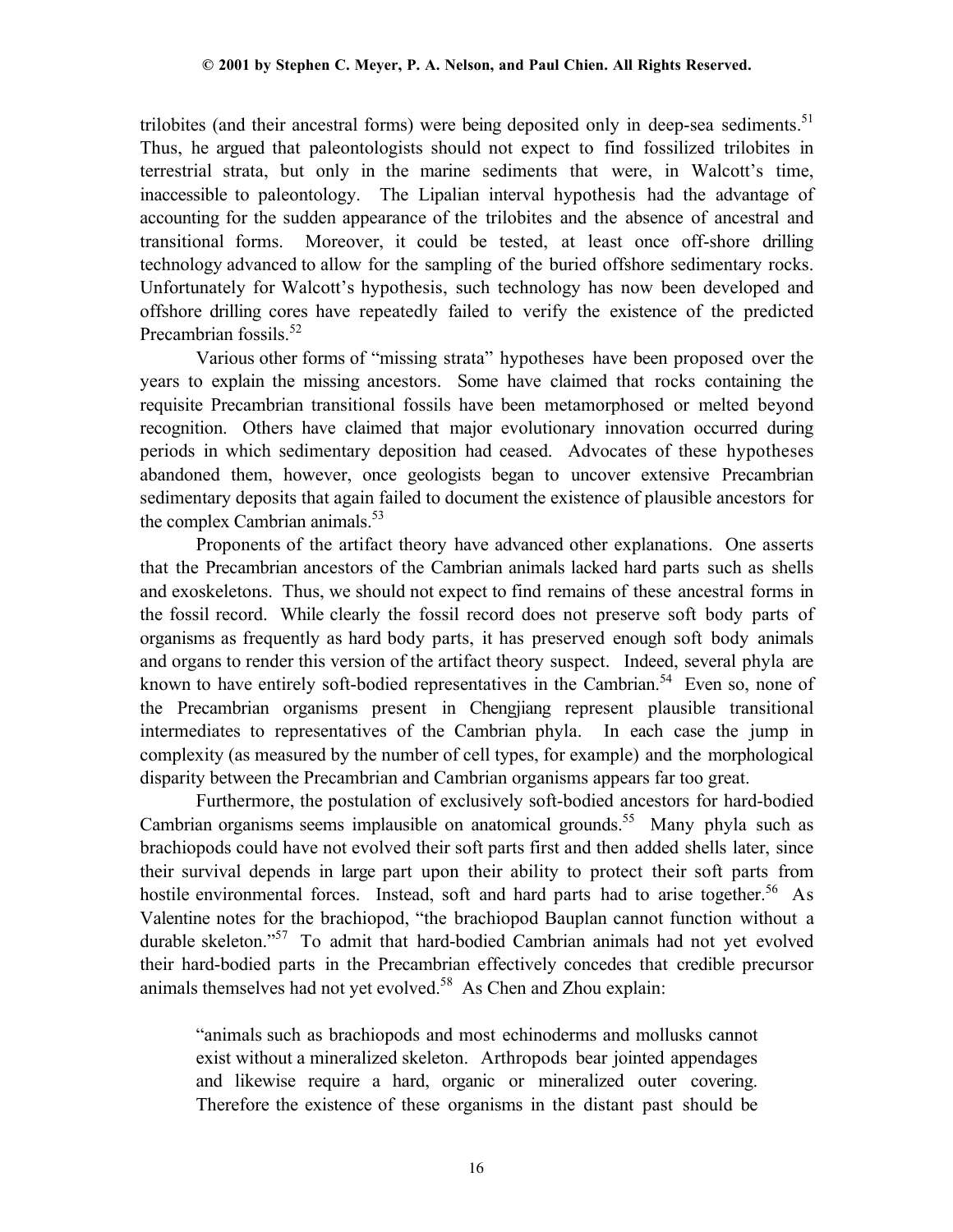recorded either by fossil tracks and trails or remains of skeletons. The observation that such fossils are absent in Precambrian strata proves that these phyla arose in the Cambrian."<sup>59</sup>

Others have explained the absence of transitional organisms as the result of their putatively tiny size. Some have even suggested that transitionals only existed in the larval stage. $60$  While possible perhaps, it should be noted that cells of filamentous microorganisms (interpreted as cyanobacteria) have been discovered and documented in the Warrawoona Group strata of Western Australia. These microfossils, found in bedded carbonaceous cherts, are estimated to be between 3.3 billion to 3.5 billion-years-old. $61$ Species of single-celled algae and the appearance of cells with a nucleus about 2.7 billionyears-ago have been well documented in the fossil record.<sup>62</sup> If paleontologists can find minuscule single cells in formations which are far older (and therefore far rarer due to the greater likelihood of tectonic destruction), it would seem that the allegedly tiny fossil precursors of the Cambrian animals should have been found somewhere in the over 500 million years of sedimentary strata below the Cambrian. Moreover, as already noted, the Precambrian rocks in China beneath the Chengjiang biota clearly reveal the presence of tiny sponge embryos<sup>63</sup> at the very earliest stages of cell division. Again, if fossils have revealed such tiny features in Precambrian strata, why have they not turned up any of the allegedly miniature transitional or ancestral forms of Cambrian animals?

Of course, there are good reasons why many organisms do not appear in the fossil record, even though they may have existed long before present times. In our discussions above of the completeness of the Cambrian fossil record and the pattern of phyletic first appearance we noted as much. Nevertheless, the factors that render preservation unlikely in general do not help to account for the specific absence of Precambrian ancestral forms. We know that near-shore sands do not favor preservation of detail, let alone the fine detail of very small organisms a millimeter or less in length. Similarly, paleontologists rarely find the remains of parasites that live in the soft tissues of other organisms, (indeed, parasitic organisms represent several of the phyla that have no fossil record).<sup>64</sup> Even so, such considerations do little to bolster the artifact hypothesis. The carbonates, phosphorates, and shales of the Precambrian strata beneath the Chengjiang fauna, for example, would have provided moderate to very favorable depositional environments in Precambrian times. Yet these strata do not preserve plausible ancestral forms for any of the animals in the Cambrian beds of the Chengjiang. Advocates of the artifact hypothesis need to show, not just that certain factors discourage preservation in general (which is not disputed), but that these factors were ubiquitous in Precambrian depositional environments worldwide. If near shore sands characterized all Precambrian sedimentary deposits, then paleontologists would not expect to find any ancestral, or at least any tiny ancestral, forms for the Cambrian animals. Yet clearly this is not the case. Precambrian strata include many types of sediments that can preserve animal remains in fine detail. Yet no forms plausibly ancestral to the metazoan animals have been found in such beds.

The implausibility of the artifact hypotheses in its various manifestations has been reinforced by recent work in statistical paleontology. University of Chicago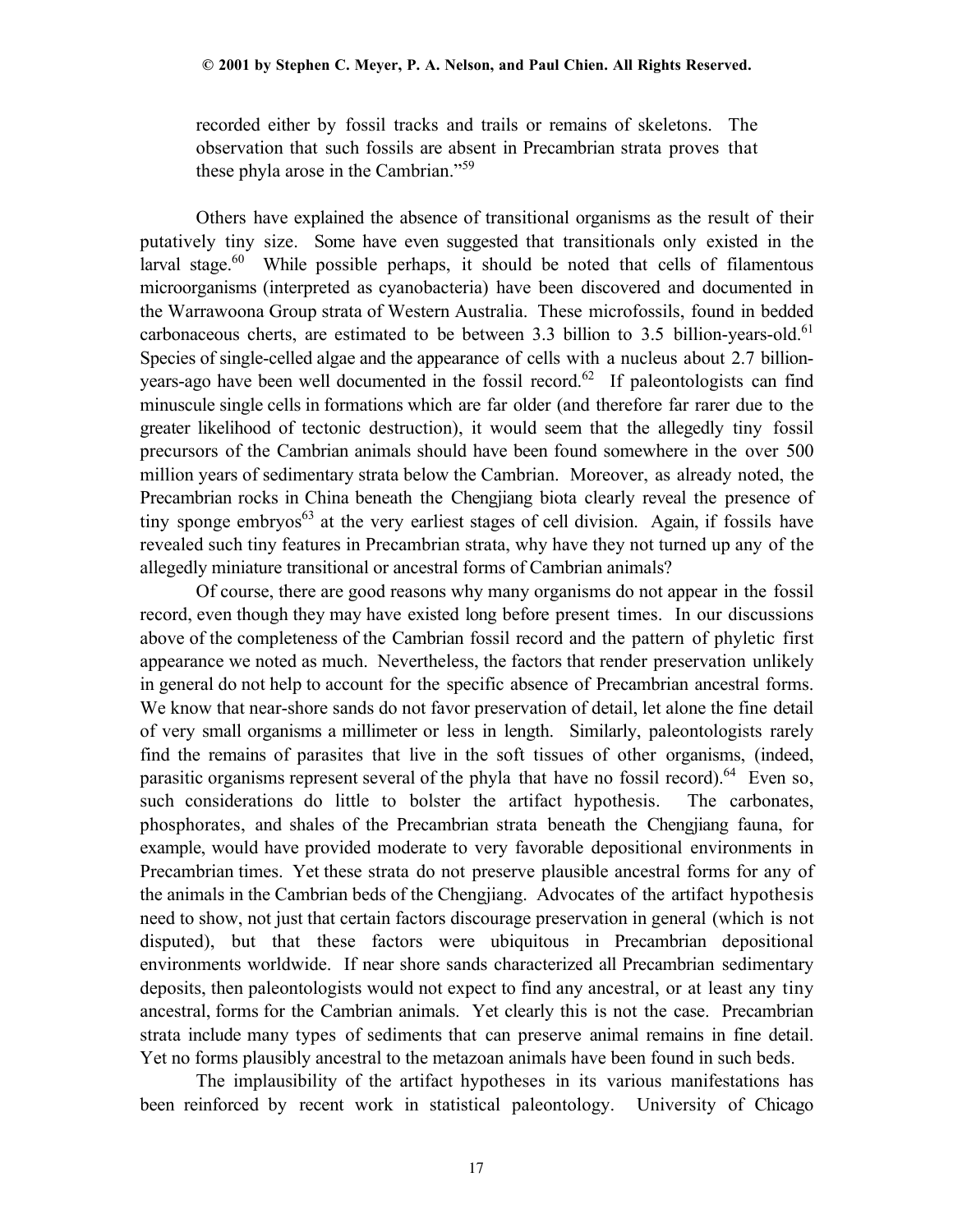paleontologist Michael Foote<sup>65</sup> has shown that new fossil discoveries have repeatedly fallen into existing taxonomic groups. This pattern of discovery suggests that the fossil record is, at best, curiously selective in its incompleteness. Though the record amply documents the organisms corresponding to the branches on the Darwinian tree of life, it inexplicably (from a neo-Darwinian point of view) fails to preserve the organisms required to connect the branches (i.e., those corresponding to the nodes). As more and more fossil finds fall within existing phyletic groups, it seems less and less likely that the absence of morphologically intermediate forms reflects a bias in sampling. In other words, Foote's analysis suggests the extreme improbability of discovering enough fossils representing previously unrepresented taxonomic categories to close the morphological distance between the Cambrian forms. Instead, Foote argues based on sampling theory that "we have a representative sample of morphological diversity and therefore we can rely on patterns documented in the fossil record."66 As he concludes, "although we have much to learn about the evolution of form, in many respects our view of the history of biological diversity is mature."<sup>67</sup>

### **IV.B. The Ediacaran/Vendian Radiation**

 As we have seen above, some have attempted to defend neo-Darwinism by questioning the completeness of the fossil record. Nevertheless, others have defended it by accepting the testimony of the fossil record, but by denying that the record fails to reveal ancestral forms. Recently, a few biologists have suggested that an enigmatic group of multi-cellular organisms known as the Ediacaran fauna might represent transitional intermediates to the Cambrian animals—a kind of "fuse" on the Cambrian explosion.

The Ediacaran fauna derive its name from its most notable locality, the Ediacaran hills in the outback of Southwestern Australia. Some paleontologists also refer to the Ediacaran fauna as the Vendian fauna (for the name of the late Precambrian period of geological time in which it first appeared) or Vendobionta. Paleontologists have made additional discoveries of the Ediacaran fauna in England, Newfoundland, the White Sea in northwestern Russia, and the Namibian desert in southern Africa, thus suggesting a near world wide distribution of these organisms during the Vendian (i.e., the late Precambrian). While these fossils were originally dated at between 700 million and 640 million-years old, volcanic ash beds both below and above the Namibian site have recently provided more accurate radiometric dates. These studies fix the date for the first appearance of the Ediacaran at 565 mya, and the last appearance at the Cambrian boundary about 543 mya.<sup>68</sup>

The Ediacaran fauna comprise three types of fossils all of which first appeared between 565 and 543 mya. The first includes a strange group of organisms such as the flat, air mattress-like *Dickinsonia* and the enigmatic *Spriginna* with it's elongate and segmented body and possible head shield. These organisms are at least mostly softbodied and large enough to identify with the naked eye. The second group of fossils include trace fossils (the possible remains of animal activity) such as tracks, burrows and fecal pellets. These may represent the remains of primitive worm-like creatures or primitive mollusks. The third group of fossils may actually represent body fossils of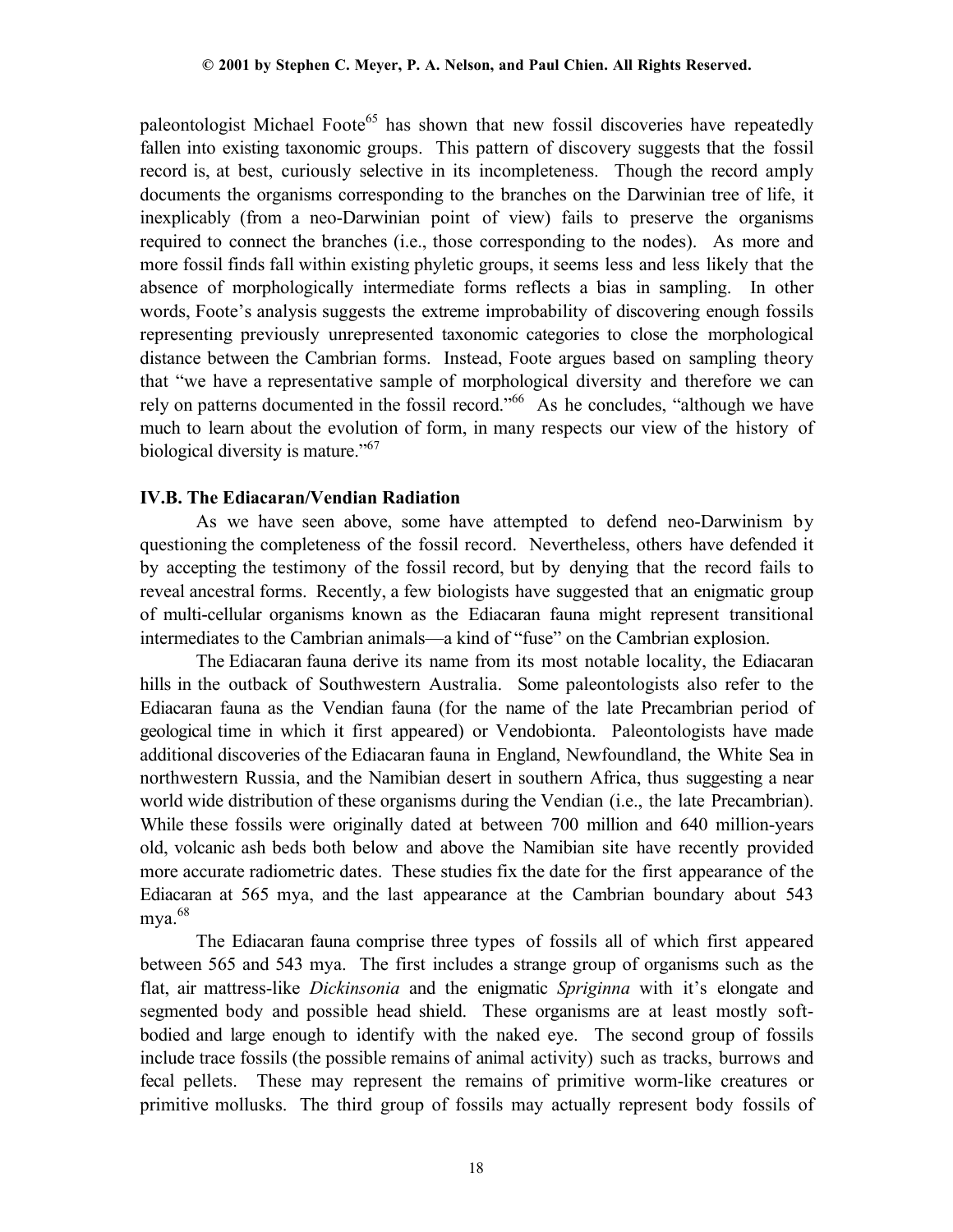primitive mollusks. Indeed, a recent discovery in the cliffs along the White Sea in Northwest Russia provides support for the existence of mollusks in the Ediacaran. There, Russian scientists have discovered 35 distinctive specimens of *Kimberella*, a simple animal form. These new White Sea specimens, dated at 550 Mya, show that *Kimberella* "had a strong, limpet like shell, crept along the sea floor, and resembled a mollusk." $69$ Paleontologist Douglas Erwin of the Smithsonian Institution in Washington D. C. has commented that "its the first animal that you can convincingly demonstrate is more complicated than a flatworm."70 Radula-style sea floor tracks from Precambrian sediments in both Canada and Australia have been attributed to mollusks and *Kimberella* may well be the track maker.<sup>71</sup> The authors of the original descriptive paper in *Nature*, Mikhail Fedonkin from the Russian Academy of Sciences and Benjamin Waggoner from University of California at Berkeley, conclude on the basis of their finds that "metazoan triploblastic lineages, including 'molluscan-grade bilaterians', began to diversify before the beginning of the Cambrian."<sup>72</sup>

Though fascinating, the presence of the Ediacaran fauna in the fossil record does not significantly diminish the difficulty of accounting for the Cambrian explosion on either a neo-Darwinian or punctuationalist model. First, with the exception of *Kimbrella*, the body plans of the visible fossilized organisms (as opposed to trace fossils) bear no clear relationship to any of the organisms in the Cambrian explosion (or thereafter).<sup>73</sup> Indeed, some scientists doubt that organisms such as *Dickinsonia* even belong in the animal Kingdom.<sup>74</sup> As Erwin, Valentine and Jablonski have noted:

Although the soft-bodied fossils that appear about 565 million years ago are animal-like, their classifications are hotly debated. In just the past few years these [Ediacaran] fossils have been viewed as protozoans; as lichens; as close relatives of the cnidarians; as a sister group to cnidarians plus all other animals; as representatives of more advanced, extinct phyla; and as representatives of a new kingdom entirely separate from the animals. Still other specialists have parceled the fauna out among living phyla, with some assigned to the Cnidaria and others to the flatworms, annelids, arthropods and echinoderms. *This confusing state of affairs arose because these body fossils do not tend to share definitive anatomical details with modern groups, and thus the assignments must be based on vague similarities of overall shape and form, a method that has frequently proved misleading in other cases*. 75 [Emphasis Added]

Second, even granting the most optimistic estimates of the significance of trace fossils, the Ediacaran fauna represent very few types of animals, three (or at most four) phlya (mollusca, porifera and possibly cnidaria and a worm phylum<sup>76</sup>). Though the *Dickinsonia* and other similar organisms may have too many morphological dissimilarities with known Cambrian animals to qualify as probable ancestral forms, some have argued that the organisms responsible for Ediacaran trace fossils may tell a different story. They note that Ediacaran trace fossils consist of surface tracks and burrows, along with fecal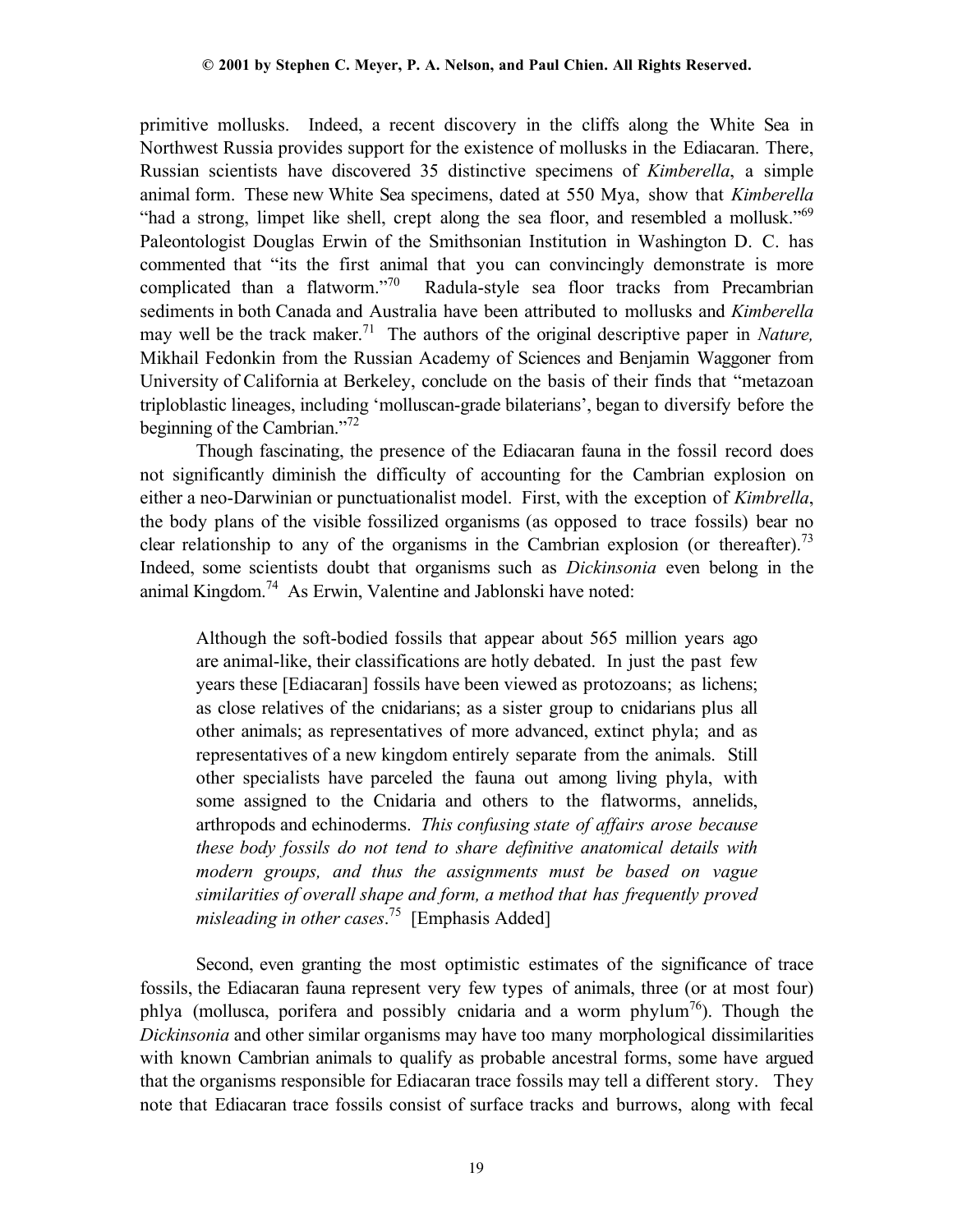pellets, which, though small, could only have been made by animal organisms of a relatively high degree of differentiation. Thus, some have argued that these trace fossils suggest the existence of organisms with a head and tail, nervous systems, a muscular body wall allowing creeping or burrowing, and a gut with mouth and anus.<sup>77</sup> These inferred physical characteristics would indicate organisms of "organ grade" complexity, above that of flatworms. Some paleobiologists have speculated that the tracks, burrows and feeding trails indicate the existence of two (probably mollusca and a worm phyla) or so types of animals prior to the Cambrian.78

Much of the discussion about trace fossils is, of course, necessarily speculative. Nevertheless, even on the most optimistic interpretation, these remains suggest the existence of no more than two or so animal body plans (of largely unknown characteristics). Thus, the Ediacaran data taken as a whole hardly establishes the existence of the wide variety of transitional intermediates that neo-Darwinism and punctuated equilibrium require in order explain the origin of the animal phyla in the Cambrian. First, even if one grants that representatives of three phyla did exist in the Ediacaran, it does not follow that these forms were transitional intermediates. Some were, or may have been, representatives of known Cambrian phyla, thus demonstrating not a gradual transformation, but instead only the earlier appearance of a few previously known phyla. Further, the Cambrian attests to organisms representing at least twenty-eight phyla. In the best case, the Ediacaran organisms represent ancestral forms for, at most, just a few (three or four) Cambrian animals.This leaves nearly ninety percent of the Cambrian phyla with no such ancestors in the Precambrian rocks.

There is another reason that the Ediacaran fauna does not make it easier for neo-Darwinism to explain the pattern of appearance in the fossil record. The Ediacaran fauna themselves evidence a puzzling discontinuous increase in specified biological complexity, though not one nearly great enough (or of the right kind) to account for the Cambrian explosion. Prior to the appearance of Ediacaran organisms such as *Kimbrella* and *Dickinsonia* (and sponges which appear only slightly earlier), the only living forms documented in the fossil record for over three billion years are one-celled organisms and colonial algae. The emergence of primitive molluscs, the two-dimensional animal-like *Dickinsonia,* and worms (as attested by trace fossils) represents, therefore, a significant discontinuous increase in the information content or specified complexity of the biological world, not unlike that evidenced in the Cambrian explosion itself (though of a much lesser degree).

Thus, the Ediacaran may attest to a separate sudden increase in biological complexity with the emergence of a few true animal forms (representing phylum *Mollusca* and possibly *Cnidaria* and a worm phylum) within a short window of geological time (less than 15 million years) following roughly three billion years in which only bacteria and algae inhabited the earth. The complexity jump required by the appearance of true animals in this short period of time again appears to exceed the explanatory resources of either the selection/mutation or the species selection mechanism (see discussion in Section V.A below). Thus, the appearance of the Ediacaran fauna does not solve the problem of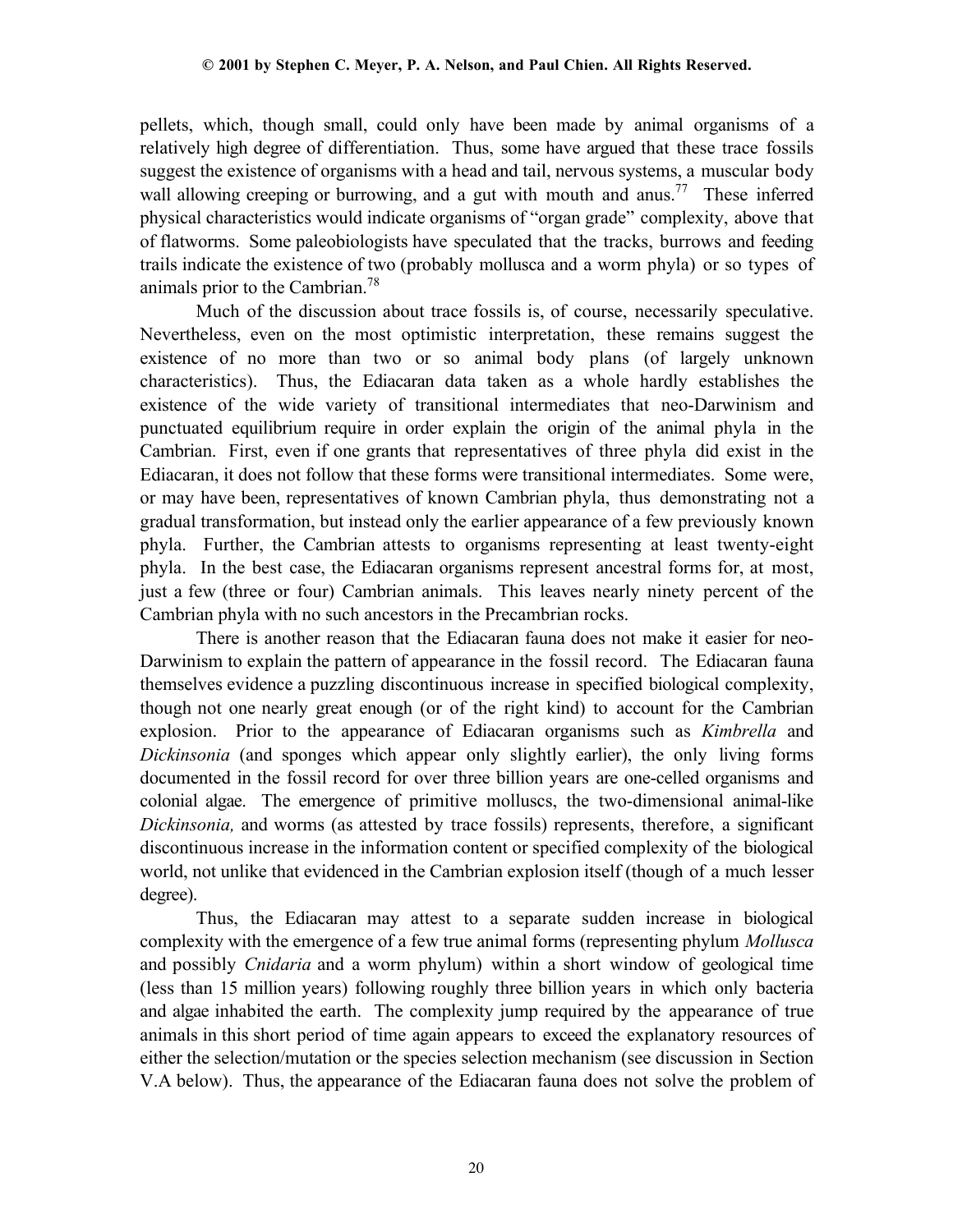the sudden increase in biological complexity during the Cambrian, it constitutes another, though lesser, manifestation of the same problem in the earlier strata of the Vendian.

Finally, even if one regards the appearance of the Ediacaran animals as a kind of "fuse" on the Cambrian explosion, $79$  the total time encompassed by the Vendian and Cambrian radiations still remains exceedingly brief relative to neo-Darwinian expectations and requirements. Only forty million years elapsed between the beginning of the Vendian radiation (565 Mya) and the end of the Cambrian explosion (525 Mya). This represents about 7% of the time that modern neo-Darwinists expect for the development of complex animals from their alleged common ancestor (see discussion of deep divergence below), and, by nearly all accounts, far less time than the selection/mutation mechanism would require to build such animals (see Section V.A below). Until recently radiometric studies had estimated the duration of the Cambrian radiation itself at 40 million years, a period of time so brief, geologically speaking, that paleontologists had dubbed it an "explosion." The relative suddenness of this event, even on the earlier measure of its duration, had already raised serious questions about the adequacy of the neo-Darwinian mechanism. Treating the Vendian and the Cambrian radiations as one continuous evolutionary event, (itself a dubious assumption), only returns the problem to its earlier (pre-Zircon redating) status—hardly a positive state of affairs for advocates of neo-Darwinism.

### **IV.C.The Deep Divergence Hypothesis**

Recently, evolutionary biologists have attempted to defend neo-Darwinism against the evidential challenge of the fossil record in another way. Some evolutionary biologists have denied the explosive character of the Cambrian radiation and postulated a long period of undetected or cryptic evolution in the pre-Cambrian, beginning from a common ancestor, some 1.2 billion years ago. To support these claims, these biologists have asserted the primacy of molecular data over the evidence of the fossil record itself. In particular, a recent study of molecular sequence data by Gregory A. Wray, Jeffrey S. Levinton, and Leo H. Shapiro, entitled "Molecular Evidence for Deep Precambrian Divergences Among Metazoan Phyla<sup>"80</sup>, purports to provide compelling molecular evidence for a common ancestor of the Cambrian phyla dating from 1.2 billion years ago (or nearly 700 million years before the Cambrian radiation). Wray *et. al.* suggest that the evolution of the Cambrian phyla continued at a steady pace for nearly 700 million years from this "deep divergence" point until the Cambrian animals first appeared in the fossil record 530 million years ago. They then explain the absence of ancestral forms using a version of the artifact theory, namely, that Precambrian ancestors existed in an exclusively soft-bodied form until the Cambrian explosion occurred.

Wray *et. al.* support their fundamental claim about the deep divergence of animal evolution 1.2 billion years ago on the basis of molecular sequence comparisons. Specifically, they compared the degree of difference between the amino acid sequences of seven proteins (ATP-ase, cytochrome c, cytochrome oxidase I and II, alpha and beta hemoglobin, and NADH I) derived from several different modern animals representing five Cambrian phyla (annelids, arthropods, mollusks, chordates and echinoderms). They also compared the nucleotide base sequences of a ribosomal RNA (18S rRNA) from the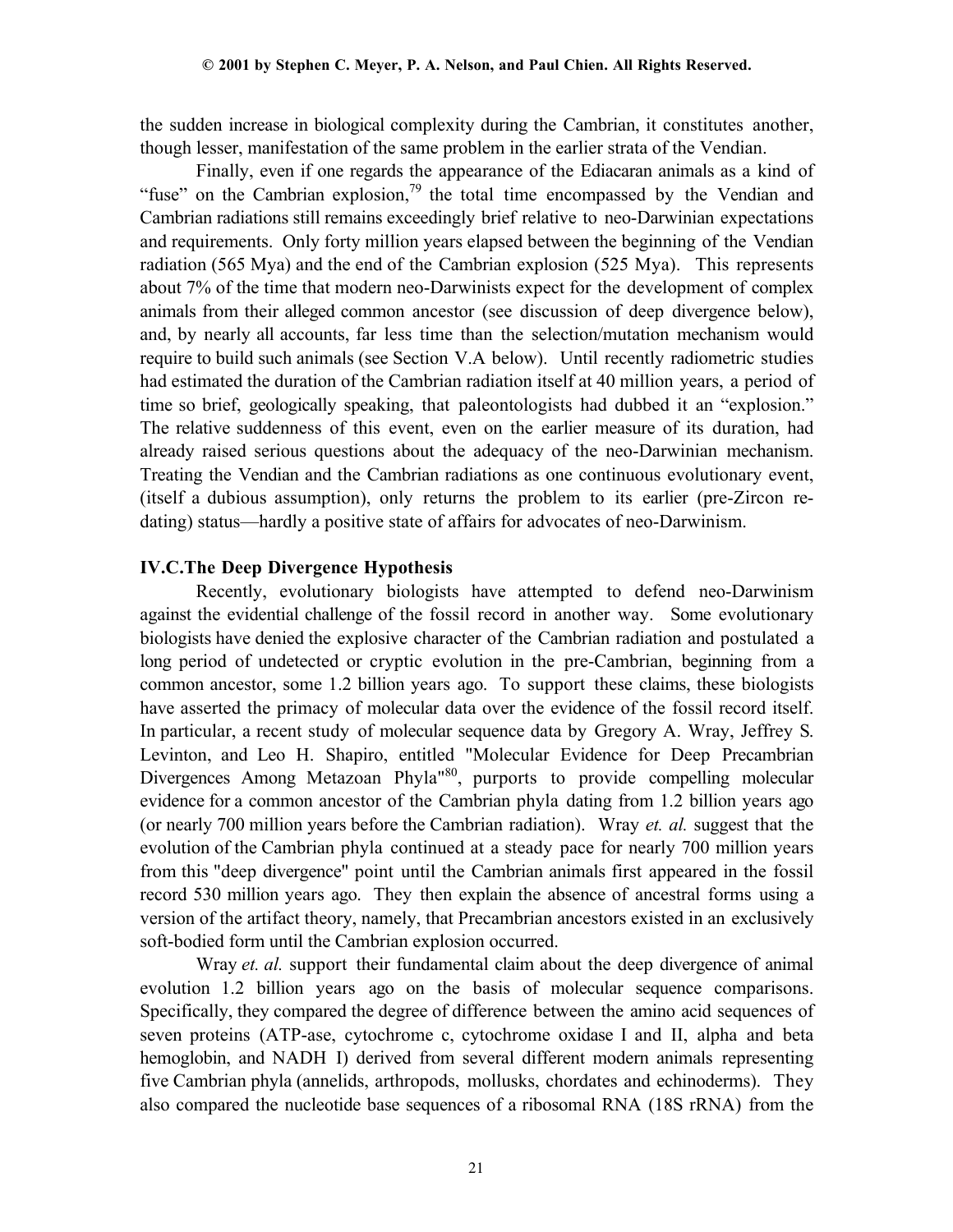same animal representatives of the same five phyla. Assuming that the degree of difference in sequencing reflects the amount of time that has elapsed since different animals began to diverge from each other, Wray *et. al.* determine a date for the common ancestor from which the evolution of the Cambrian animals began. Their analysis places the common ancestor from which all animal forms diverged at nearly 700 million years before the Cambrian explosion. Their analysis implies a very ancient or (stratigraphically) "deep" divergence of the animal forms, in opposition to those who claim that the Cambrian animals appeared suddenly. Indeed, a major purpose of the study of Wray, *et al.* was to disconfirm the traditional view "that the animal phyla diverged in an 'explosion' near the beginning of the Cambrian period."<sup>81</sup> They argue rather that "all mean divergence time estimates between these four phyla and chordates, based on all seven genes, substantially predate the beginning of the Cambrian period."<sup>82</sup> And, they conclude, "[o]ur results cast doubt on the prevailing notion that the animal phyla diverged explosively during the Cambrian or late Vendian, and instead suggest that there was an extended period of divergence during the mid-Proterozoic, commencing about a billion years ago."<sup>83</sup>

From a neo-Darwinian point of view, the results of Wray's study seem almost axiomatic, since the neo-Darwinian mechanism would require extensive amounts of time to produce the specified complexity present in the Cambrian strata. As Andrew Knoll, a Harvard paleontologist, has stated, "The idea that animals should have originated much earlier than we see them in the fossil record is almost inescapable."<sup>84</sup> Nevertheless, the "deep divergence" hypothesis suffers from several severe difficulties. First, the postulation of an extensive 700 million year period of undetectable evolution (from a paleontological point of view) remains highly problematic. As noted above, the preservation of numerous soft-bodied Cambrian animals, as well as Precambrian embryos and microorganisms (the latter dating from 3.5 billion years), undermines the plausibility of those versions of the artifact theory that invoke an extensive period of soft-bodied evolution as the reason for an absence of Precambrian transitional intermediates. Moreover, the existence of exclusively soft-bodied ancestors for hard bodied Cambrian forms remains anatomically implausible as noted earlier. A brachiopod cannot survive without its shell. Nor can an arthropod (e.g., a crab or an insect) exist without its exoskeleton. Any plausible ancestor to such organisms should have had hard body parts to fossilize, yet none have been found in the Precambrian.

The analysis of Wray *et. al*. has a second difficulty: it results vary dramatically from other similar sequence comparisons. In a more recent publication, Ayala *et al.* have recalculated the divergence times, using the same protein-coding genes as Wray *et al.* (but eliminating 18S rRNA, an RNA-coding gene, because of problems with obtaining a reliable alignment), and adding an additional 12 protein-coding genes. Correcting what they argue are "a host of statistical problems"85 in the Wray *et al.* study, Ayala and colleagues found that their own estimates "are consistent with paleontological estimates"—not with the deep divergence hypothesis. "Extrapolating to distant times from molecular evolutionary rates estimated within confined data-sets," note Ayala *et al*., "are fraught with danger."86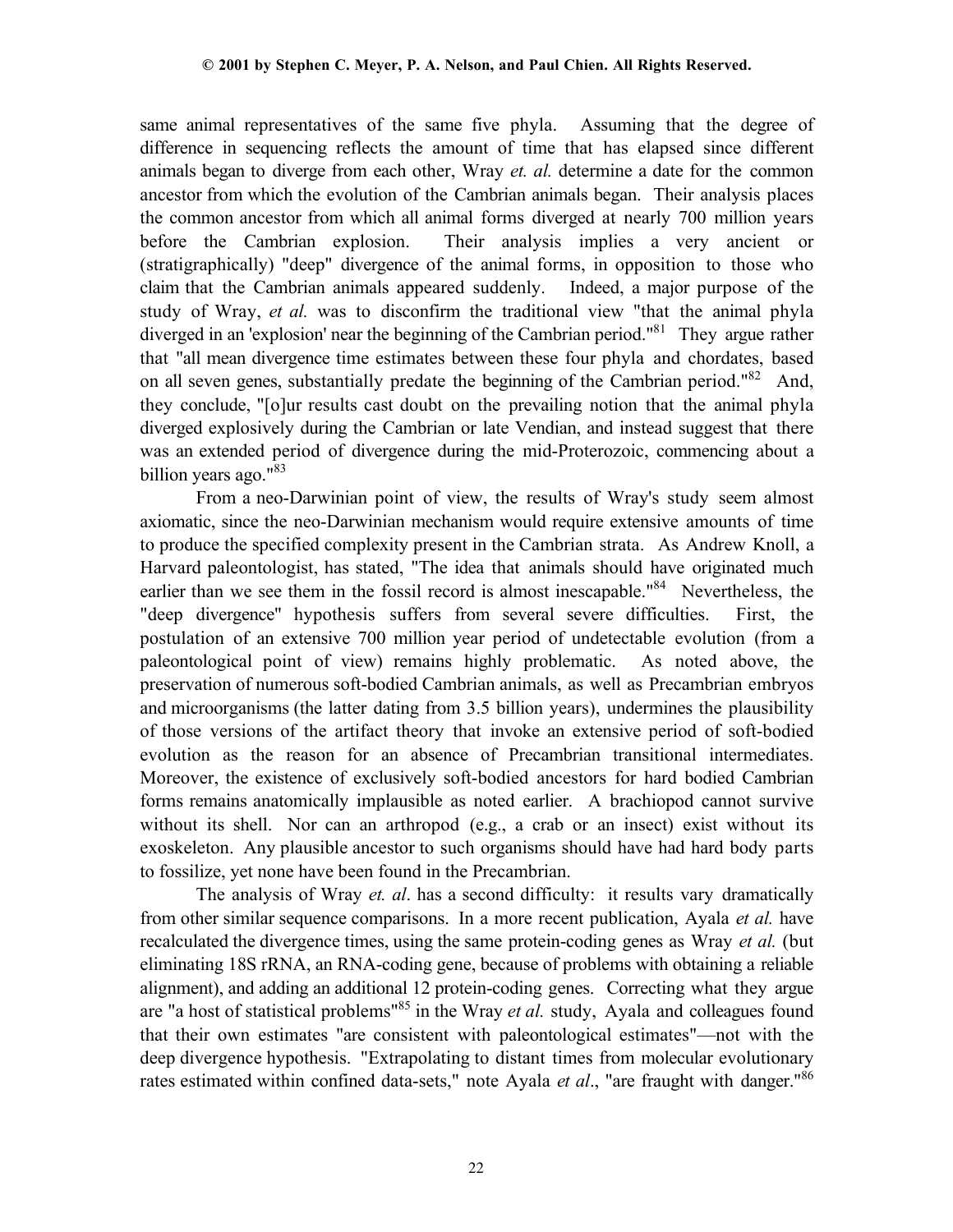Nevertheless, to the extent that such estimates can be made, contend Ayala *et al.*, their results correspond with the standard paleontological estimates.

Third, all analyses of sequence data make assumptions that raise serious questions about their reliability as indicators of very ancient common ancestors. For example, all sequence analyses assume, rather than demonstrate, the doctrine of common descent. By assuming that sequence differences reflect the amount of time that has passed since different animals began to diverge from a common ancestor, molecular studies clearly presuppose that some such ancestor existed. In effect, sequence analyses calculate how long ago a common ancestor for two (or more) organisms might have existed—*if one assumes* that some such organism must have existed. These analyses also presuppose that mutation rates of organisms remained relatively constant throughout geological time.

Both these assumptions are problematic.

First, whether the Cambrian animals had a common ancestor is part of the point at issue, or should be. $87$  The fossil record taken at face value certainly provides no evidential basis for this claim. To invoke molecular analyses that presuppose a common ancestor as evidence for such an entity only begs the question. Perhaps the Precambrian rocks do not record transitional intermediates and ancestors for Cambrian animals because none existed. Citing sequence analyses that employ a tacitly neo-Darwinian assumption to legitimate an explicitly neo-Darwinian claim does not provide evidential warrant for the claim. Certainly, it provides no reason for privileging molecular evidence over fossil evidence.

Second, the basic housekeeping proteins (and ribosomal RNAs) that Wray *et. al*. analyzed would have had little role in the origin of novel body plans. Nearly all of the proteins analyzed by Wray *et. al.* are found in any organism, from the simplest one-celled prokaryotes or protists (eukaryotes) to multi-cellular animals. Any evolution that these proteins might have undergone (over whatever duration of time) could not have caused higher level body plans to differentiate, since such differentiation involves, at the very least, morphological regulator proteins (such as DNA binding proteins) that Wray *et. al.* did not analyze. As Johns and Miklos have noted elsewhere "changes in . . .structural genes are unlikely to have anything to do with the production of [major] morphological change."88 The kinds of proteins that Wray *et.al.* did analyze simply do not suffice to explain body plan formation. Yet Wray *et. al.* use their analyses of the differences between these molecules to make a claim about the time at which body plans began to diverge.

Third, even if one assumes that the extrapolation of micro-evolutionary Darwinian processes over time can account for the emergence of novel proteins and body plans, one cannot assume that the protein molecular clock ticks at a constant rate. Unlike radiometric clocks, molecular clocks depend upon a whole host of contingent factors, both biological and environmental. As Valentine, Jablonski and Erwin note: "different genes in different clades evolve at different rates, different parts of genes evolve at different rates and, most importantly, rates within clades have changed over time."<sup>89</sup> Moreover, many environmental factors influence mutation rates, including the many catastrophic events that have often punctuated the geologic record. The mutation rate can greatly increase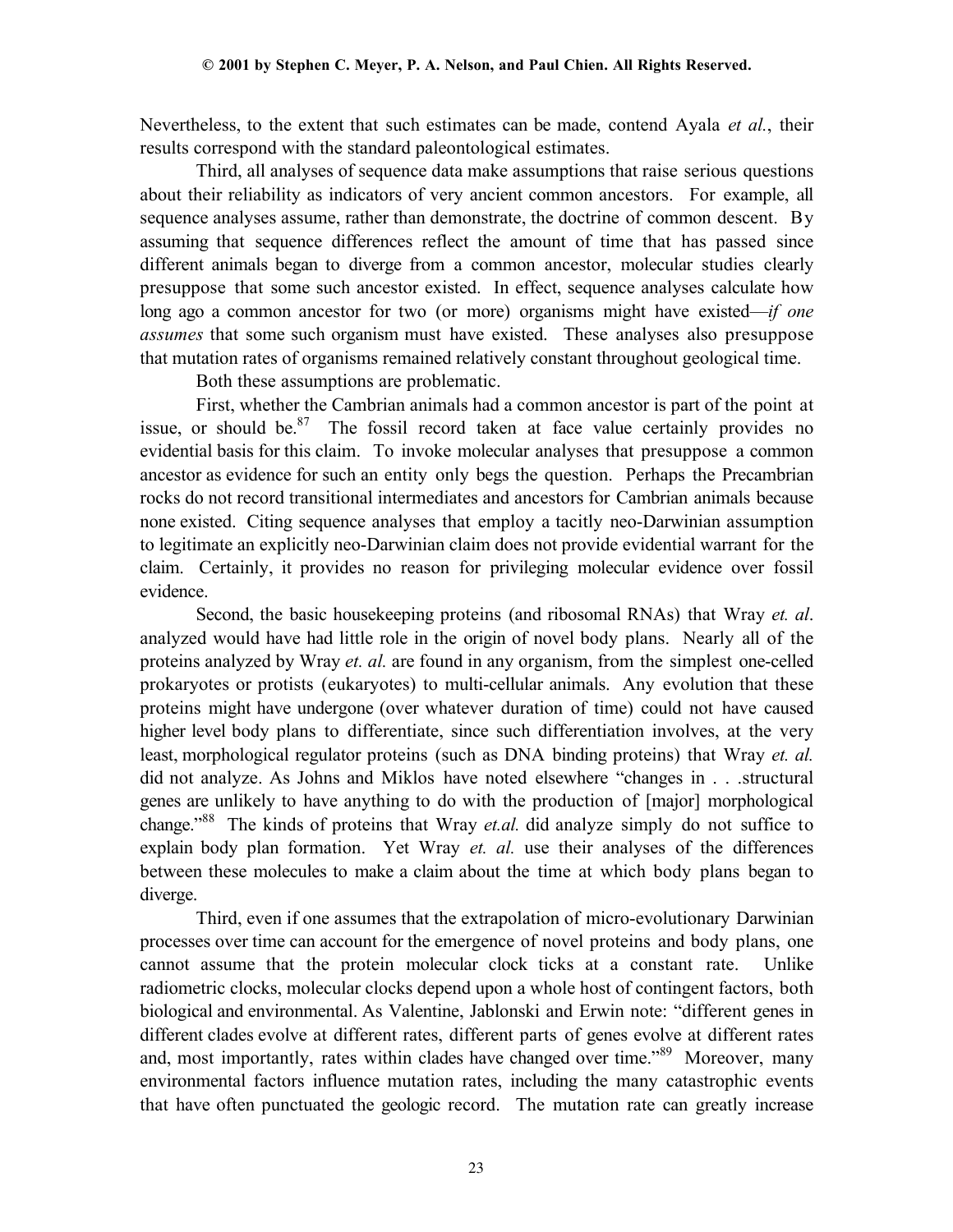during the collapse of the magnetic field or following mass extinctions when new ecological niches open up. Further, mutations depend upon active biological processes that occur at different stages of genomic and embryological developmental. They do not depend upon the physics of constant radiometric decay. In any case, without evidence from the fossil record (older than 550 Mya) with which to calibrate the molecular clock, its reliability in dating the origin of the Cambrian animal phyla (at between 1 and 1.2 bya) remains highly questionable.<sup>90</sup> Thus, Valentine, Jablonski and Erwin argue that:

the accuracy of the molecular clock is still problematical, at least for phylum divergences, for the estimates vary by some 800 million years depending upon the techniques and or the molecules used . . .it is not clear that molecular clock dates can ever be applied reliably to such geologically remote events as Neoproterozoic branchings within the Metazoa.<sup>91</sup>

Thus, as paleontologist Simon Conway Morris concludes, "a deep history extending to an origination in excess of 1,000 Myr is very unlikely."92

# **V. EVIDENCE OF DESIGN?**

Our discussion has suggested the inadequacy of the neo-Darwinian and punctuationalist mechanisms as explanations for the origin of the new organisms and body plans that arise in the Cambrian period. We have suggested that the punctuationalist model of evolutionary change also fails to explain key features of the fossil record. In this section, we now expand our critique of these models of undirected evolutionary change and propose an alternative. In particular, we want to suggest that the pattern of Cambrian fossil evidence suggests intelligent foresight, planning and design—not merely apparent design. We will argue, moreover, that the design hypothesis constitutes a better—more causally adequate—explanation than its naturalistic competitors for the salient features of the fossil record that we have analyzed above.

Opponents of the contemporary design hypothesis object to it claiming that it constitutes an argument from ignorance. Since, critics charge, we don't know yet know how certain features of organisms arose, design theorists invoke intelligent design to cover our ignorance. Yet design theorists do not infer design just because known natural processes cannot explain the origin of certain features of biological organisms. Rather they infer design because biological organisms manifest distinctive features, hallmarks or positive indicators of intelligently design systems—that is, organisms possess features that in any other realm of experience would trigger the recognition of prior intelligent activity. For example in his book *Darwin's Black Box*, Michael Behe<sup>93</sup> has inferred design not only because the gradualistic mechanism of natural selection acting on random variation does not seem sufficient to produce "irreducibly complex" systems, but also because in our experience "irreducible complexity" is invariably a feature of systems known to have been designed by intelligent agents or engineers. That is, whenever we see systems that have the feature of irreducible complexity and we know the causal story about how such systems originated, invariably intelligent design played a role in the origin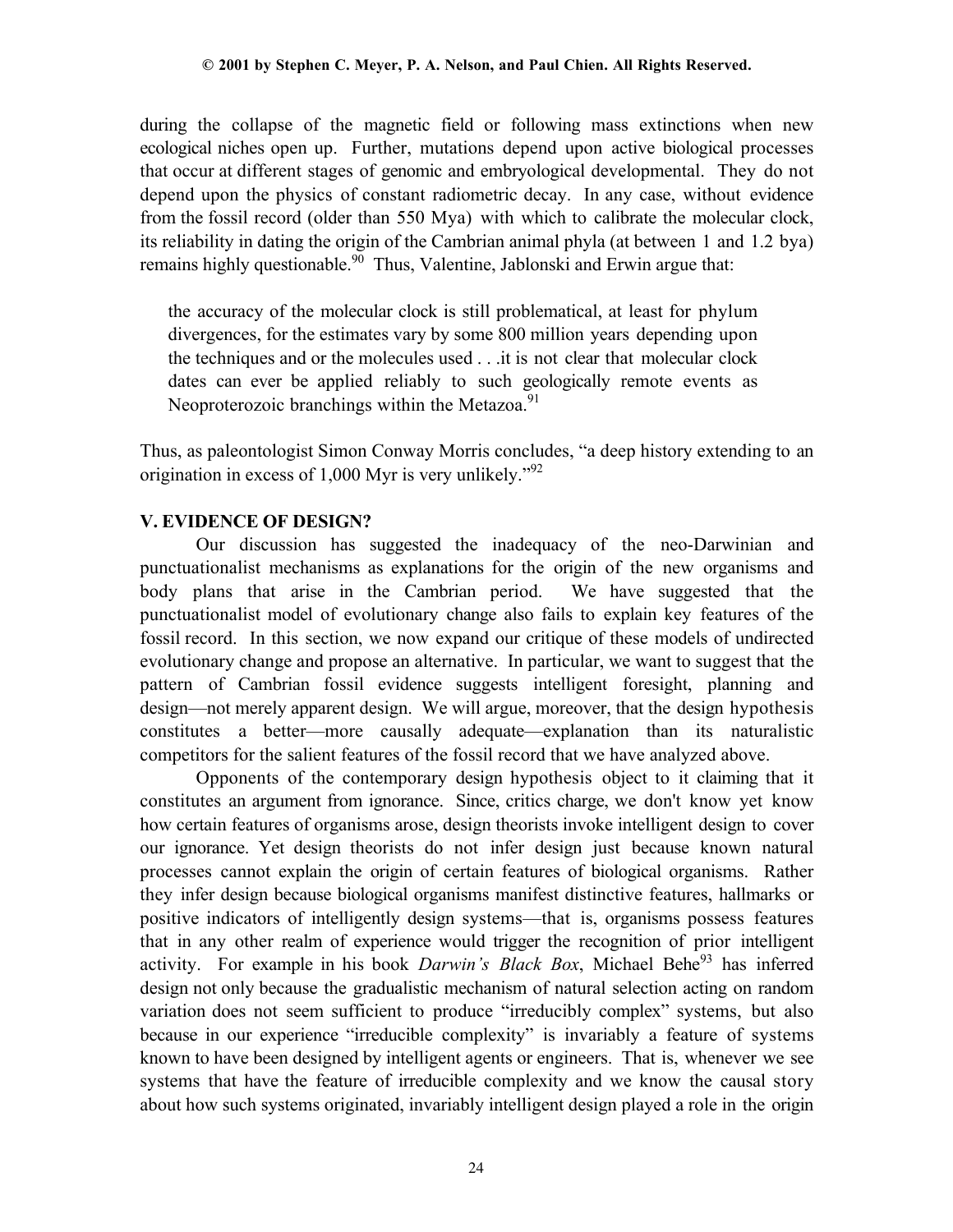of such systems. Thus, Behe infers intelligent design as the best explanation for the origin of irreducibly complexity in cellular molecular motors, for example, based upon what we *know*, not what we do not know, about the causal powers of nature and intelligent agents, respectively.

Similarly, earlier in this volume Stephen Meyer (writing on his own) argued that the "specified complexity" or "information content" of DNA and proteins implicates a prior intelligent cause, again because "specified complexity" and "high information content" constitute a distinctive hallmark (or signature) of intelligence. Indeed, in all cases where we know the causal origin of "high information content" or "specified complexity," experience has shown that intelligent design played a causal role. Thus, when we encounter such information in the bio-macromolecules necessary to life, we may infer—based upon our *knowledge* of established cause-effect relationships—that an intelligent cause operated in the past to produce the information necessary to the origin of life. Design theorists infer a past intelligent cause based upon knowledge of present cause and effect relationships. Inferences to design thus employ the standard uniformitarian method of reasoning used in all historical sciences. These inferences do not constitute arguments from ignorance any more than any other well-grounded inferences in geology, archeology or paleontology—where provisional knowledge of cause-effect relationships derived from present experience guides our inferences about the causal past.

Our inference to intelligent design based upon the data of the Cambrian explosion will employ a similar method of reasoning. We have already shown that present naturalistic models of explanation do not adequately explain the pattern of fossil evidence associated with the Cambrian explosion. We will now argue that, based upon our experience, intelligent design does provide a better explanation of the salient features of the Cambrian fossil data. We now consider these features (in the roughly the reverse order as they were discussed in Part II).

# **V.A. The "Quantum" Increase in Specified Biological Information**

To build an animal—that is, a multi-cellular system with specialized tissues, organs, and architectural features—from a single-celled organism requires a vast amount of new functionally specified information. Suppose we begin with single-celled eukaryotes (say, ciliated protists such as *Tetrahymena* or *Paramecium*), and ask what separates such organisms from a trilobite or a mollusk. As noted above, one useful metric of complexity is number of cell types.<sup>94</sup> (See Figure 5) Although specialized internally, with a nucleus and various organelles, the single-celled eukaryote represents, obviously, a single type of cell. Not so with the trilobite or mollusk, where dozens of specific tissues and organs require "functionally dedicated," or specialized, cell types. To build an animal, therefore, requires at a minimum building novel cell types. But cell types themselves require specialized proteins. An epithelial cell lining a gut or intestine which secretes a digestive enzyme, for instance, requires (minimally) structural proteins to modify its shape, regulatory enzymes to control the secretion of the digestive enzyme, and, the digestive enzyme itself. All such novel proteins will derive from novel gene sequences—that is, from new specified information. Moreover, the organisms that suddenly appeared in the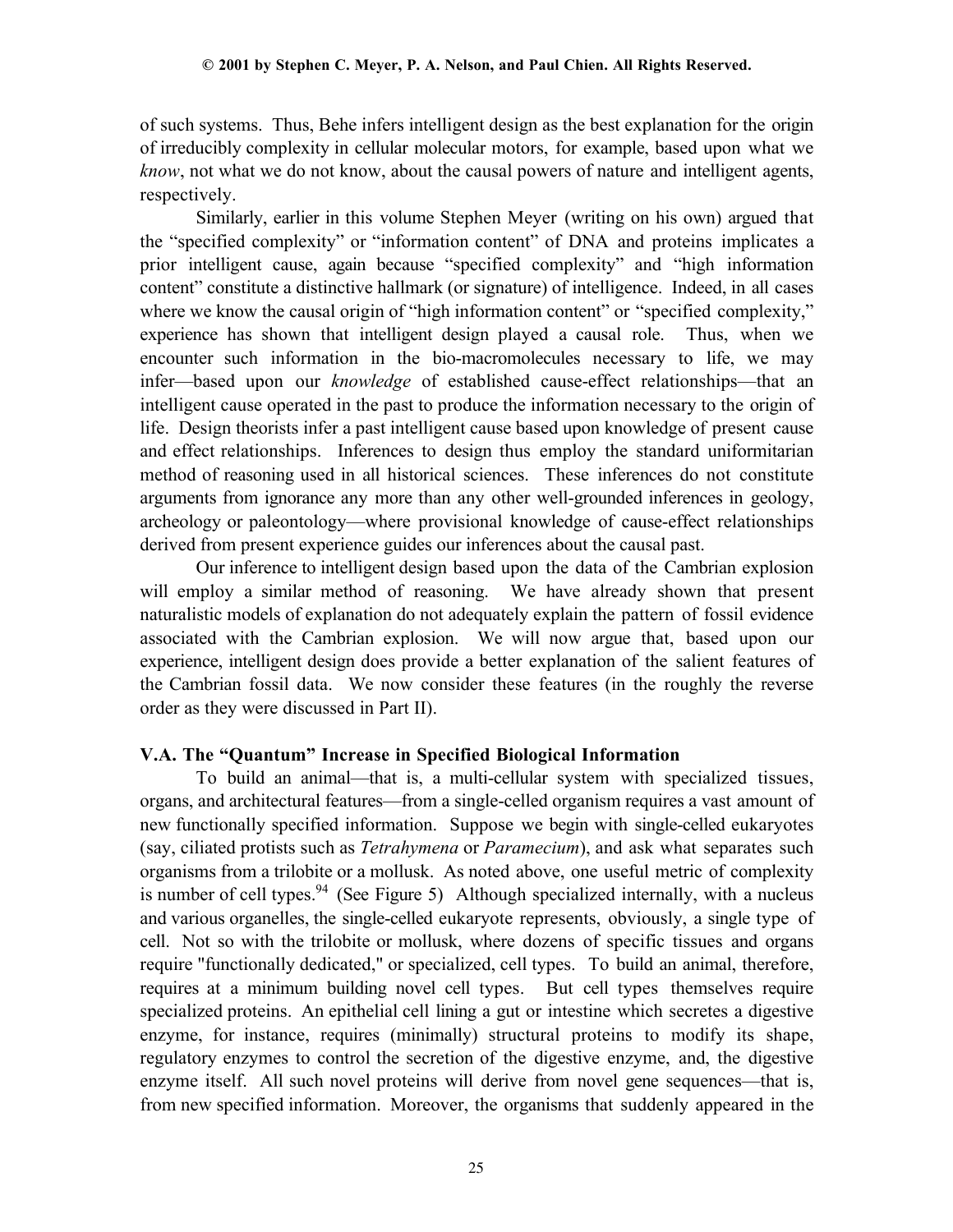Cambrian had many more novel and specialized cell types (and thus many more novel and specialized proteins) than the much more simple organisms found in the Precambrian. Hence, they would have required (at minimum) a vast amount of new genetic information.

How can we best explain such a discontinuous or "quantum" increase in biological information? As Meyer argued in a previous essay about the origin of life, intelligent design does provide a sufficient causal explanation for the origin of large amounts of information, since we have considerable experience of intelligent agents generating informational configurations of matter. To quote information theorist Henry Quastler, the "creation of new information is habitually associated with conscious activity."<sup>95</sup> Yet whether intelligent design constitutes a necessary or best causal explanation for the biological information that arises in the Cambrian depends upon whether or not other causally adequate explanations exist. In Meyer's previous discussion of the origin of genetic information in a pre-biotic context, he argued against the sufficiency of three broad classes of naturalistic explanation for the origin of the genetic information required to make a cell in the first place. He argued that neither chance, nor pre-biotic natural selection acting on random variations, nor physical-chemical necessity (i.e, selforganization) sufficed to explain the origin of biological information starting from simple chemistry. Since only intelligent design suffices as a causal explanation for the origin of information, he concluded that intelligent design represents the best explanation for the origin of the information necessary to build the first living cell.

Nevertheless, the origin of information in the Cambrian fossils presents a different situation. Clearly, the amount of information represented by the many novel genes, proteins and morphological structures that arise in the Cambrian defies the explanatory resources of chance, especially given the limited time involved in the explosion. And, as Meyer noted, aperiodic specified information of any type, cannot in principle arise from self-organizational principles or laws of necessity. Nevertheless, neo-Darwinists would argue that in a biological as opposed to a pre-biotic context, the neo-Darwinian mechanism of natural selection acting on random variation does play a significant role in generating novel information. Thus, for intelligent design to stand as *the best*, rather than just *a plausible*, explanation for the origin of biological information in the Cambrian, one must show the inadequacy of the Darwinian mechanism as an explanation for the origin of the information required to build a new body plan.

# *V.A.1. Natural Selection, Genes and Proteins*

According to neo-Darwinism, novel genes and proteins arise as the result of natural selection acting on random variations or mutations in the genetic material of organisms. Neo-Darwinists assume that, given the complexity of proteins and DNA (to say nothing of whole organisms), chance variations and mutations alone will not suffice to explain the origin of new biological forms. Richard Dawkins, for example, likens an organism to a high mountain peek. He compares the task of climbing the sheer precipice up the front side of the mountain to that of building a new organism by chance. He acknowledges that this approach up "Mt. Improbable" will not succeed. Yet he suggests that there is a gradual slope up the back side of the mountain that could be climbed in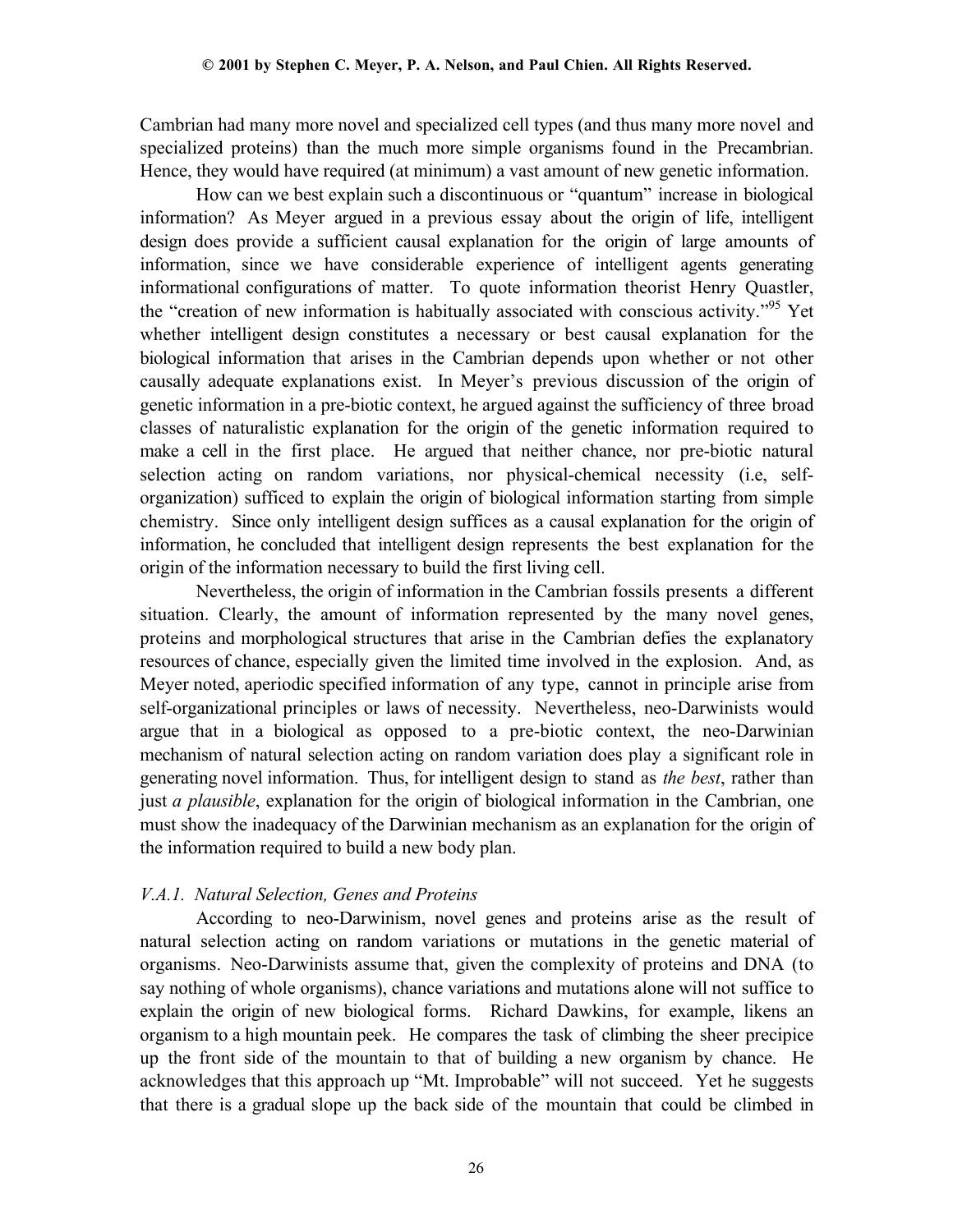small incremental steps. In his analogy, the back side up "Mt. Improbable" corresponds to the process of natural selection acting on random changes in the genetic text. What chance alone cannot accomplish blindly or in one leap, natural selection (acting on random variations and mutations) can accomplish through the cumulative effect of many slight successive steps. Thus, according to neo-Darwinists, evolution does not leap from one cell type directly to five, or from 6,000 genes to 10,000, but occurs as natural selection preserves many small, advantageous mutations resulting initially in new individual proteins.

Even so, neo-Darwinism still envisions biological information arising initially from random mutations in the genetic text. According to the synthetic theory, novel biological information first arises as the result of mutations in DNA and then gradually accumulates as natural selection favors any resulting functionally advantageous changes. Natural selection can only select what random variations and mutations first generate. Thus, even in neo-Darwinism, random mutations remain the initial engine of information generation.

This ineliminable element of randomness poses several probabalistic problems for neo-Darwinism, even if one takes the action of natural selection into account. First, experimental work in molecular biology, particularly some using a technique known as cassette mutagenesis, has shown that proteins (and thus the genes that produce them) are highly specified relative to biological function.<sup>96</sup> Though many amino acid sites do tolerate considerable variation, many key active sites in proteins do not. At many active sites any amino acid substitution will result in a radical loss of biological function.<sup>97</sup> Moreover, even many sites that allow some variation still do not allow just any amino acid as a substitute.  $98$  Further, multiple as opposed to single amino acid substitutions very quickly result in functional loss, even at sites that allow considerable variation when all other sites are not changed (from their wild type).<sup>99</sup> The cumulative affect of these constraints suggests that the set of functional polypeptide sequences represents an exceedingly small proportion of the total number of combinatorial possibilities and that, as a consequence, individual proteins represent highly improbable arrangements of matter.<sup>100</sup>

Second, developments in probability and complexity theory have made possible a rigorous calculation of the Universal Probability Bound—the point at which appeals to chance in explanations become unreasonable even on a cosmic scale. In particular, the probability theorist William Dembski<sup>101</sup> has recently refined the work of the earlier probabilist Emile Borel. Dembski shows that chance can be eliminated as a plausible explanation for specified systems of small probability, whenever the complexity of the system exceeds the available probabilistic (or more, precisely, specificational)<sup>102</sup> resources. He then (conservatively) calculates a universal probability bound of 1/10150 corresponding to the probabilistic/specificational resources of the known universe. This number provides a theoretical basis for excluding appeals to chance as the best explanation for specified events of probability less than 1/2 x 1/10150. As Richard Dawkins has said, "we can accept a certain amount of luck in our explanations, but not too much."103 Dembski's work establishes a theoretical upper limit on the amount of "luck" that any theory can plausibly invoke in explanation.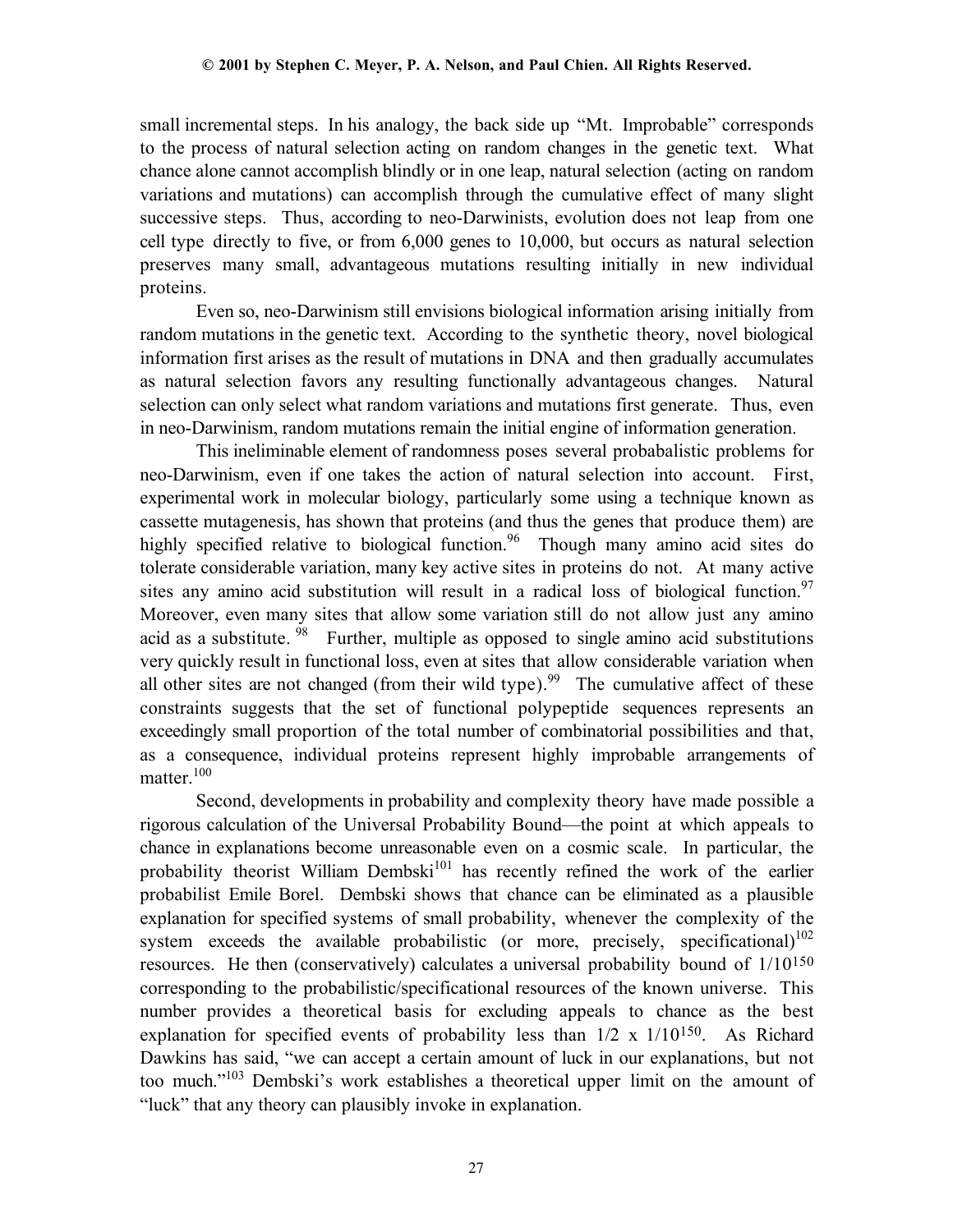Conjoining the results of cassette mutagenesis experiments with Dembski's analysis, implies that random variations or mutations will not, in all probability, suffice to produce many of the essential genes and proteins necessary to the morphological innovations that appear with Cambrian animals. As Meyer discussed in an earlier essay, the improbability of randomly assembling even a modest protein (150 or so amino acids in length) in a pre-biotic domain vastly exceeds the so-called Universal Probability Bound, the point at which appeals to chance become unreasonable given the probabilistic resources of the entire universe.<sup>104</sup> Of course, the odds of generating a functional protein of the same length in a biotic, as opposed to a prebiotic, domain improve considerably (due to the homochirality of amino acids *in vivo* and the existence of an apparatus for polymerizing amino acids correctly [i.e., with peptide linkages]). Nevertheless, the complexity of the proteins required to achieve significant morphological innovations frequently far exceeds that of the simple 100-150 amino acid long molecules evaluated in the pre-biotic case. Recall that cassette mutagenesis work fixed the probability of attaining the correct sequencing at random for a single short protein 100 amino acids in length at less than 1 chance in 1065. This number does not exceed the Universal Probability Bound (the point at which appeals to chance become unreasonable given the probabilistic resources of the entire universe), but it does arguably exceed the probabilistic resources corresponding to the time available for macroevolutionary transitions on the ancient earth  $105$ 

In any case, the morphological changes required by macro-evolutionary transitions require many longer proteins with highly specialized functions. Susumu Ohno has noted that many Cambrian animals would have required complex proteins such as hemoglobin.<sup>106</sup> Hemoglobin molecules in extant organisms comprise more than 580 amino acids, many of which (especially in the protein's center) cannot be changed without dramatic losses of function.<sup>107</sup> These molecules represent vastly improbable (and information rich) arrangements of matter. Reasonable extrapolations of Sauer's work suggest that the probability of producing functionally sequenced proteins of this length at random far exceeds the Universal Probability Bound of 1 chance in 10<sup>150</sup>. Clearly, random mutations alone will not explain the origin of the functionally specified genetic information necessary to produce many of the proteins necessary to major morphological innovations.

Of course, neo-Darwinists do not envision a completely random process of information generation or a random search through the space of combinatorially possible nucleotide sequences. They see natural selection acting to preserve small advantageous variations in genetic sequences and their corresponding protein products. Yet, the extreme specificity and complexity of proteins presents a difficulty, not only for the chance origin of specified biological information (i.e., for random mutations act alone), but also for the mechanism of natural selection acting on random mutations.

There are two reasons for this. First, many biologically necessary proteins pose a very high threshold of functionality for the operation of natural selection. Many neo-Darwinists envision novel proteins arising from genes produced by random variations in (what was originally) non-coding DNA. Yet by all accounts most functional genes and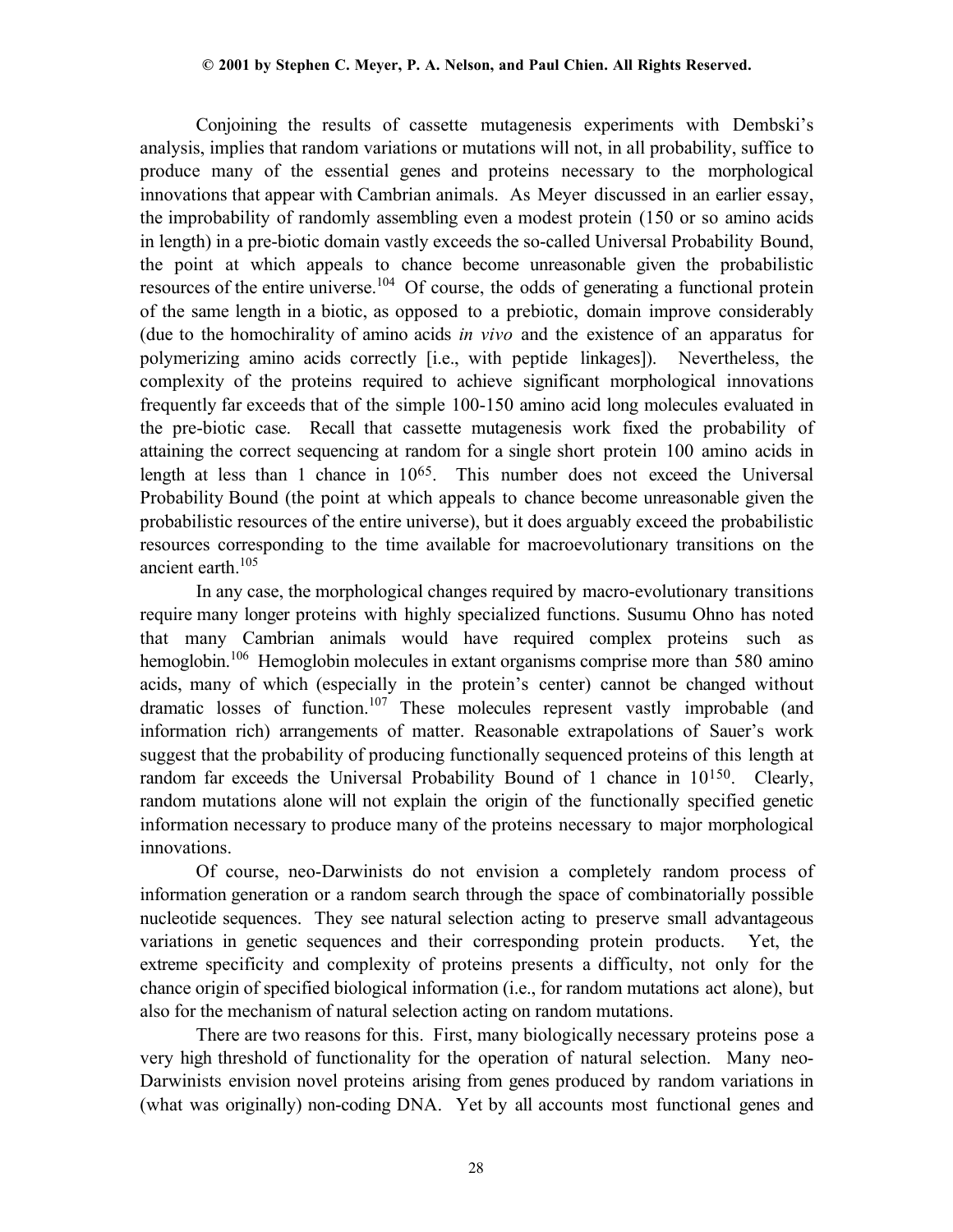proteins are far too complex to arise all at once by chance, even starting from some other existing gene or protein. Thus, any process of gradual assembly would necessarily generate many non-functional (or functionally unspecified) precursor sequences. Yet these sequences would confer no survival advantage on organisms that possess them. Natural selection only favors functional advantage. It cannot select or favor nucleotide sequences or polypeptide chains that do not yet perform biological functions. Yet evolving genes and proteins must in all probability range through a series of nonfunctional precursors or intermediate sequences that natural selection will not detect, "see," or preserve.<sup>108</sup> As geneticist George Miklos explains the problem, "in most cases" natural selection is an editor rather than a composer and an editor does not remove changes which it cannot perceive."<sup>109</sup>

Thus, on the one hand, many genes and their corresponding proteins are too highly complex and specified to arise by chance alone. On the other, natural selection cannot favor such information-rich sequences *until* they have arisen. Indeed, adaptive advantage accrues only *after* the generation of functional proteins and (the genes that produce them). Since natural selection cannot favor a polypeptide sequence until it confers functional advantage, essentially random processes must account for the assembly of novel genes and their protein products before natural selection can have any effect. And yet, again the complexity of many functionally essential proteins exceeds what one can reasonably expect to arise by an undirected mutations within a realistically limited amount of time.

This need for functional sequences to arise before natural selection can have any effect helps to explain why computer "simulations" of Darwinian information generation have no biological analogue. As Meyer noted in his essay on the origin of life, actual computer simulations of the mutation/selection mechanism only succeed in generating new specified information by the illicit expedient of providing the computer with a target sequence and treating relatively greater proximity to this sequence, not actual functional sequencing, as a selection criterion. In Richard Dawkins' simulation, for example, he provides the computer with the specific information he wants it to generate ("Methinks it is like a weasel").<sup>110</sup> In biology, however, where differential survival depends upon maintaining function, selection can not occur before new functional sequencing arises. To employ Dawkins' metaphor again, even the incremental steps up the back-side of Mt. Improbable (corresponding to the generation of new genes and proteins) actually involve steep vertical increases in complexity that exceed the reach of chance alone. In these cases, natural selection can do nothing to overcome the odds of scaling "Mt. Improbable," since the new functional thresholds that natural selection needs to operate exceed what random variation alone could conceivably accomplish given available time. If Mt. Improbable represents the task of building highly complex novel proteins, then Mt. Improbable does not have a gradually sloping backside.

Neo-Darwinists also envision novel genes and proteins arising from existing genetic text by numerous successive mutations in genes that already code for functional proteins. To adapt Dawkins' metaphor, they envision gradually climbing down one mountain peak and then scaling another. Nevertheless, cassette mutagenesis experiments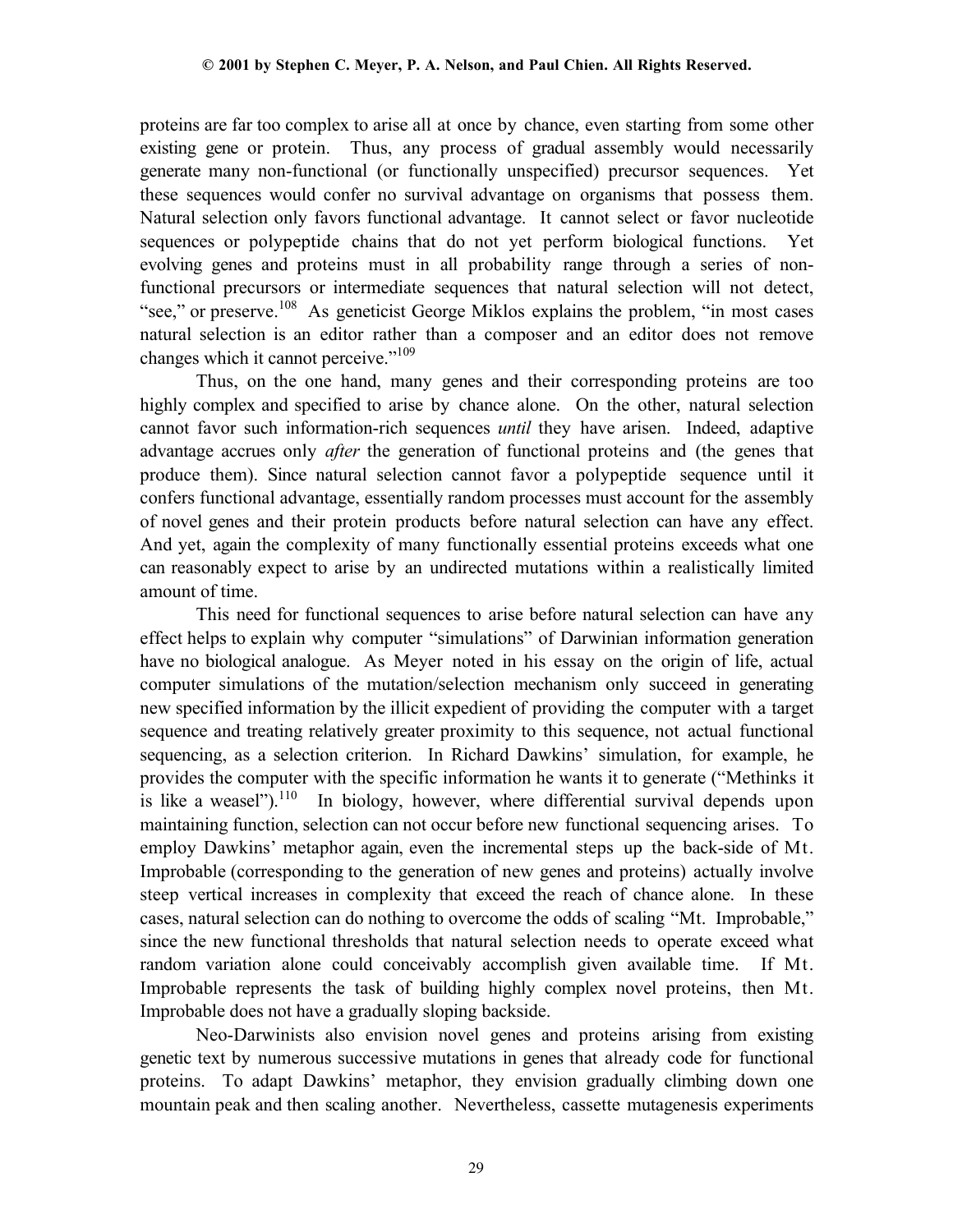establishing the specificity of proteins show that most proteins will admit only a limited number of changes before losing function. Within "the adaptive landscape" corresponding to the space of combinatorially possible amino acid sequences, individual proteins represent highly isolated functional buttes or plateaus separated on all sides by vast stretches of flat desert. This "adaptive landscape" pictures a limit to the amount of change that proteins can allow in their amino acid sequences before losing the function that makes them advantageous to survival. Indeed, cassette mutagenesis experiments suggest that proteins will often tolerate some changes in amino acids at single sites without losing function, but will not tolerate multiple changes at separate sites—without dramatic functional loss. Yet to turn one protein into another with a completely novel function requires many coordinated changes at many separate amino acid sites. As Zuckerkandl has observed:

Although abstractly speaking, any polypeptide chain can be transformed into any other by successive amino acid substitutions and other mutational events, in concrete situations the pathways between a poorly and a highly adapted molecule will be mostly impracticable. Any such pathway, whether the theoretically shortest, or whether a longer one, will perforce include stages of favorable change as well as hurdles [to function]. Of the latter, some will be surmountable *and some will not*." 111 (Emphasis added).

More recent theorists concur. Stuart Kauffman who describes adaptive evolution as a "complex combinatorial optimization process," has rejected the adequacy of the mutation and selection mechanism for a similar reason.<sup>112</sup> Kauffman notes that "peaks" of function are so highly isolated on "the adaptive landscape" that random methods of searching the space of combinatorial possibilities seems a highly implausible means of finding other functional peaks. He instead asserts the need for some kind of non-Darwinian "selforganizational" process or mechanism, though he has yet to provide any specific empirical support for the existence of one in nature.

Some would argue that the probabilistic difficulties described above apply only to random mutations that occur one nucleotide base pair at a time, either in the form of point mutations or deletions. They would argue that mutations involving larger sections of genetic text—such as those produced by gene duplications, insertions, inversions and recombinations—could conceivably overcome the probabilistic difficulties associated with generating new functional sequences in combinatorial sequence space. Nevertheless, if one must generate a specified text of small probability (i.e., functionally specified information), it matters very little whether one starts with an existing text and then rearranges blocks of letters at random, or whether one changes letters one at a time, or whether one begins with a pile of unsequenced letters. In each case, enormous probabilistic hurdles must be overcome. To see why imagine a computer "mutating" at random the text of the play *Hamlet* by duplicating, inverting, recombining and changing various sections. Rearranging larger sections of the text of *Hamlet* at random will yield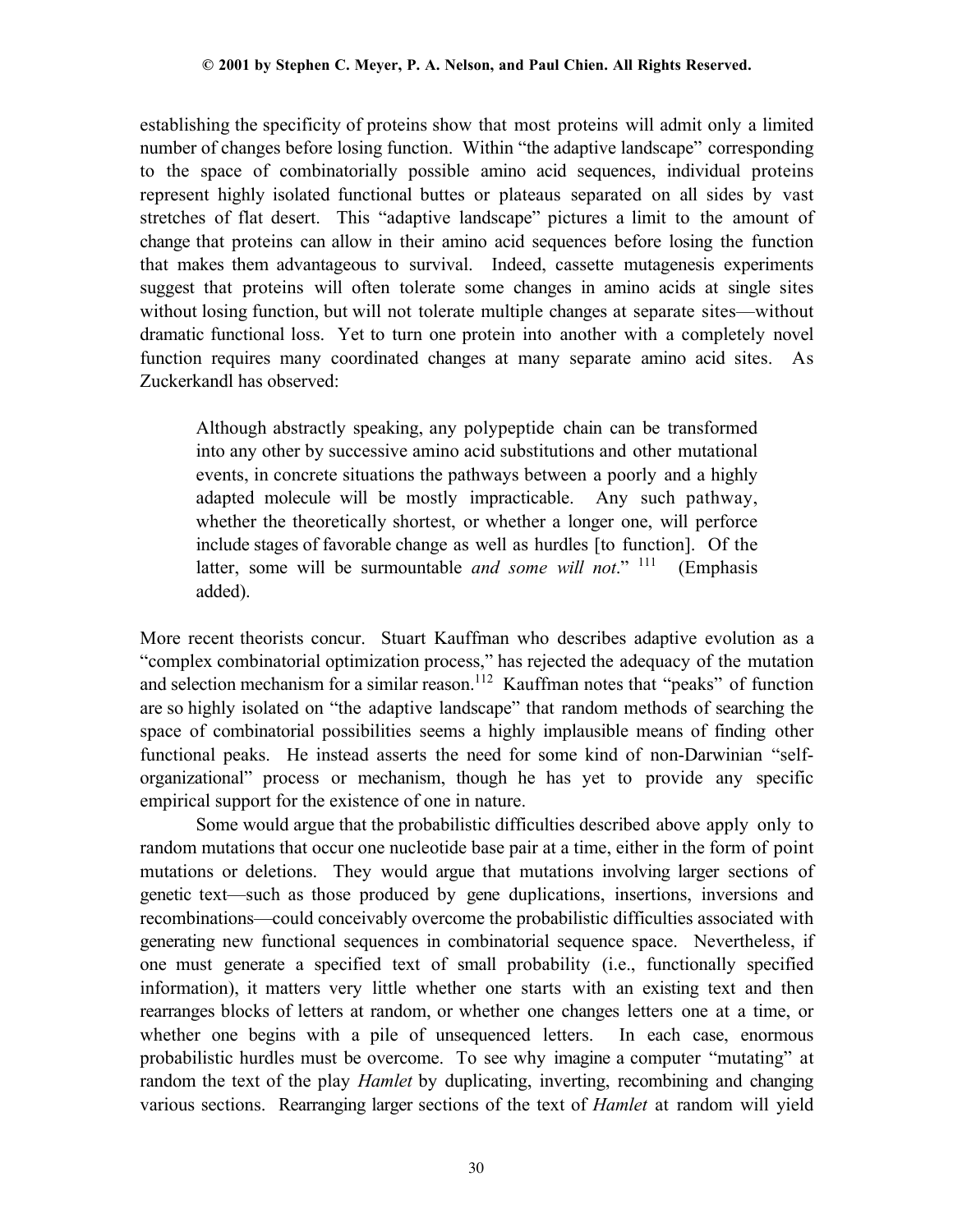many meaningful sections of *Hamlet* interspersed with gibberish. Thus, to transmutate *Hamlet* into some other meaningful text, say, Stephen Hawking's best seller *A Brief History of Time,* would still require altering longer strings of gibberish character by character (especially those produced by inversions of original text), breaking down the meaningful sections of the *Hamlet* text into smaller constitutive parts (such as single words or letters), and then rearranging the new shorter sections (words and letters) into a new meaningfully sequenced text. Consequently, an undirected shuffling of larger sections of the text of *Hamlet* would seem (appreciably) no more likely to result in another meaningful text such as Hawking's *A Brief History*, than would a random shuffling of single words or a random letter by letter alteration of the existing Shakespearean text. In either case, the path to a meaningful sequence requires sequencing or re-sequencing many, many short strings of characters. Similarly, to get functional sequencing from randomly assorted blocks of pre-existing genetic text would also seem to require resequencing short sections of larger blocks of text, (most probably still involving many individual base changes). In any case, random processes would not seem at all likely to produce either a complete copy of Hawking from *Hamlet*, or, for example, a gene for hemoglobin from a gene for an RNA-polymerase, even granting multiple millions of undirected iterations—a condition that living organisms cannot allow without risking death. As mathematician Marcel Schutzenberger explained as early as 1966 at the Wistar Institute "Mathematical Challenges to neo-Darwinism" conference:

if we try to simulate such a situation [the production of specified genetic information] by making changes randomly at the typographic level (letter by letter or *by blocks, the size of the unit doesn't really matter*) on computer programmes, we find that we have no chance (that is, less than one chance in 10(1000)) even to see what the modified program would compute; it just jams.<sup>113</sup> (emphasis added)

Novel proteins represent the smallest unit of functional change in biology. New cell types, organs and structures all require many novel and specialized proteins and aggregates of proteins acting in close coordination. At the lowest level, morphological change is denominated in novel proteins. Yet if even some essential proteins represent functional plateaus too high or highly isolated on the adaptive landscape to be reached by chance variation alone, then these proteins will also exceed the creative power of the selection/mutation mechanism. Given the lack of other sufficient "self-organizational" or naturalistic mechanisms, intelligent design stands as the best, and only causally sufficient, explanation for the origin of the large amounts of specified information necessary to build novel proteins. Intelligent agents routinely create large amounts of specified information. They can select functional goals *before* they exist, and then actualize them in accord with a *pre*conceived design. Natural selection cannot do this. It has no foresight.

Ironically, even attempts to avoid the difficulty posed by the Cambrian explosion often presuppose the need for such foresight. As noted, Susumo Uno, the originator of the hypothesis of macroevolution by gene duplication, has argued that mutation rates of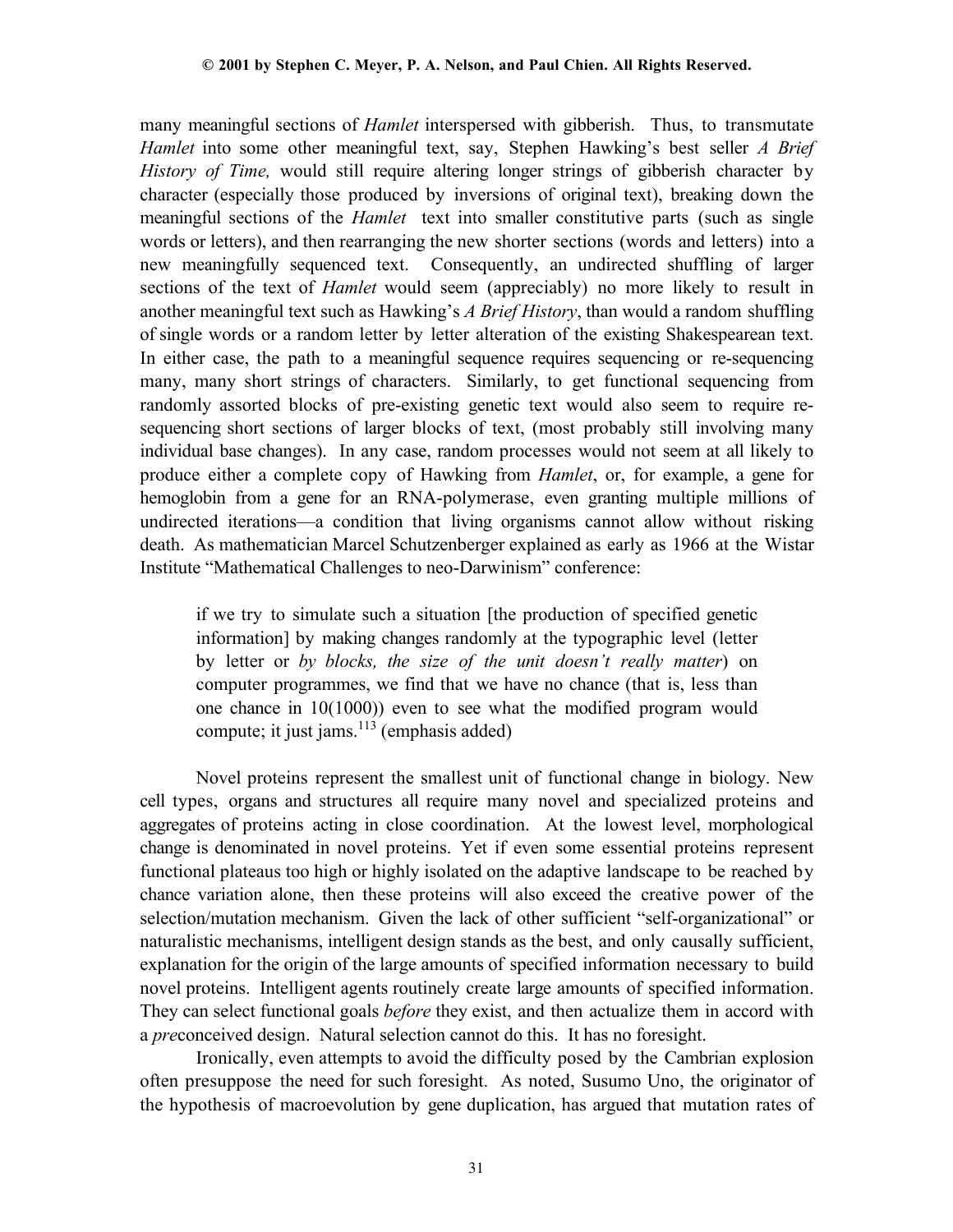extant genes are not sufficiently rapid to account for the amount of genetic information that arose suddenly in the Cambrian.<sup>114</sup> Hence he posits the existence of a prior "pananimalian genome" that would have contained all the genetic information necessary to build every protein needed to build the Cambrian animals. His hypothesis envisions this genome arising in a hypothetical common ancestor well before the Cambrian explosion began. On this hypothesis, the differing expression of separate genes on the same master genome would explain the great variety of new animal forms found in the Cambrian strata.

While Ohno's hypothesis does preserve the core evolutionary commitment to common descent (or monophyly), it nevertheless has a curious feature from the standpoint of neo-Darwinism. In particular, it envisions the pananimalian genome arising well before its expression in individual animals.<sup>115</sup> Specific genes would have arisen well before they were used, needed or functionally advantageous. Hence, the individual genes within the pananimalian genome would have arisen in a way that, again, would have made them imperceptible to natural selection. This not only creates a problem for the neo-Darwinian mechanism, but it also seems to suggest, as Simon Conway Morris has recently intimated,<sup>116</sup> the need for foresight or teleology to explain the Cambrian explosion.Indeed, the origin of a massive, unexpressed pre-Cambrian genome containing all the information necessary to build the proteins required by not-yet-existent Cambrian animals, would strongly suggest intelligent foresight or design at work in whatever process gave rise to the pananimalian genome.

If there isn't enough time to have a reasonable chance of "finding" (by chance) new functional gene sequences in combinatorial sequence space, then natural selection, operating as it does after the fact, will not have a new functionally advantageous sequence upon which to act. On the other hand, an intelligent designer, conceiving, as intelligent agents can do, of distant goals before they are actualized, can put in place complex structures or informational sequences in anticipation of their future use. For this reason, intelligent design constitutes a better explanation than the neo-Darwinian mechanism for the origin of the complex functionally specific information necessary to build the proteins required by the new cell types and animals that arise in the Cambrian.

### *V.A.2. Systems of Proteins, Novel Cell Types and Natural Selection*

Some will, of course, categorically reject the conclusion that any individual protein could exceed the probabilistic resources available to the neo-Darwinian mechanism. Yet recent cassette mutagenesis experiments establishing the extreme specificity of proteins conjoined with the recent calculations of the Universal Probability Bound (based upon very conservative assumptions) entail precisely this conclusion. Nevertheless, perhaps individual proteins are not quite as functionally specified as recent experiments suggest. Perhaps recent calculations of the Universal Probability Bound need revising. Yet even if one concedes these assumptions and accepts that the neo-Darwinian mechanism might suffice to explain the origin of a novel protein (of average length and complexity), it does not follow this mechanism can account for the origin of the animals that arise in the Cambrian. As noted, the new animals of the Cambrian explosion would have required many new cell types and, with them, many new types of proteins acting in close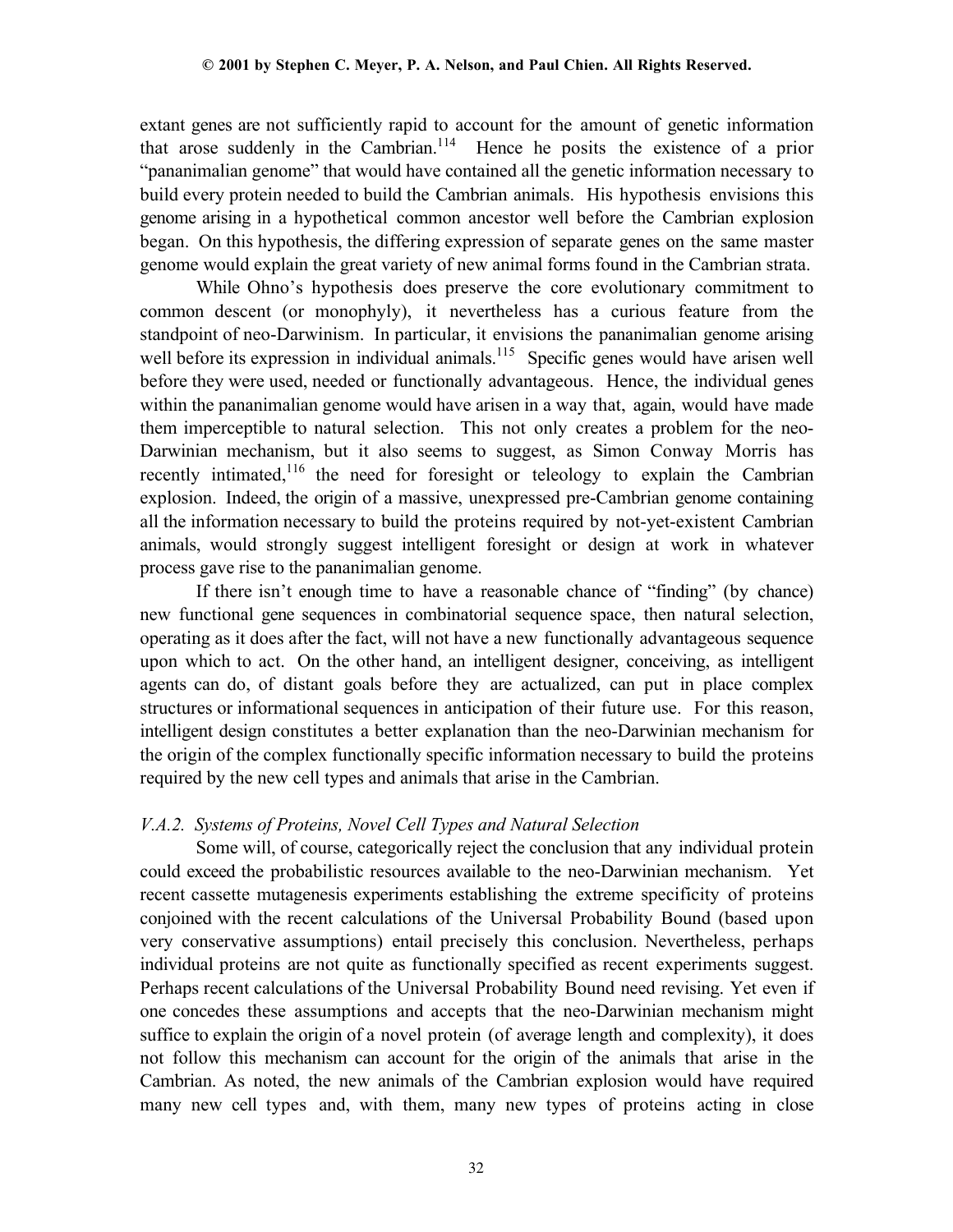coordination. It follows, therefore, that if the neo-Darwinian mechanism cannot explain the origin of new cell types (and the systems of proteins they require), it cannot explain the origin of the Cambrian animals. Yet given the *number* of novel proteins required by even the most basic evolutionary transformations, this now seems to be precisely the case.

Consider, for example, the transition from a prokaryotic cell to a eukaryotic cell. This transition would have produced the first appearance of a novel cell type in the history of life. Compared to prokaryotes, eukaryotes have a more complex structure including a nucleus, a nuclear membrane, organelles (such as mitocondria, the endoplasmic recticulum, and the golgi apparatus), a complex cytoskeloton (with microtubulues, actin microfilaments<sup>117</sup> and intermediate filaments) and motor molecules.<sup>118</sup> Each of these features requires new proteins to build or service, and thus, as a consequence, more genetic information. (For example, the spooled chromosome in a modern eukaryotic yeast [*Saccharomyces*] cell has about 12.5 million base pairs, compared to about 580,000 base pairs in the prokaryote *Mycoplasma*.)<sup>119</sup> The need for more genetic information in eukaryotic cells in turn requires a more efficient means of storing genetic information. Thus, unlike prokaryotic cells which store their genetic information on relatively simple circular chromosomes, the much more complex eukaryotic cells store information via a sophisticated spooling mechanism.<sup>120</sup> Yet this single requirement—the need for a more efficient means of storing information—necessitates a host of other functional changes each of which requires new specialized proteins (and yet more genetic information) to maintain the integrity of the eukaryotic cellular system.

For example, nucleosome spooling requires a complex of specialized histones proteins (with multiple recognition and initiation factors) to form the spool around which the double stranded DNA can wind.<sup>121</sup> Spooled eukaryotic DNA in turn uses "intron spacers," (dedicated sections of non-coding DNA), in part to ensure a tight electrostatic fit between the nucleosome spool and the cords of DNA.122 This different means of storing DNA in turn requires a new type of DNA polymerase to help access, "read," and copy genetic information during DNA replication. (Indeed, recent sequence comparisons show that prokaryotic and eukaryotic polymerases exhibit stark differences).<sup>123</sup> Further, eukaryotes also require a different type of RNA polymerase to facilitate transcription. They also require a massive complex of five jointly necessary enzymes to facilitate recognition of the promoter sequence on the spooled DNA molecule.<sup>124</sup> The presence of intron spacers in turn requires editing enzymes (including endonucleases, exonucleases and splicesomes) to remove the non-coding sections of the genetic text and to reconnect coding regions during gene expression.<sup>125</sup> Spooling also requires a special method of capping or extending the end of the DNA text in order to prevent degradation of the text on linear (non-circular) eukaryotic chromosomes.126 The system used by eukaryotes to accomplish this end also requires a complex and uniquely specialized enzyme called a telomerase.<sup>127</sup>

Thus, one of the "simplest" evolutionary transitions, that from one type of singlecelled organism to another, requires the origin of many tens of specialized novel proteins, many of which (such as the polymerases) alone represent massively complex, and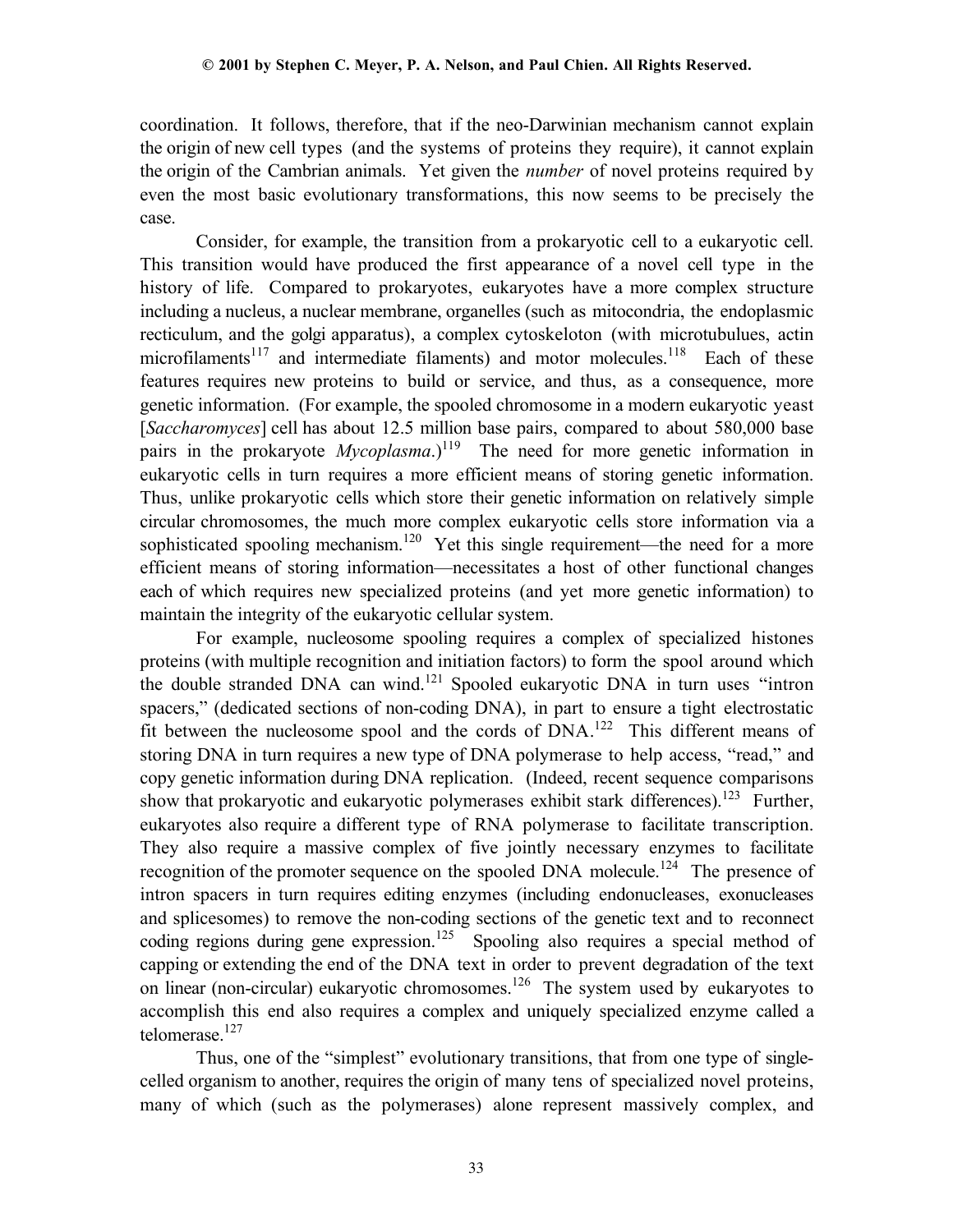improbably specified molecules.<sup>128</sup> Moreover, many, if not most, of these novel proteins play functionally necessary roles in the eukaryotic system as a whole. Without specialized polymerases cell division and protein synthesis will shut down. Yet polymerases have many protein subunits containing many thousands of precisely sequenced amino acids. Without editing enzymes, the cell would produce many nonfunctional polypeptides, wasting vital ATP energy and clogging the tight spaces within the cytoplasm with many large useless molecules. Without tubulin and actin the eukaryotic cytoskeloton would collapse (or would never have formed). Indeed, without the cytoskeleton the eukaryotic cell can not maintain its shape, divide, or transport vital materials (such as enzymes, nutrients, signal molecules, or structural proteins).<sup>129</sup> Without telomerases the genetic text on a linear spooled chromosome would degrade, again, preventing accurate DNA replication and eventually causing the parent cell to die. $130$ 

Even a rudimentary analyisis of eukaryotic cells suggests the need for, not just one, but many novel proteins acting in close coordination to maintain (or establish) the functional integrity of the eukaryotic system. Indeed, the most basic structural changes necessary to a eukaryotic cell produce a kind of cascade of functional necessity entailing many other innovations of design, each of which necessitates specialized proteins. Yet the functional integration of the proteins parts in the eukaryotic cell poses a severe set of probabilistic obstacles to the neo-Darwinian mechanism, since the suite of proteins necessary to eukaryotic function must, by definition, arise *before* natural selection can act to select them. This means that natural selection cannot contribute to the process of information generation until after the information necessary to build the requisite proteins has arisen. Thus, random variations alone must again do the creative work of information generation. Yet the odds against the random assembly of the genes required to produce the proteins for this most rudimentary evolutionary transition far exceed (by many hundreds of orders of magnitude) the odds against the chance origin of the information necessary to build a single protein of average length—itself a most improbable proposition (see above).

Of course, neo-Darwinists imagine the origin of complex systems arising incrementally with each of the functionally necessary parts. As George Johnson recently argued, "each part of a complex molecular machine does not evolve by itself . . .The several parts evolve together, in concert, precisely because evolution acts on the system, not its parts. . ."<sup>131</sup> Yet this rhetorical gloss conceals formidable difficulties. To alter the proteins of one functionally integrated system to produce another, involves altering the genetic constituents of the system, which implies, most implausibly, that multiple coordinated mutations will occur virtually simultaneously and in succession. As T.H. Frazzetta has explained, "phenotypic alteration of integrated systems requires an improbable coincidence of genetic (and hence, heritable phenotypic) modifications of a tightly specified kind."132 Yet the extreme specificity of the protein components, and the functional dependence of the whole system, implies probabilistic limits to allowable genetic change. Genetic change affecting any one of the necessary components, unless matched by many corresponding—and vastly improbable—genetic changes will result in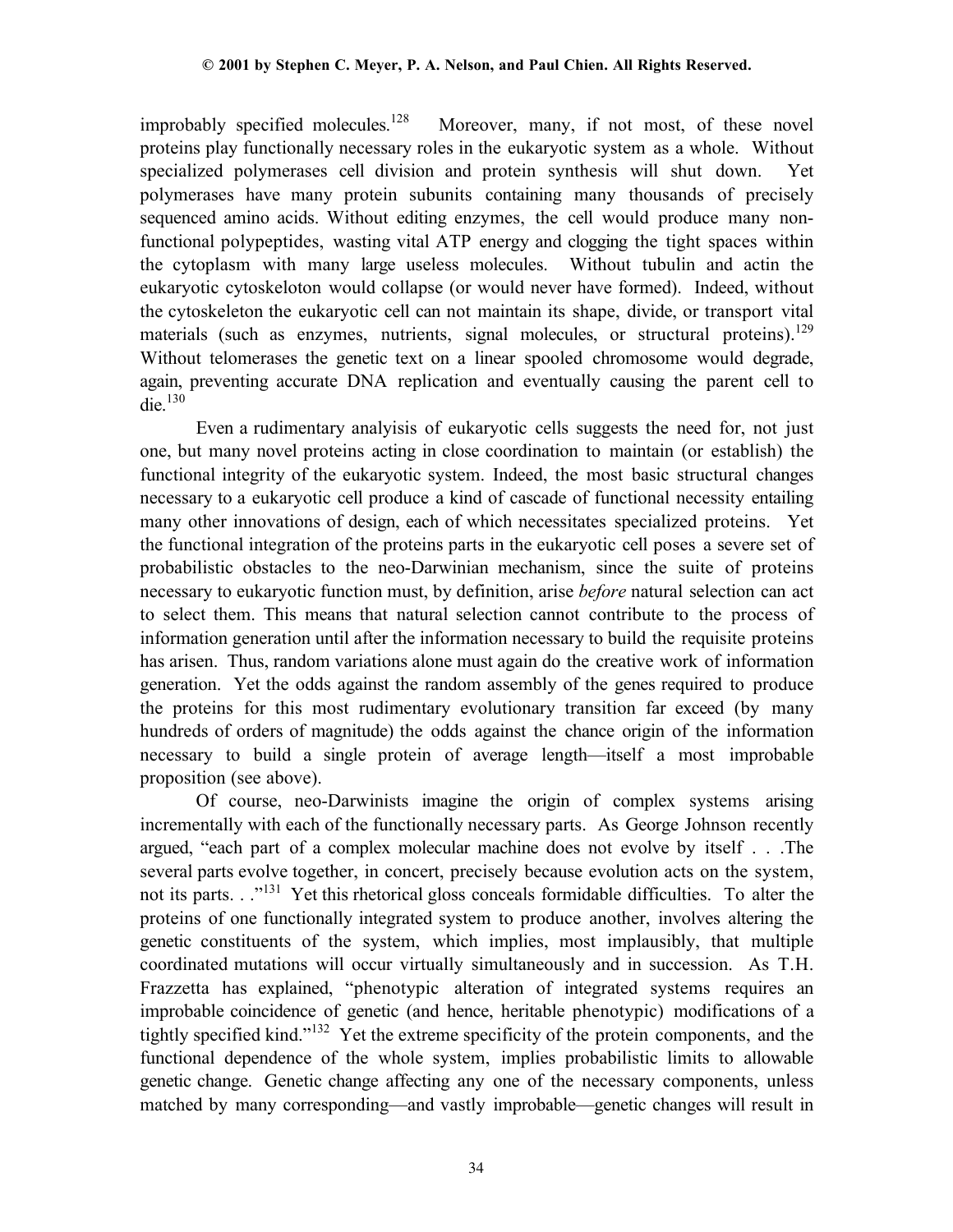functional loss, and often, death. For this reason, as Frazzetta concludes, "We are still left with the unabating need to explain evolutionary changes in systems that have the operational integration characteristic of things we recognize as 'machines.'"133

In any case, evolutionary biologists have not offered any detailed neo-Darwinian account of the origin of the eukaryotic cellular system. True, Lynn Margulis's endosymbiotic hypothesis seeks to explain how eukaryotes acquired their mitochodria, the organelle responsible for much of the eukaryotic cell's energy production. Yet her hypothesis (which is fraught with difficulties on its own terms) $134$  does not attempt to explain the origin of the eukaryotic cell as a whole. According to Margulis, prokaryotic bacteria somehow incorporated a primitive cellular system (without digesting it), and this system eventually became an independent subsystem within the emerging eukaryotes. Whatever its merits or difficulties, the endosymiotic hypothesis gives no account for the origin of the other organelles specific to eukaryotes, or the cytoskeloton, or the eukaryotic information processing system (with its many complex and specialized proteins). Nor does the endosymbiotic hypothesis attempt to explain the origin of the system of proteins and nucleic acids operating within mitochondria itself. Instead, it merely posits the absorption of one tightly integrated system by another, without explaining how any mutually interdependent system of proteins could arise by neo-Darwinian means in the first place.

Yet if the neo-Darwinian mechanism cannot account for the origin of a single new cell type (and the system of functionally integrated proteins that it requires), it is difficult to see how it can account for whole new animal forms, since these forms require many new cell types and suites of proteins. If mutation/selection cannot account for the most rudimentary evolutionary transition—from one type of one-celled organism to another—it seems *a fortiori* highly doubtful that it could account for the origin of novel animal forms (each of which require many new types of cells and systems of proteins) whether starting from either a one-celled organism or some other simpler animal form. Indeed, given the number of new proteins represented by the origin of the Cambrian animals, it seems very doubtful that any plausible revision of the Universal Probability Bound or estimates of protein specificity will appreciably improve the plausibility of the neo-Darwinian mechanism as an explanation of the Cambrian explosion.

# *V.A.3. Morphological Development, Body Plans and Natural Selection*

Yet the problem of explaining the Cambrian explosion by reference to the neo-Darwinian mechanism runs deeper still. To explain the origin of the Cambrian animals, one must not only explain the origin of new proteins and cell types, one must also account for the origin of new body plans. Yet if the selection/mutation mechanism cannot account for the origin of new cell types, it will again not account for the origin of new organs or body plans. To see why we must take a brief excursion into developmental biology.

More than any other subdiscipline of biology, the field of developmental biology has raised disquieting questions for neo-Darwinism. Developmental biology describes the process by which embryos develop into mature organisms. Within the past decade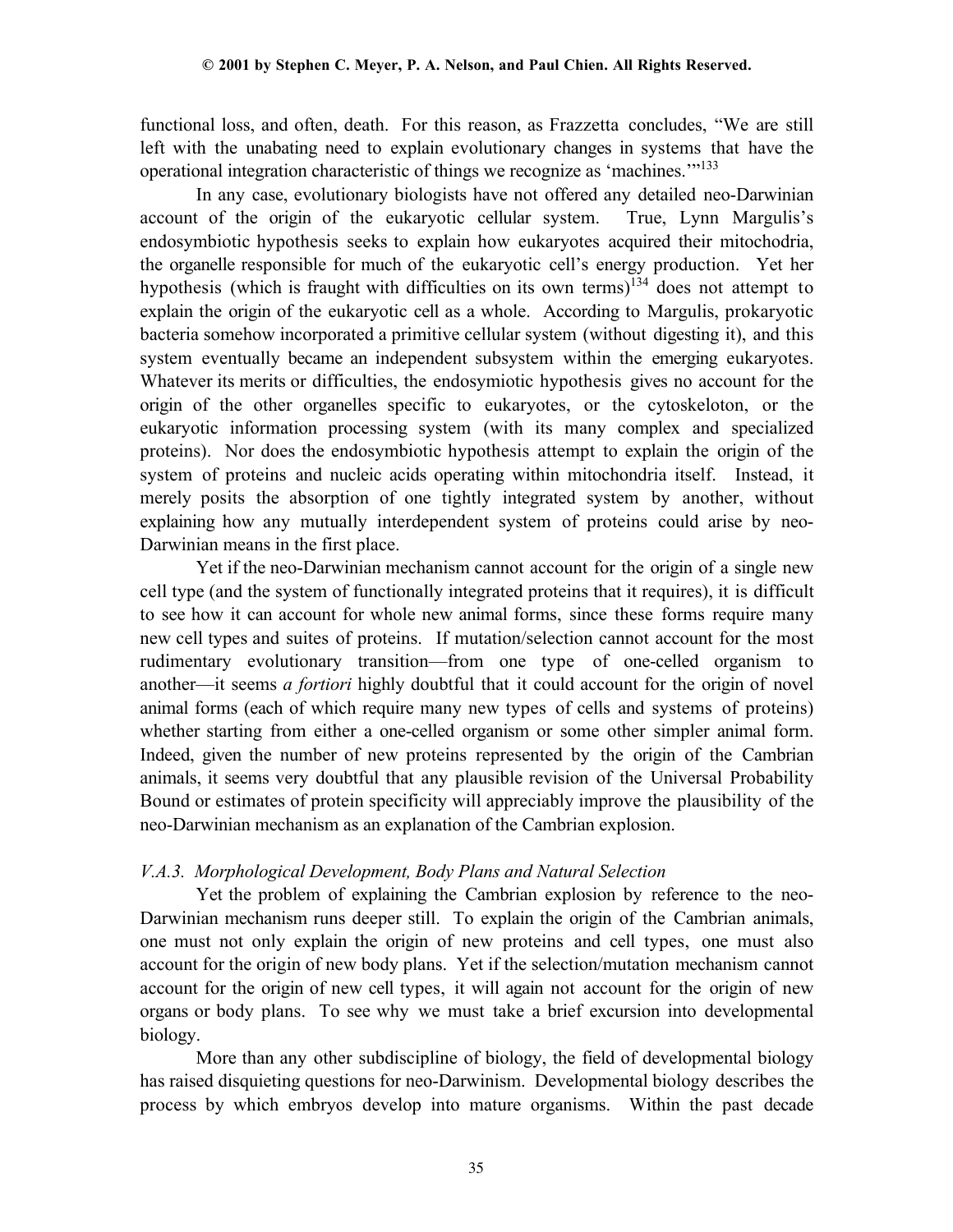developmental biologists have advanced tremendously in understanding how body plans are built during ontogeny. In model systems such as the fruit fly *Drosophila* and the nematode (worm) *Caenorhabditis elegans*, painstaking genetic research has uncovered many of the key embryonic regulators that switch cells into their differentiated adult types, and which set up the axes along which the body plan is organized. This research has also uncovered a profound difficulty cutting to the very core of the neo-Darwinian view of life.

To create significant changes in the form of organisms requires an attention to timing. Mutations in genetic material that are expressed late in the development of an organism will affect only few cells. Such mutations will not affect any significant changes in the form of the whole organism, and are unlikely be inherited by the next generation. Mutations that are expressed early in development, however, may affect many cells and could conceivably produce gross changes in the morphology of an organism.<sup>135</sup> Thus, events that are expressed early in the development of organisms have the greatest, and probably the only realistic, chance of producing large scale macroevolutionary change.<sup>136</sup> As Miklos and John explain, "macroevolutionary change" requires changes in "very early embryogenesis."<sup>137</sup>

 Yet, as a number of recent studies in developmental biology make clear, mutations that are expressed early in development have inevitably deleterious (or at best neutral) effects,<sup>138</sup> including mutations in the crucially important "master regulator" or hox genes. For example, when early-acting body plan molecules, or morphogens, (such as bicoid which helps set up the anterior-posterior head-to-tail axis in the fly *Drosophila*) are perturbed, development shuts down.139 The resulting embryos die. Moreover, there is a good reason for this. If an engineer modifies the length of the piston rods in an internal combustion engine, but does not modify the crankshaft accordingly, the engine won't start. Similarly, processes of development are so tightly integrated temporally and spatially that one change early in development will require a host of other coordinated changes in separate but functionally interrelated developmental processes downstream. As the noted theorist Leigh Van Valen has observed, "development is integrated," with early events affecting all later events. As he explains:

development ramifies out; later developmental decisions depend on earlier ones which are much fewer and have consequences which interact. Development is not a linear sequence. . .but an expanding network  $\ldots$  <sup>140</sup>

This tight functional integration helps explain why mutations early in development inevitably result in embryonic death and why even mutations that are expressed somewhat later leave organisms crippled. For example, a regulative mutation in the bithorax gene (expressed mid-way in the development of a fly) does produce an extra pair of wings on a normally two-winged creature. Nevertheless, this "innovation" produces a crippled fly that cannot fly because it lacks, among other things, a musculature to support the use of its new wings. Indeed, because the developmental mutation was not accompanied by the many other coordinated developmental changes that would have been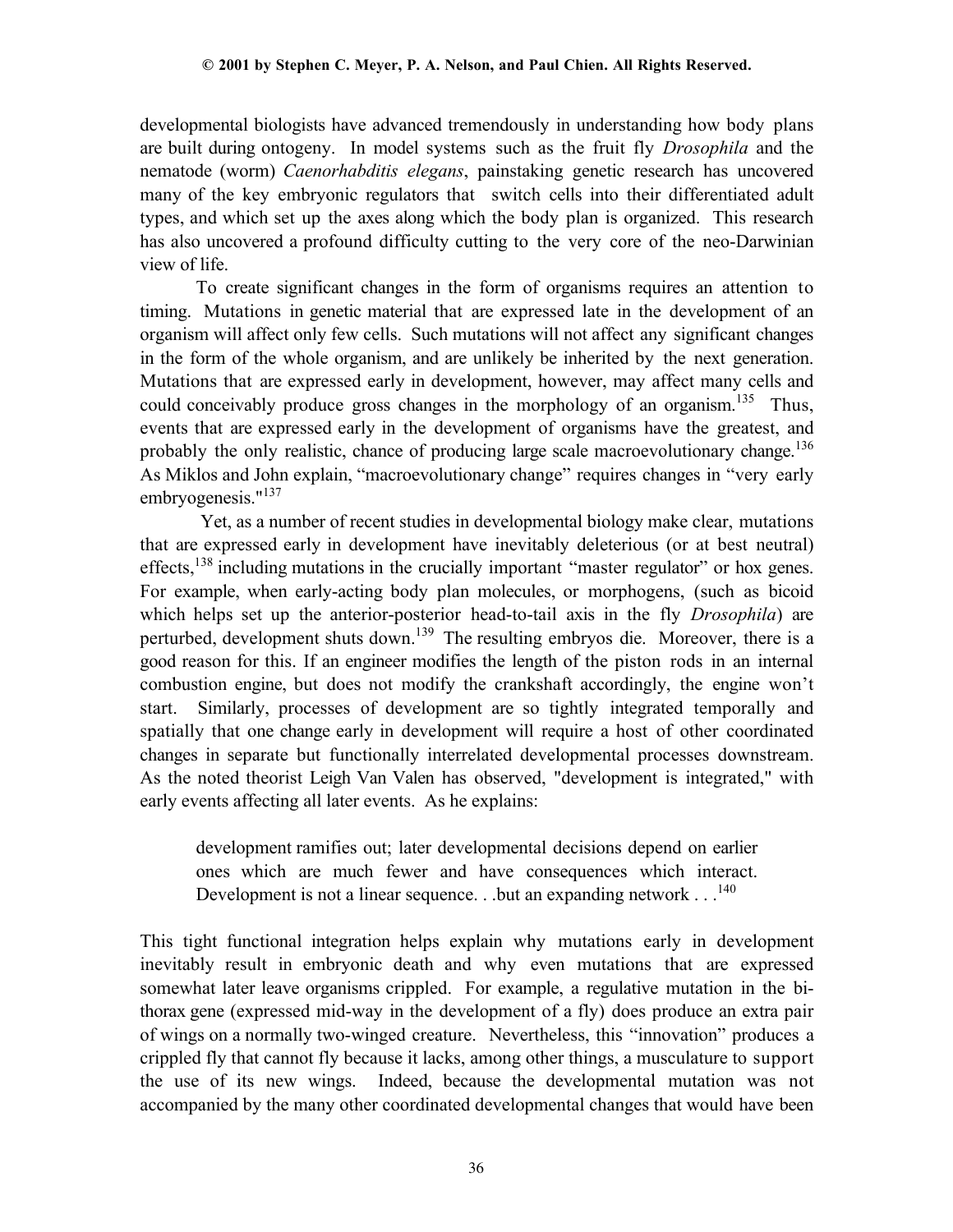necessary to ensure the production of appropriate muscles at the appropriate place on the fly's body, the original mutation did not lead to a positive morphological change, but to a strikingly deleterious one.

This problem has led to what University of Georgia geneticist John F. McDonald has called the "great Darwinian paradox."<sup>141</sup> He notes that the genes that are obviously variable within natural populations seem to affect only minor aspects of form and function—while those genes which govern major changes, the very stuff of macroevolution, apparently do not vary, or vary only to the detriment of the organism. As he puts it, "those [genetic] *loci* that are obviously variable within natural populations do not seem to lie at the basis of many major adaptive changes, while those *loci* that seemingly do constitute the foundation of many if not most major adaptive changes are not variable within natural populations."<sup>142</sup> In other words, the kind of mutations that macroevolution needs (namely, *beneficial* regulatory or *bauplane* mutations that are generally expressed during early development) don't occur, the kind it doesn't need (namely, viable genetic mutations in DNA generally expressed late in development) do occur (if still infrequently). Yet, as Darwin himself saw, and wrote, "nothing can be effected" by natural selection, "unless favorable variations occur."143 As Soren Løvtrup put it:

...without variation, no selection: without selection, no evolution. This assertion is based on logic of the simplest kind, and it should be noted that the common implication of selection pressure as an evolutionary agent becomes void of sense unless the availability of the proper mutations is assumed<sup>144</sup>

Micro-evolution is insufficient; macroevolution—large scale change—is harmful. This paradox has beset neo-Darwinism from its inception. Discoveries about the genetic regulation of development in animals have made this paradox more acute and cast serious doubt on the efficacy of the neo-Darwinian mechanism as an explanation for the new body plans that arise in the Cambrian.

Developmental biology has also raised another, equally formidable, problem for the neo-Darwinian mutation/selection mechanism. Embryological evidence has long shown that DNA does not wholly determine morphological form.<sup>145</sup> Therefore, mutations in DNA cannot account for the structural or morphological innovation required to construct the body plans that arise in the Cambrian. DNA (in conjunction with many specific proteins) directs protein synthesis. It also helps to regulate the timing and expression of the synthesis of various proteins within cells. Nevertheless, it does not on its own determine how individual proteins assemble themselves into larger aggregates or structures. Novel cell types, tissues and organs comprise many proteins arranged in very different and specific ways. Novel body plans in turn comprise very specific arrangements of whole organs and systems of organs (themselves made of proteins). While DNA certainly plays an important role in the synthesis of individual proteins, it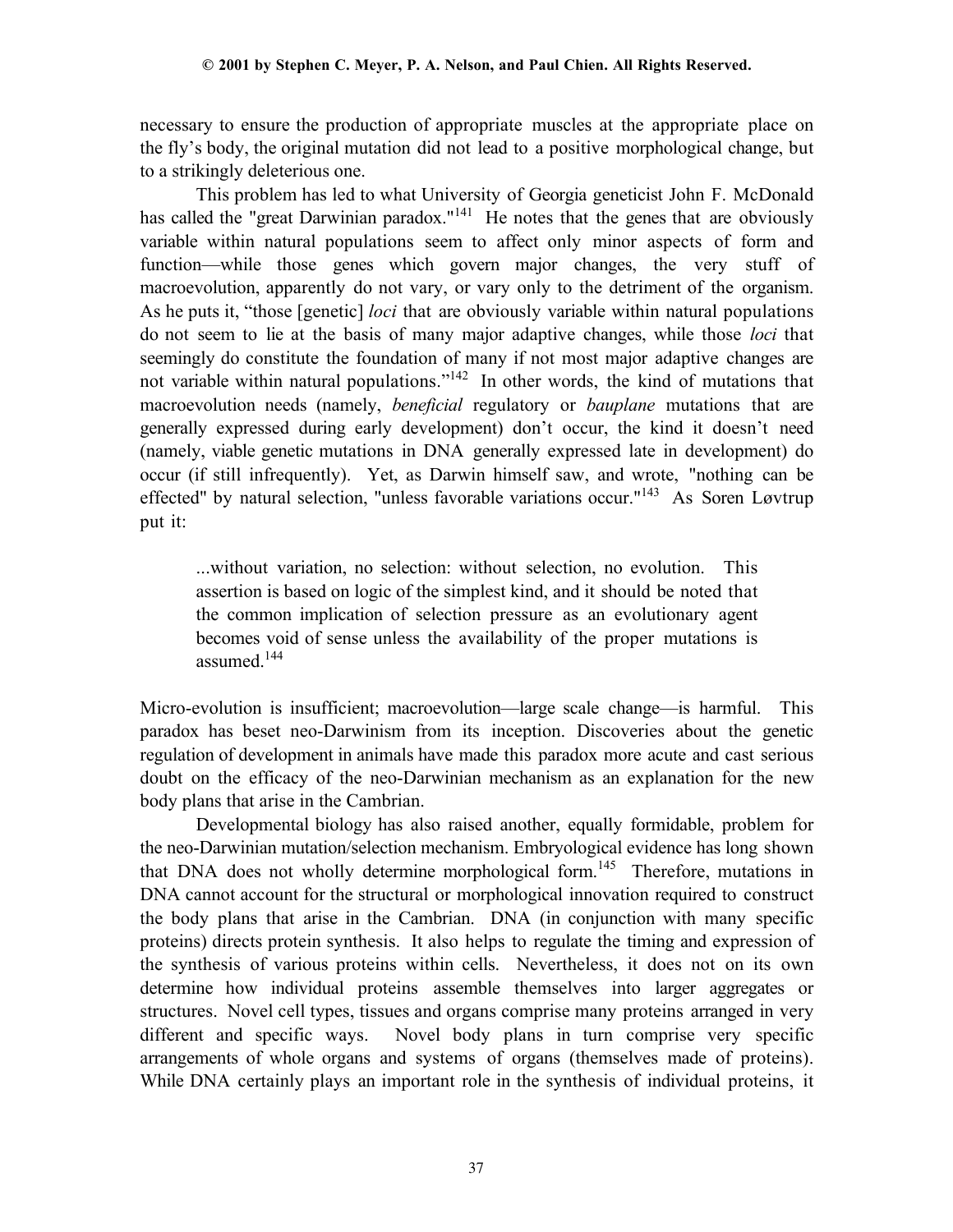does not determine the arrangement and configuration of proteins within these larger morphological structures.

Instead, other non-genetic factors—such as the structure and organization of the cell membrane and cytoskeleton—play important roles in determining cellular organization developmental pathways. For example, the shape and location of microtubules in the cytoskeleton influence the so-called "patterning" of embryos. Arrays of microtubules help distribute essential proteins used during development to their correct location in the cell.<sup>146</sup> Of course, microtubules themselves are made of many protein subunits—that is, of gene products. Nevertheless, the protein subunits in the cell's microtubules are identical to one another. Neither they nor the genes that produce them account for the different shapes and locations of microtubule arrays that distinguish different kinds of embryos and development pathways. As Jonathan Wells put it, "what matters in development is the shape and location of microtubule arrays, and the shape and location of a microtubule array is not determined by its units."<sup>147</sup> Two analogies may help. At a building site, builders will make use of many materials: lumber, wires, nails, dry wall, piping and window panes. Yet these building materials do not determine the floor plan of the house, or the arrangement of houses in a neighborhood or subdivision. Similarly, electronic circuits are composed of many components such as resistors, capacitors, and transistors, for example. Yet these lower level components do not determine their arrangement on an integrated circuit.Biological systems also depend upon hierarchical arrangements of parts.Genes and proteins are made from simple building blocks, nucleotide bases and amino acids, for example. Yet, proteins themselves (such as those that form microtubules) function as building blocks within larger morphological structures (such as microtubule arrays) and organismal body plans. Like the building materials at a construction site, or the electronic components in personal computer, individual proteins do not determine the organization of these higher level structures and organizational patterns.148 It follows, therefore, that the information on the DNA that codes for proteins does not determine them either.

These considerations present the most formidable, and indeed, in principle, challenge to the sufficiency of the neo-Darwinian mechanism. Neo-Darwinism seeks to explain the origin of new information, form and structure as the result of the selection of randomly arising variation, at a very low level within the biological hierarchy, namely, within the genetic text. Yet major morphological innovations depend upon a specificity of arrangement, at a much higher level of the organizational hierarchy, that DNA alone does not determine or produce. Therefore, mechanism of natural selection acting on random genetic mutation can not *in principle* account for the origin novel body plans.

Instead, the hierarchical and information-rich arrangements of parts in animal body plans bespeak design. At every level of the biological hierarchy organisms require a specified and highly improbable arrangements of lower lever constituents in order to maintain their form and function. Genes require specified arrangements of nucleotide bases, proteins require specified arrangements of amino acids, new cell types and organs require specified arrangements or systems of proteins, and body plans require specialized arrangements of cell types and organs. Organisms not only contain information-rich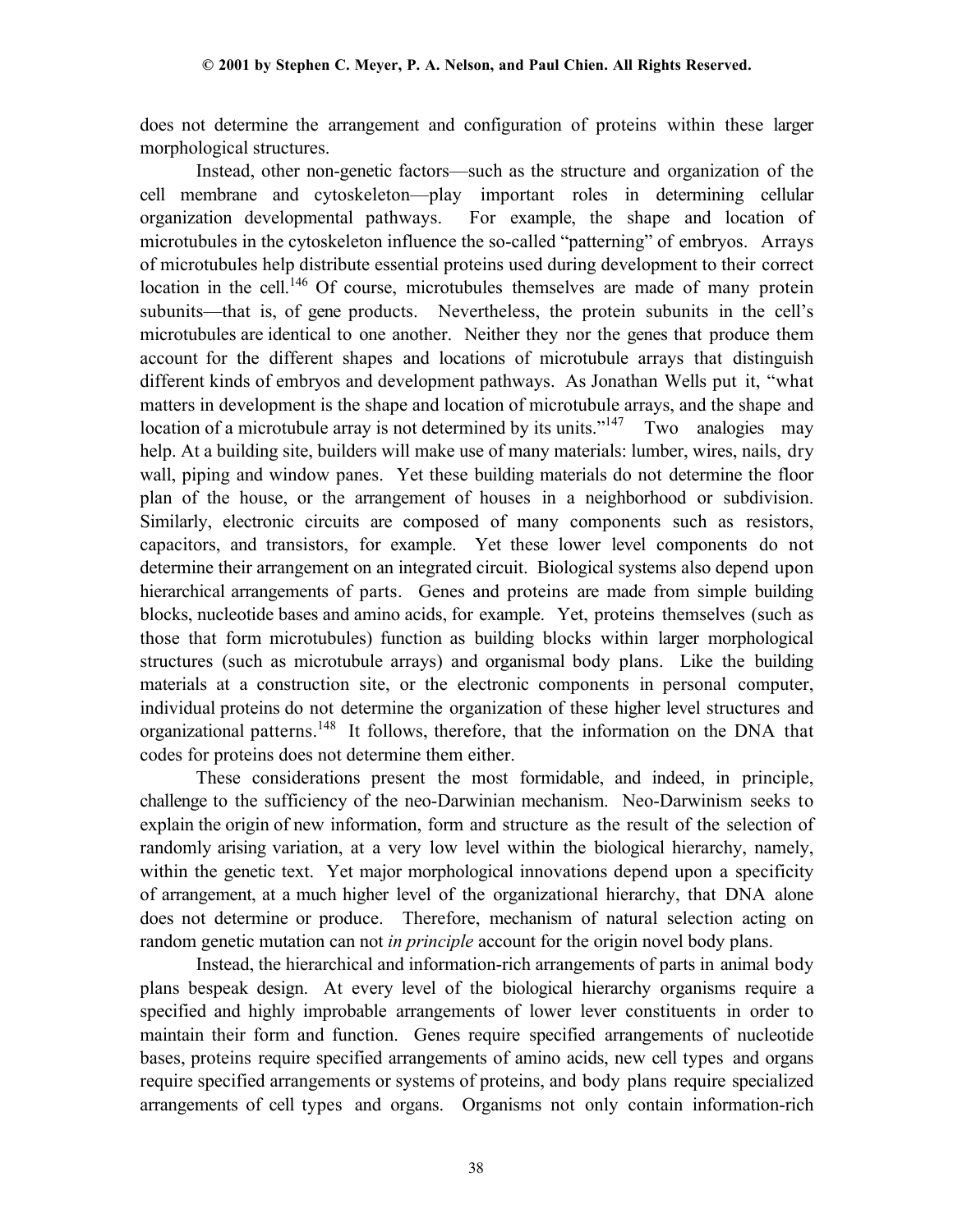components such as proteins and genes, but they comprise information-rich arrangements of these components and the subsystems made from them.

Based on our experience, we know that intelligent agents have the capacity to generate complex but functionally specified arrangements of matter—that is, to generate specified complexity or (specified) information. Moreover, human agents often design information-rich hierarchies, in which both individual modules, and the arrangement of those modules, exhibit complexity and specificity. Individual transistors, resistors and capacitors in an integrated circuit exhibit considerable complexity and specificity of design. Yet at a higher level of organization, the specific arrangement and connection of these components within an integrated circuit reflects further design. This power to arrange parts in accord with a functionally specified (but initially unrealized) plan characterizes intelligent human agents. Intelligent agents certainly can, and do, produce hierarchically organized and functionally specified arrangements of matter. Further, we know of no other causal entity that has this capacity. Certainly, we have good reasons to doubt that the neo-Darwinian mechanism does. Thus, based upon our present experience of the causal powers of various entities, and our theoretical analysis of the alleged efficacy of the neo-Darwinian mechanism, we can infer intelligent design as the best explanation for the origin of the hierarchical organization and specified complexity (or information) required to build the animal body plans that arise in the Cambrian. In other words, we infer that an intelligent agent (not unlike humans in its intelligence and power of agency) acted to generate the information-rich arrangement of parts that characterize the Cambrian animals.

### **V.B. The Persistence of Morphological Isolation or Disparity (Stasis)**

Design also explains the existence of the morphological continuity of individual body plans and the persistence of the morphological disparity between separate animal body plans after the Cambrian explosion. As noted in Part I, the animal body plans that define the phyla remain remarkably stable in their basic architectural designs showing "no directional change<sup>"149</sup> over geological history after their first appearance in the Cambrian. As a result of this observed "stasis" and the absence of "directional change," the morphological disparity or isolation between distinct animal body plans has remained unbridged. Moreover, as noted in Parts V.A., developmental mechanisms constrain the degree to which organisms may vary without deleterious consequences.

Intelligent design also helps to explain these phenomena. Human experience suggests that designed objects have a functional integrity that makes the modification of some parts of their basic architecture difficult or even impossible. Though the Model-A has been replaced by everything from the *Yugo* to the *Honda Accord*, the basic automobile "body plan"—which includes four wheels, two axles, a drive shaft, and a motor, for example—has remained unchanged from its first appearance in the late 19th century. (These are minimal requirements, of course; a "stretch" limousine may have another axle or additional wheels.) Further, despite the creation of many innovative variations, automobiles have also retained their "morphological distance" or structural disparity from other functionally distinct technological devices. Indeed, what we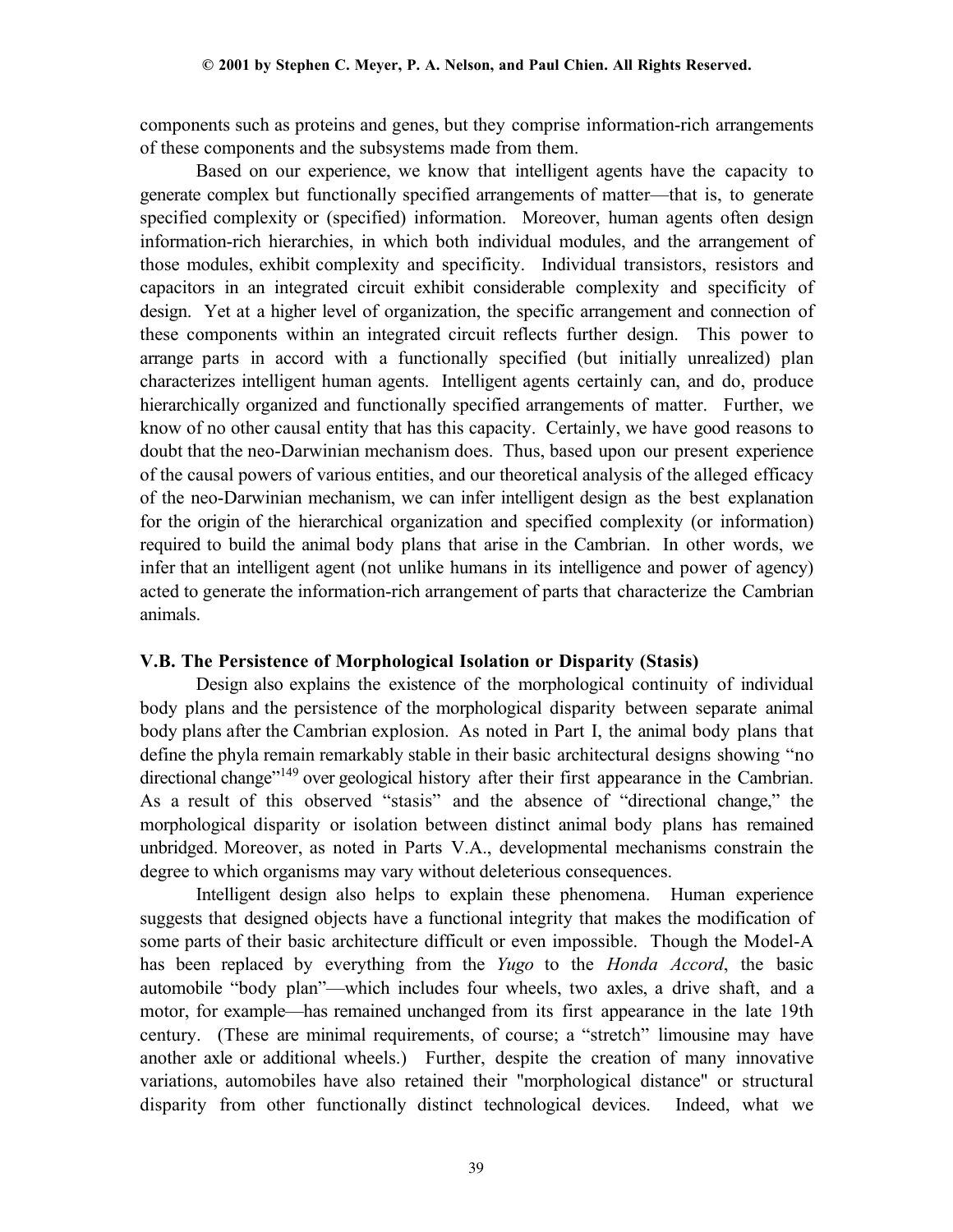recognize as morphological disparity in biological systems has a direct analogue in our own technology. In biology, what we recognize as a different organismal body plans are systems differing fundamentally from each other in their overall organization. A crinoid and a crab, for example, may exhibit some similarities in their low-level protein parts, but they differ fundamentally in their digestive systems, their nervous systems, and in the overall organization of their organs and body parts. In the same way, automobiles and airplanes have many similar parts, but they also differ in the composition of their distinguishing parts and in their overall organization. In both the biological and technological case, fundamental structural discontinuities often reflect different functional requirements.

Moreover, the presence of such structural disparities or discontinuities between complex functionally integrated systems represents another distinctive feature of designed systems. Consider a non-biological example. The basic technology of the CD-ROM (as employed for instance in audio systems and computers) did not "evolve" incrementally from earlier technologies, such as magnetic media (e.g., digital tape or disc storage) or analog systems such as the once-standard long-playing (LP) record. Indeed it could not. In an analog recording, information is stored as three-dimensional microscopic grooves in a vinyl surface and is detected mechanically by a diamond stylus. This means of storing and detecting information differs fundamentally, *as a system,* from the digitally-encoded pits storing data in the silvered surface of a CD-ROM, where information is detected optically, not mechanically, by a laser beam. Moreover, as a novel system, the CD-ROM had to be engineered from scratch, and, as a result, it displays a striking structural disparity or isolation from of all other types of technological devices, indeed, even those that perform roughly the same function. While minor new features may "accrete" to its basic design architecture, a deep and impassable functional gulf separates the CD ROM as a system, from other technological systems. As Michael Denton expresses the point, "What is true of sentences and watches is also true of computer programs, airplane engines, and in fact of all known complex systems. Almost invariably, function is restricted to unique and fantastically improbable combinations of subsystems, tiny islands of meaning lost in an infinite sea of incoherence."<sup>150</sup> In our experience, such complex and structurally isolated systems, i.e., those that perform specialized functions, invariably result from intelligent design. One might say, therefore, that functional and structural disparity or isolation constitutes a diagnostic of designed systems. Indeed, intelligent design explains the existence and persistence of structural or morphological disparity, or the morphological isolation and "stasis" of animal body plans in the fossil record.

### **V.C. An Inverted Cone of Diversity: Disparity Preceding Diversity**

Design also explains another feature of the Cambrian explosion, the so-called "inverted cone of diversity." As stated above, the fossil record shows a hierarchical "topdown" pattern in which phyla-level morphological disparity appears first followed only later by species-level diversity. Major innovations in body plans precede minor variations on basic designs. This pattern also suggests actual design for several reasons.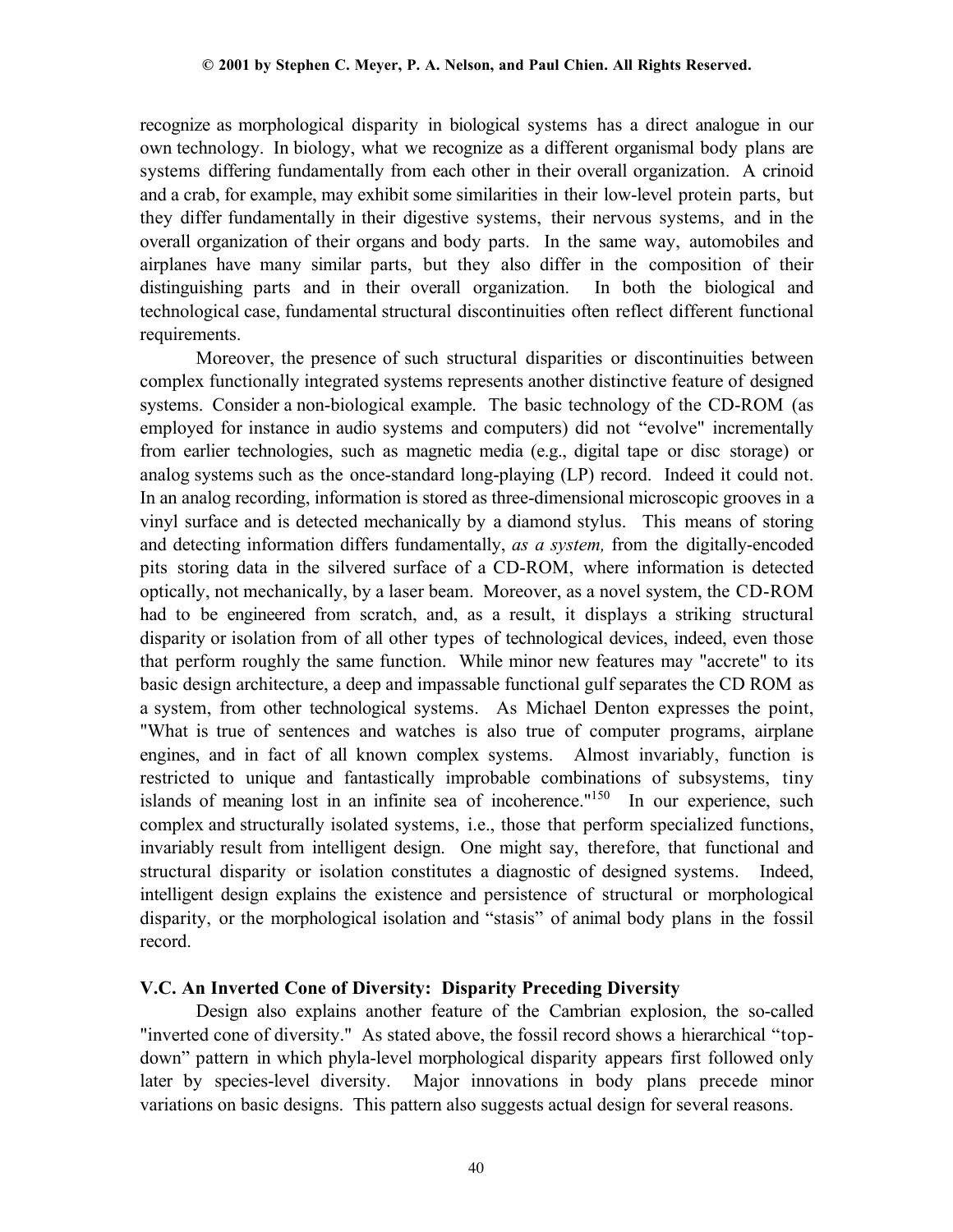Neo-Darwinism seeks to explain the origin of novel body plans by starting with simpler body plans and gradually assembling animals with more complex body plans via the gradual accumulation of small successive material variations. Thus, neo-Darwinism employs what might be called a "bottom-up" mode of causation. On such a "bottom-up" approach, small-scale diversification eventually produces large-scale morphological disparity—which we recognize as a difference in body plan. The "bottom-up" metaphor thus describes a kind of self-assembly in which the gradual production of the material parts eventually generates the organization of the whole. Indeed, this approach suggests that the parts stand causally prior to the organization of the whole. As we have argued, however, this approach encounters both paleontological and biological difficulties: the fossil record leaves no evidence of the occurrence of such a process and the morphological transformations that it requires are, in any case, biologically untenable.

But if a bottom-up approach to the generation of morphological disparity fails, perhaps a "top-down" approach will succeed. The "top-down" metaphor describes a form of causation that begins with a basic architecture, blueprint or plan for the whole and then proceeds to assemble parts in accord with it. On this scheme, the blueprint stands causally prior to the assembly and arrangement of the parts. But where could such a blueprint come from if not from the self-assembly of material constituents? One possibility involves a mental rather than material mode of causation. We know from experience that intelligent agents often conceive of plans prior to their material instantiation—that is, the intelligent design of a blue print often precedes the assembly of parts in a accord with a *pre*-conceived blue print. An observer touring the parts section of a General Motors plant will see no direct evidence of a prior blueprint for GM's new models, but will perceive the basic design plan immediately upon observing the finished product at the end of the assembly line. Designed systems, whether automobiles, airplanes or computers, invariably manifest a distinctive *bauplan* from their very first material instantiation. But the parts do not generate the whole. Rather, an idea of the whole directed the assembly of the parts.

This form of causation can certainly explain the pattern in the fossil record. As we have noted, the first material instantiation of new species in the Cambrian invariably manifest completely novel, morphologically disparate and functionally integrated body plans. Of course, the material parts and the body plans arise simultaneously, but so do they in other designed systems as we have seen. Thus, while the fossil record does not directly establish the existence of a prior mental plan or blue print, the existence of such a plan could certainly explain the top-down pattern of fossil evidence associated with the Cambrian explosion. In other words, if the body plans of the Cambrian animals did arise as the result of a "top down" mode of causation involving *pre*-conceived design plan, we would expect, from our experience of designed objects, to see precisely the pattern of evidence (with body plans arising simultaneously with their first material instantiation) that we do see in the fossil record. Further, as we have seen, materialistic "bottom-up" models of causation fail to explain this same pattern of fossil evidence because such models predict that the material parts of organisms should begin to arise within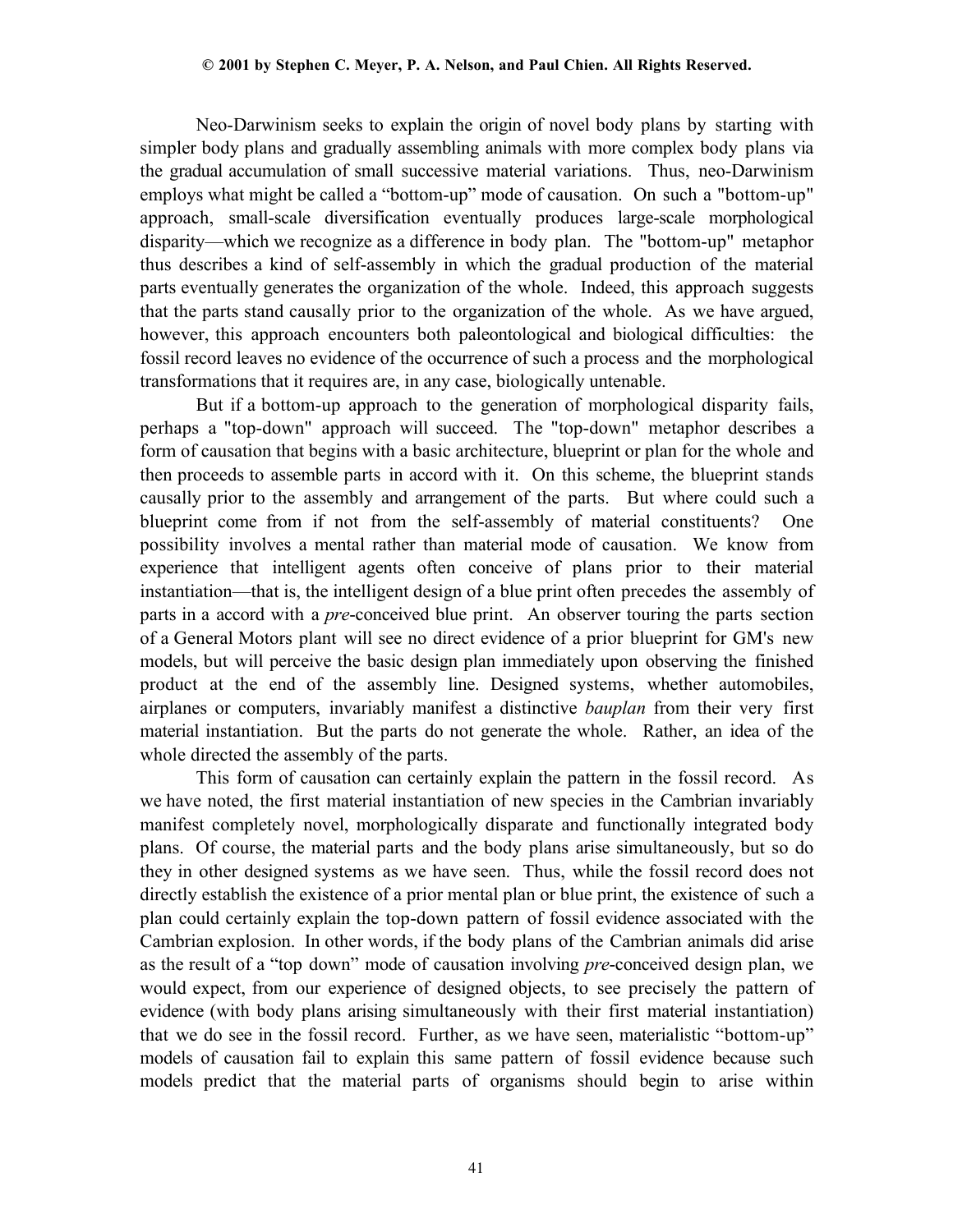intermediate forms *before* the appearance of novel and morphologically disparate body plans.

Design also explains why smaller-scale diversity arises *after*, and not before, morphological disparity in the fossil record, or, to put it more poetically, why the basic themes of life precede the variation on those themes. If, as we have argued, complex designed systems have a fundamental functional integrity that makes their alteration difficult, then we should not expect gradual mechanisms of change either to produce new body plans in the first place, or to alter them fundamentally after they have arisen. We might however expect to find *variations* on these basic themes within the functional limits established by a fundamental architecture or body plan. Fundamentally new forms of organization require design from scratch as in our CD ROM example above. (For example, airplanes did not arise gradually or incrementally from automobiles). Nevertheless, new innovations often accrete to novel designs provided the fundamental organizational plan is not altered. Since the invention of the automobile, all such systems have included four wheels, two axles, a drive shaft, and a motor. Though many new variations on the original model have arisen *after* the invention of the basic automobile design, all exemplify this same basic design plan. Interestingly, we also observe this pattern in the fossil record with morphological disparity preceding diversity. The major animal body plans appear first instantiated by a single (or very few) species. Then later many other varieties arise with many new features, yet all still exhibit the same basic body plan.

Experience shows a certain hierarchical relationship between functionally necessary and functionally optional features in designed systems. An automobile cannot function without two axles; it can function with or without twin I-beam suspension, antilock brakes or "stereo surround-sound." This distinction between functionally necessary and optional features suggests the possibility of future innovation and variation on basic design plans, even as it imposes limits on the extent to which the basic designs themselves can be altered. The logic of designed systems, therefore, suggests precisely the kind of pattern that we see in the history of our own technological innovation and in the history of life following the Cambrian explosion (Compare Figures 9 and 14). For this reason, design can explain the pattern of morphological disparity *preceding* diversity in the Cambrian period (as well the persistence of body plan stasis after the emergence of disparity at the phyletic level).

### **V.D. Sudden Appearance and Absence of Ancestral Precursors**

Finally the theory of intelligent design also explains both the sudden appearance of the animal body plans in the Cambrian and the absence of ancestral precursors in the pre-Cambrian. Given either a neo-Darwinian or punctuationalist theory of evolution, one would expect to find numerous transitional intermediate forms leading to the emergence of distinct body plans. Both these theories envision a "bottom-up" mode of causation in which material parts, or materially-instantiated intermediate forms of organization, necessarily precede the emergence of fully developed body plans. On the other hand, if body plans arose as the result of an intelligent agent acting to actualize an immaterial plan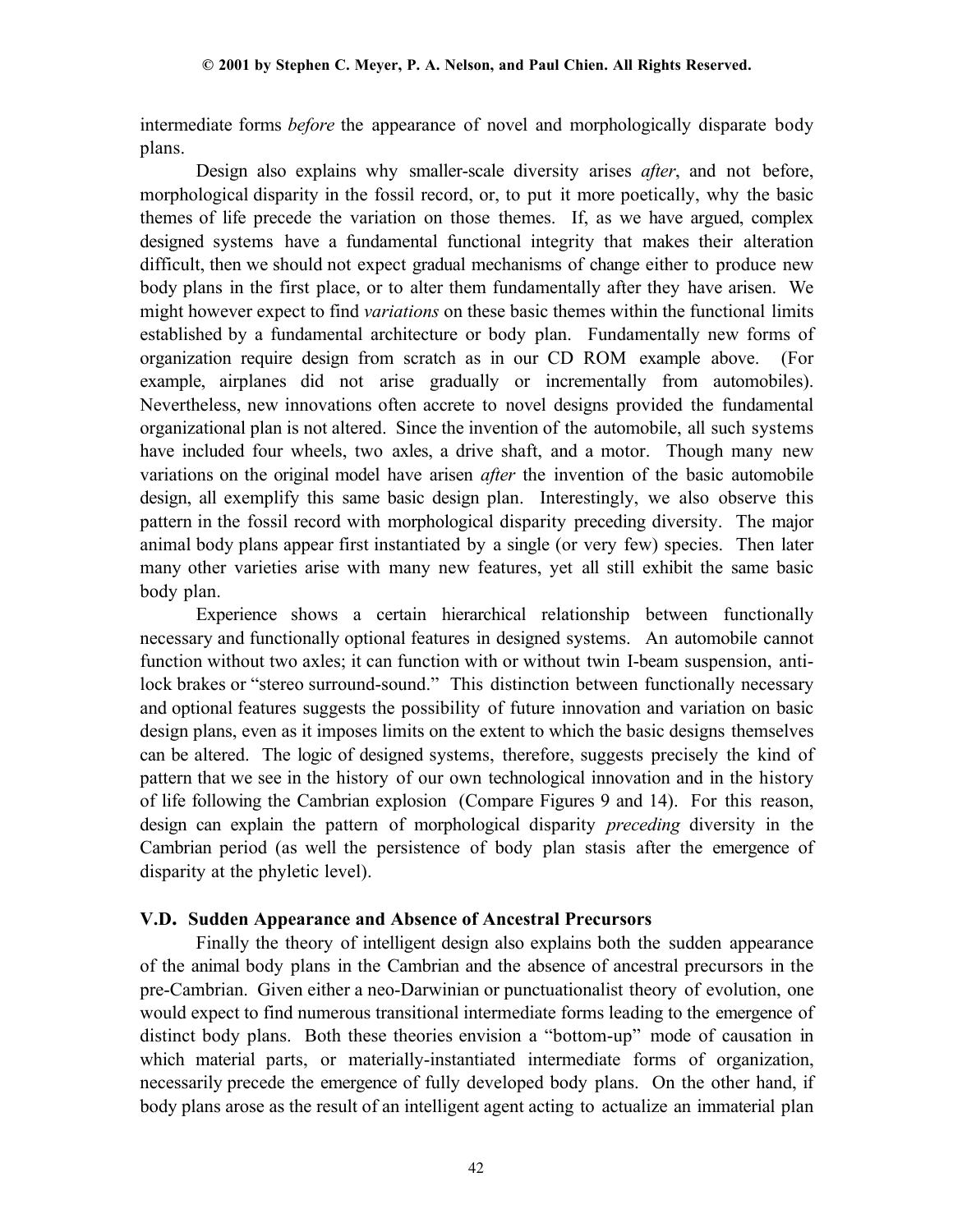or mental concept, then material precursors to the animal body plans need not exist in the fossil record. Thus, intelligent design can explain the absence of material antecedents in the fossil record. Immaterial plans need not leave a material trace. Conversely, given the problems with the artifact theory, neither evolutionary model can presently explain the dearth of material precursors and transitional intermediates in the pre-Cambrian rocks.

Similarly, both evolutionary models have a difficult time explaining the geologically sudden appearance of the Cambrian fauna—neo-Darwinism because its mechanism requires vast amounts of time; punctuated equilibrium because it lacks an efficacious mechanism of any kind. Neo-Darwinism in particular would not expect a geologically sudden appearance of animal form. As Darwin himself insisted "*natura non facit saltum*." ("nature takes no leaps"). Yet intelligent agents can act suddenly or discretely in accord with their powers of volition. And the relatively sudden appearance of the animal phyla does suggests the possibility of a volitional act of a Creator. Darwin himself regarded evidence of real saltation (sudden appearance) as evidence for Divine Creation, (though, of course, he denied the existence of any such evidence). A discrete volitional act (or acts) of creation by an intelligent designer could, therefore, explain the sudden appearance of the Cambrian animals. Whereas, the sudden of appearance of the Cambrian animals presents a severe difficulty for the neo-Darwinian model. Thus, intelligent design provides a better, more causally adequate, explanation of this feature of the Cambrian explosion.

Of course, scientists wedded to a purely naturalistic approach to explanation, will instinctively deny the very possibility of "top-down" intelligent causation. Yet we regularly employ precisely this mode of explanation, especially when we encounter the kinds of patterns that we see in the fossil record. Indeed, we see in the fossil record several features that indicate, based upon our experience, a prior intelligent design, including: (1) a quantum increase in specified biological information, (2) the presence of structural (or "morphological") disparities between separate organizational systems and (3) the emergence of large scale morphological disparity *before* the emergence of small scale diversity, i.e., the emergence of basic themes before the variations on those themes and (4) the sudden and simultaneous emergence of functionally-integrated material parts within novel organizational body plans. When we encounter objects that manifest any of these several features and we know how they arose, we invariably find that intelligent agency or design played a causal role in their origin. Thus, when we encounter all these same features in the fossil record, we may infer—based upon established cause-effect relationships and uniformitarian principles—that the same kind of cause operated in the history of life. In other words, intelligent design constitutes the best explanation for the origin of animal body plans in the Cambrian fossil record.

<sup>&</sup>lt;u>.</u> 1 Francisco Ayala, "Darwin's Revolution," in *Creative Evolution?!*, eds. J. Campbell and J. Schopf (Boston, Mass.: Jones and Bartlett Publishers, 1994), pp. 4-5.

 $\hat{2}$  For a skeptical evaluation of the evolutionary significance of the classical Kettlewell experiments on industrial melanism: see Jonathan Wells, "Second Thoughts About Peppered Moths," *The Scientist* (May 24, 1999): 13.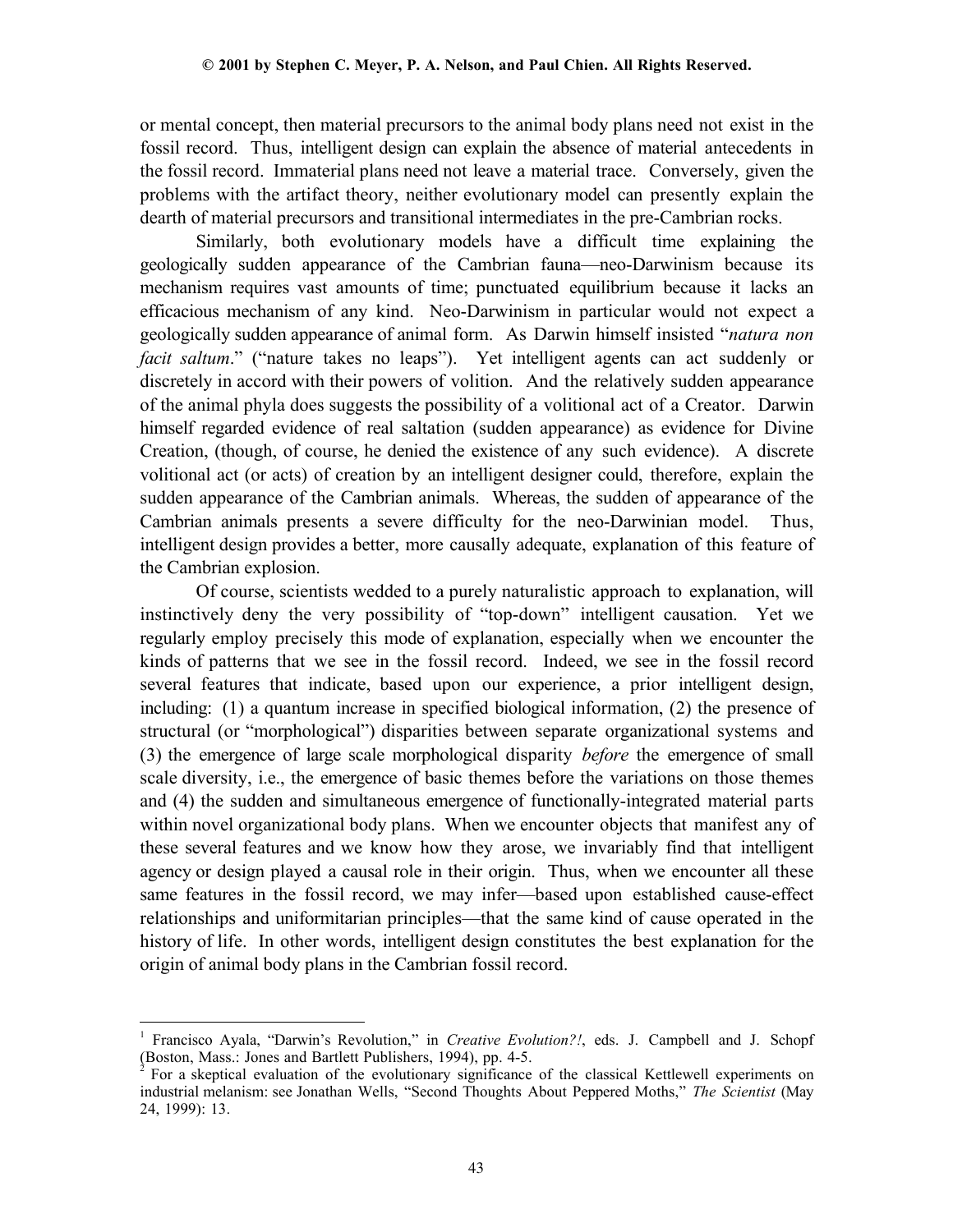<sup>3</sup>  $3$  Our numerical estimates for the number of phyla that first appear in the Cambrian are derived from an analysis of the discussions in the following scientific papers and paleontology texts: R.S. Boardman, A.H. Cheetman, and A.J. Rowell, eds., *Fossil Invertebrates* (Blackwell Scientific Publications, 1987), p. 18; Pat Wilmer, *Invertebrate Relationships: Patterns in Animal Evolution* (Cambridge: Cambridge University Press, 1990), pp. 62-70; J.Y. Chen and Guiqing Zhou, "Biology of the Chengjiang Fauna," in *The Cambrian Explosion and the Fossil Record*, eds. J.Y. Chen, Y.N. Chang, H.V. Iten (Bulletin of The National Museum of Science: 1997), pp. 11-106; J.W. Valentine, D. Jablonski, and D.H. Erwin, "Fossils, molecules, and embryos: new perspectives on the Cambrian explosion," *Development* 126 (March 1999): 851-59. Simon Conway Morris, *The Crucible of Creation: The Burgess Shale the Rise of Animals* (New York: Oxford University Press, 1998).

4 S.A. Bowring, J.P. Grotzinger, C.E. Isachsen, A.H. Knoll, S.M. Pelechaty, and P. Kolosov, "Calibrating rates of Early Cambrian evolution," *Science* 261 (1993): 1293-98. <sup>5</sup>

<sup>S</sup> Cui Lili, "Traditional Theory of Evolution Challenged," *Beijing Review* (March 31-April 6, 1997): 10.

<sup>6</sup> Jeffrey Levinton, "The Big Bang of Animal Evolution," *Scientific America* (November 1992): 84-91; Richard A. Kerr, "Evolution's Big Bang Gets Even More Explosive," *Science* 261 (September 3, 1993): 1274-75; R. Monastersky, "Siberian Rocks Clock Biological Big Bang," *Science News* 144 (September 4, 1993): 148.

 $<sup>7</sup>$  This estimate is based on our own an analysis and harmonization of four authoritative paleontological</sup> texts which describe the first appearance of the animal phylum. See footnote 3 above.

 J.W. Valentine, *et. al.*, "Fossils, molecules, and embryos: new perspectives on the Cambrian explosion," pp. 851-59.

<sup>9</sup> All Chengjiang and Burgess animals are considered to be soft-bodied, because they all lack mineralized skeleton. Some of these soft-bodied animals have a keratinized exoskeleton and some do not. Those that do not have even an exoskeleton offered only soft tissue for preservation.

<sup>10</sup> J.Y. Chen, C.W. Li, Paul Chien, G.Q. Zhou and Feng Gao, "Weng'an Biota—A Light Casting on the Precambrian World," presented to: *The Origin of Animal Body Plans and Their Fossil Records* conference (Kunming, China, June 20-26, 1999). Sponsored by the Early Life Research Center and The Chinese Academy of Sciences.

11 Cui Lili, J.Y. Chen, G.Q. Zhou, M.Y. Zhu, and K.Y. Yeh, *The Chengjiang Biota: A Unique Window of the Cambrian Explosion* (1997), is currently available only in the Chinese language. The translated English version is being completed by Paul K. Chien, University of San Francisco.

<sup>12</sup> D.G. Shu, S. Morris, and X.L. Zhang, "A Pikaia-like chordate from the Lower Cambrian of China," *Nature* 384 (1996): 157-58.<br><sup>13</sup> Jun-Yuan Chen, Di-Ying Huang, and Chia-Wei Li, "An early Cambrian craniate-like chordate," *Nature* 

402 (1999): 518-22.

 $14$  D.G. Shu, H.L. Lou, S. Conway Morris, X.L. Zhang, S.X. Hu, L. Chen, J. Han, M. Zhu, Y. Li, and L.Z. Chen, "Lower Cambrian vertebrates from south China," *Nature* 402 (November 4, 1999): 42-46.

<sup>15</sup> Brian Hall, "Bauplane, Phylotypic Stages, and Constraint: Why There Are So Few Types of Animal," *Evolutionary Biology* 29 (1996): 215-61.

<sup>5</sup> James W. Valentine, "Why No New Phyla after the Cambrian? Genome and Ecospace Hypotheses Revisited," *Palaios* 10 (1995): 190-94; see also Jan Bergström, "Ideas on early animal evolution," in *Early Life on Earth,* Nobel Symposium No. 84, ed. S. Bengston (New York: Columbia University Press, 1994), pp. 460-66; p. 464: "There is absolutely no sign of convergence between phyla as we follow them backwards to the Early Cambrian. They were as widely apart from the beginning as they are today. Hierarchical levels apparently include a biological reality, not only classificatory convention. In fact, the overwhelming taxonomic difficulty is to recognize relationships between phyla, not to distinguish between them."

<sup>17</sup> J.J. Brocks, G.A. Logan, R. Buick, and R.E. Summons, "Archean Molecular Fossils and the Early Rise of Eukaryotes," Science 28 (August 1999): 1033-36.

<sup>18</sup> The term information content is used variously to denote both specified complexity and unspecified complexity. One can foreclose this ambiguity, however, by defining information content as equivalent to the joint properties of complexity and specification. Though the term is not used this way in classical information theory, it has been used this way by biologists from the beginning of the molecular biological revolution. As Sarkar points out, since the mid-1950s Francis Crick and others have equated *information* not only with complexity, but also with what they called "specificity" where they understood specificity to mean "necessary to function." This article will also use the term "information content" to mean functionally specified information, or specified complexity, not just complexity. See Sahotra Sarkar,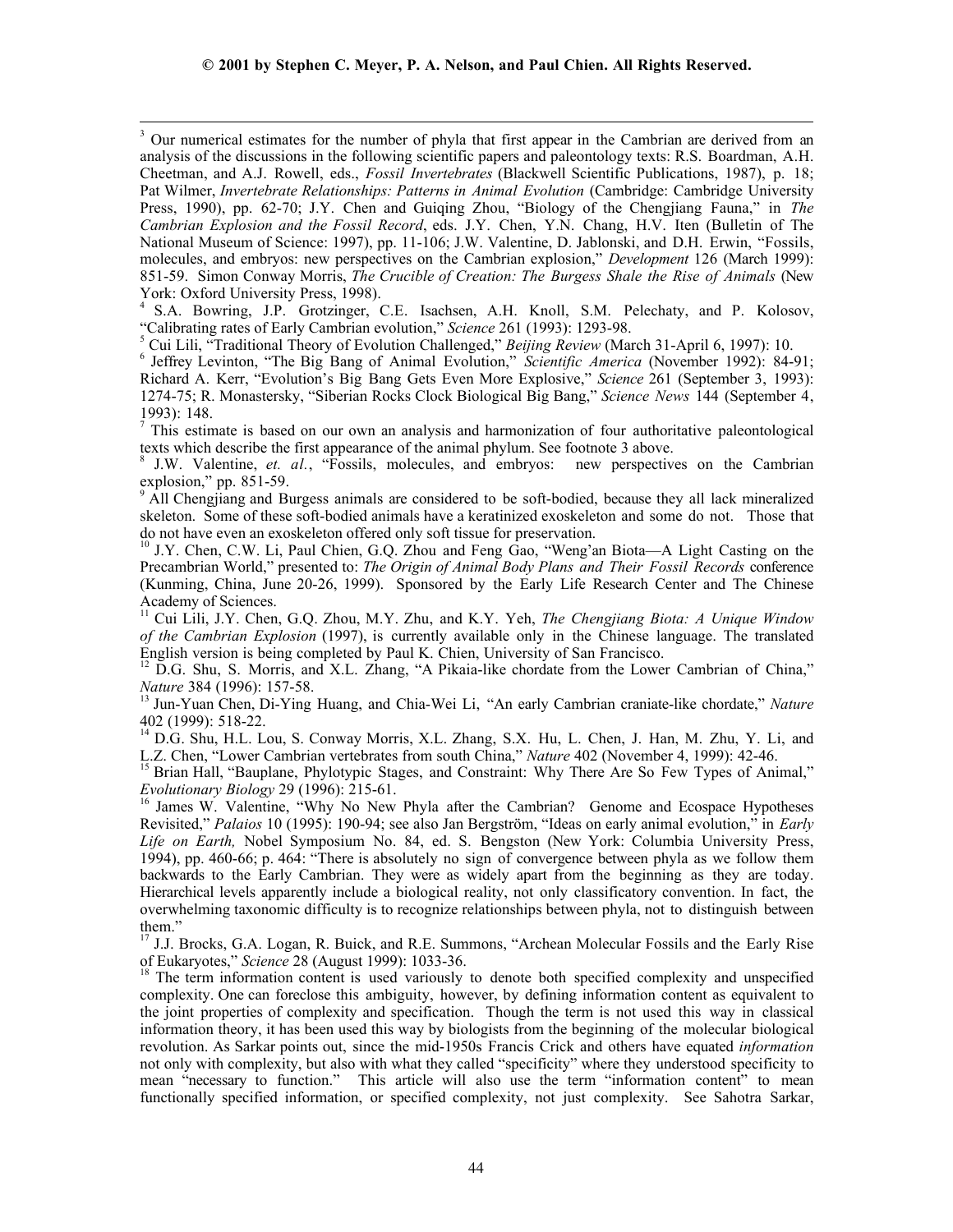"Biological Information: A Skeptical Look at Some Central Dogmas of Molecular Biology," in *The Philosophy and History of Molecular Biology: New Perspectives,* ed. Sahotra Sarkar (Kluwer Academic Publishers: Dordrecht, 1996), p. 191.

19 James W. Valentine, "Late Precambrian Bilaterians: Grades and Clades," in *Tempo and Mode in Evolution: Genetics and Paleontology 50 Years After Simpson,* eds. W.M. Fitch and F.J. Ayala (Washington, DC: National Academy Press, 1995), pp. 87-107, especially 91-93.

20 Mitsuhiro Itaya, "An estimation of the minimal *genome size required for life,*" *FEBS Letters* 362 (1995): 257-60. Claire Fraser, Jeannine D. Gocayne, Owen White, *et. al.*, "The Minimal Gene Complement of *Mycoplasma genitalium*," *Science* 270 (1995): 397-403. Arcady R. Mushegian and Eugene V. Koonin, "A minimal gene set for cellular life derived by comparison of complete bacterial genomes,"

*Proceedings of the National Academy of Sciences USA 93 (1996): 10268-73.*<br><sup>21</sup> The *C. elegans Sequencing Consortium, "Genome Sequence of the Nematode <i>C. elegans: A Platform* 

for Investigating Biology," *Science* 282 (1998): 2012-18. 22 John Gerhart and Marc Kirschner, *Cells, Embryos, and Evolution* (London: Blackwell Science, 1997), p. 121.

23 P. Ward, *On Methuselah's Trail, Living Fossils and the Great Extinctions* (New York: W.H. Freeman & Co., 1992), pp. 29-30.

24 Charles Darwin, *The Origin of the Species*, 1859, reprint (Penguin Books, 1985), p. 313. Also see first edition Harvard University Press, facsimile reprint (1964), p. 307. Darwin's original quote used the "Silurian" rather than the "Cambrian" because in Darwin's time, what we now label the Cambrian period was subsumed within the concept of the lower Silurian.

25 Susumo Ohno, "The notion of the Cambrian pananimalia genome," *Proceedings of the National* Academy of Sciences USA 93 (August 1996): 8475-78.<br><sup>26</sup> Richard Dawkins, *The Blind Watchmaker* (New York: W.W. Norton & Company, 1987), p. 229.<br><sup>27</sup> Darwin, *Origin*, p. 314; and Harvard edition, p. 308.

*Development as an Evolutionary Process*, eds. R.A. Raff and E.C. Raff (New York: Alan R. Liss, Inc., 1987), pp. 74-77. See diagram on p. 92.<br><sup>29</sup> Ibid., p. 89.<br><sup>30</sup> Ibid., p. 96.<br><sup>31</sup> Michael Foote, "On the probability of ancestors in the fossil record," *Paleobiology* 22 (1996): 141-51.<br><sup>32</sup> Ibid., p. 148.<br><sup>33</sup> Michael

 $\overline{a}$ 

 $(1992)$ : 1816.

 $34$  J.W. Valentine and D.H. Erwin, "Interpreting Great Developmental Experiments: The Fossil Record," pp. 74-77. See diagram on p. 92.

<sup>35</sup> Ibid., p. 97.<br><sup>36</sup> Stephen Jay Gould, *Wonderful Life: The Burgess Shale and the Nature of History* (New York: W.W. Norton, 1989), p. 49.

37 Richard Dawkins, *Unweaving the Rainbow: Science, Delusion, and the Appetite for Wonder* (Boston: Houghton Mifflin, 1998), p. 201.

<sup>38</sup> Darwin, *Origin*, p. 164.<br><sup>39</sup> *Ibid.*, p. 168.<br><sup>40</sup> Roger Lewin, "A Lopsided Look at Evolution," *Science* 241 (July 15, 1988): 292.<br><sup>41</sup> Douglas Erwin, James Valentine, and J.J. Sepkoski, "A comparative study of di

<sup>42</sup> Lewin, "Lopsided Look," pp. 291-93.<br><sup>43</sup> *Ibid.*, p. 291.<br><sup>44</sup> *Ibid.*, p. 293.<br><sup>45</sup> Although the following considerations used for determining the possibility of a Cambrian origin for stratigraphically post-Cambrian phyla are ultimately subjective, they are nonetheless a cautious inference based on important factors relevant to preservation in the geologic record. Factors taken into account in the determinations utilized for Figures 9b and 10b are: organism size, presence/absence of mineralized hard parts, mode of life, habitat/depositional environment, and trace fossil associations. Assumptions based on levels of complexity (i.e. number of differentiated cell types) and evolutionary relatedness were not considered in the formulation of Figures 9b or 10b.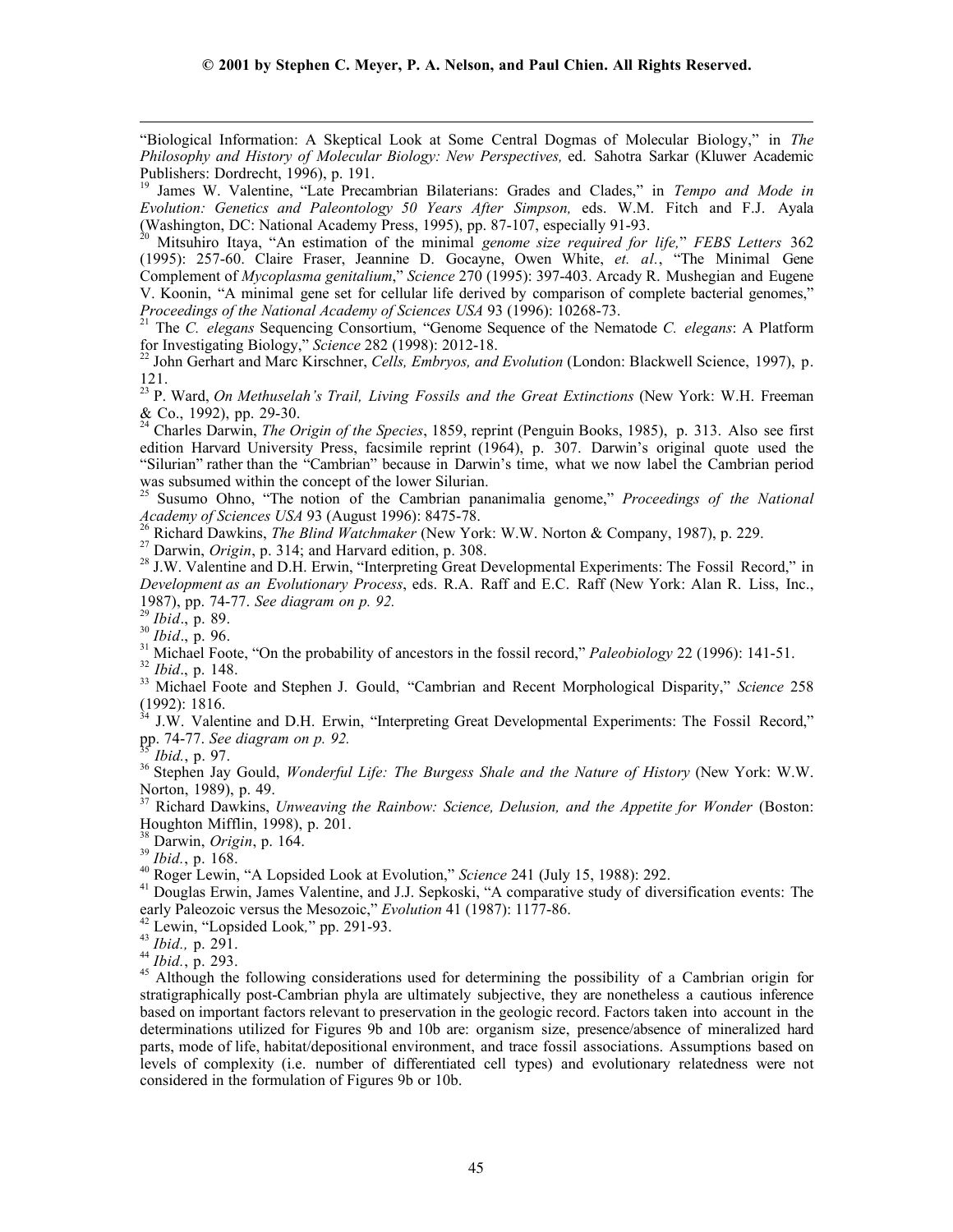Recall also that our numerical estimates for the number of phyla and subphyla that first appear in the Cambrian are derived from an analysis of the references in the following scientific papers and paleontology texts: R.S. Boardman, *et. al.*, *Fossil Invertebrates,* p. 18; Wilmer, *Invertebrate Relationships: Patterns in Animal Evolution*, pp. 62-70; J.Y. Chen, *et. al.*,, "Biology of the Chengjiang Fauna," pp. 11-106; J.W. Valentine, *et. al.*, "Fossils, molecules, and embryos: new perspectives on the Cambrian explosion," pp. 851-59.

Subphyla are included here for the following reasons: 1) subphyla represent major variations on the phyletic *bauplan*; 2) phyla containing subphyla are rare (only five animal phyla have subphyla: Arthropoda, Chordata, Echinodermata, Mollusca, and Porifera), and therefore worthy of special consideration.

<sup>48</sup> S. Gilbert, J. Optiz, and R. Raff, "Review--Resynthesizing Evolutionary and Developmental Biology," Developmental Biology 173 (1996): 361.<br><sup>49</sup> Roger Lewin, "Evolutionary Theory Under Fire," *Science* 210 (November 1980): 883.<br><sup>50</sup> Gilbert, *et. al.*, "Review--Resynthesizing Evolutionary and Developmental Biology," pp. 3

see Rudolf A. Raff, *The Shape of Life: Genes, Development, and the Evolution of Animal Form* (Chicago: University of Chicago Press, 1966); also, Wallace Arthur, *The Origin of Animal Body Plans: A Study in*

<sup>51</sup> Gould, *Wonderful Life: The Burgess Shale and the Nature of History*, pp. 274-75.<br><sup>52</sup> *Ibid.*, pp. 272, 275-76.<br><sup>53</sup> *Ibid.*, pp. 272-76.<br><sup>54</sup> James W. Valentine, "The Macroevolution of Phyla," in *Origin and Early* eds. Jere H. Lipps and Phillip W. Signor (New York: Plenum Press, 1992), pp. 525-53; see section 3.2, "Soft-bodied Body Fossils," pp. 529-31.

<sup>55</sup> Jan Bergström, "Ideas on early animal evolution," p. 464: "Animals such as arthropods and brachiopods cannot exist without hard parts. The absence of remains of skeletons and shells in the Precambrian therefore proves that the phyla came into being with the Cambrian, not before, even if the lineages leading to the phyla were separate before the Cambrian."<br><sup>56</sup> Valentine, *et al.*, "Interpreting Great Developmental Experiments: The Fossil Record," pp. 74-77.

<sup>57</sup> James W. Valentine, "Fossil Record of the Origin of Bauplane and Its Implications," in *Patterns and Processes in the History of Life* , eds. D.M. Raup and D. Jablonski (Berlin: Springer-Verlag, 1986), pp. 209-22, especially 215.

<sup>58</sup> Moreover, even if advocates of this version of the artifact hypothesis are correct about the existence of soft bodied Precambrian ancestral forms, they still must explain the origin of the distinctive and functionally necessary hard bodied parts (such as the arthropod exoskeleton) that actually do appear in the Cambrian. At the very least, they must explain "an explosion" of hard bodied parts in the Cambrian.

<sup>59</sup> Chen *et. al., The Chengjiang Biota.*<br><sup>60</sup> Eric H. Davidson, Kevin J. Peterson, and R. Andrew Cameron, "Origin of Bilaterian Body Plans: Evolution of Developmental Regulatory Mechanisms," *Science* 270 (November 24, 1995): 1319-24.<br><sup>61</sup> William J. Schopf and Bonnie M. Packer, "Early Archean (3.3-Billion to 3.5-Billion-Year-Old)

Microfossils from Warrawoona Group, Australia," *Science* 237 (July 3, 1987): 70.<br><sup>62</sup> Jochen J. Brocks, Graham A. Logan, Roger Buick, and Roger E. Summons, "Archean Molecular

Fossils and the Early Rise of Eukaryotes," *Science* 285 (1999): 1033-36.<br><sup>63</sup> Sponges are assumed by most evolutionary biologists to represent a side-branch, not a node on

evolutionary tree of life leading to the Cambrian phyla. Thus, sponges are not regarded as plausible transitional intermediates between Precambrian and Cambrian forms (nor are they regarded as ancestral to the Cambrian phyla).

<sup>64</sup> As noted, the geological record does preserves soft tissues, but only infrequently. When it does, researchers fortunate enough to make such finds will rarely want to destroy important specimens (of softtissue organs) in order to examine them for traces of parasitic infection or habitation. Not surprisingly, therefore, paleontologists have not found the remains of many parasitic organisms in the fossil record.

46 Of course, the pattern of phyletic first appearance graphed in 10b and 11b contradicts neo-Darwinism (and punctuated equilibrium) even more dramatically than the pattern graphed in 10a and 11a. As noted, evolutionary assumptions (about complex phyla necessarily evolving after simpler ones) provide one way of arriving at the higher estimates for the number of phyla present in the Cambrian as depicted in 10b and 11b. Ironically, therefore, evolutionary assumptions lead to estimates for the number of phyla in the Cambrian that exacerbate the contradiction between current evolutionary models and the pattern of phyletic first appearance.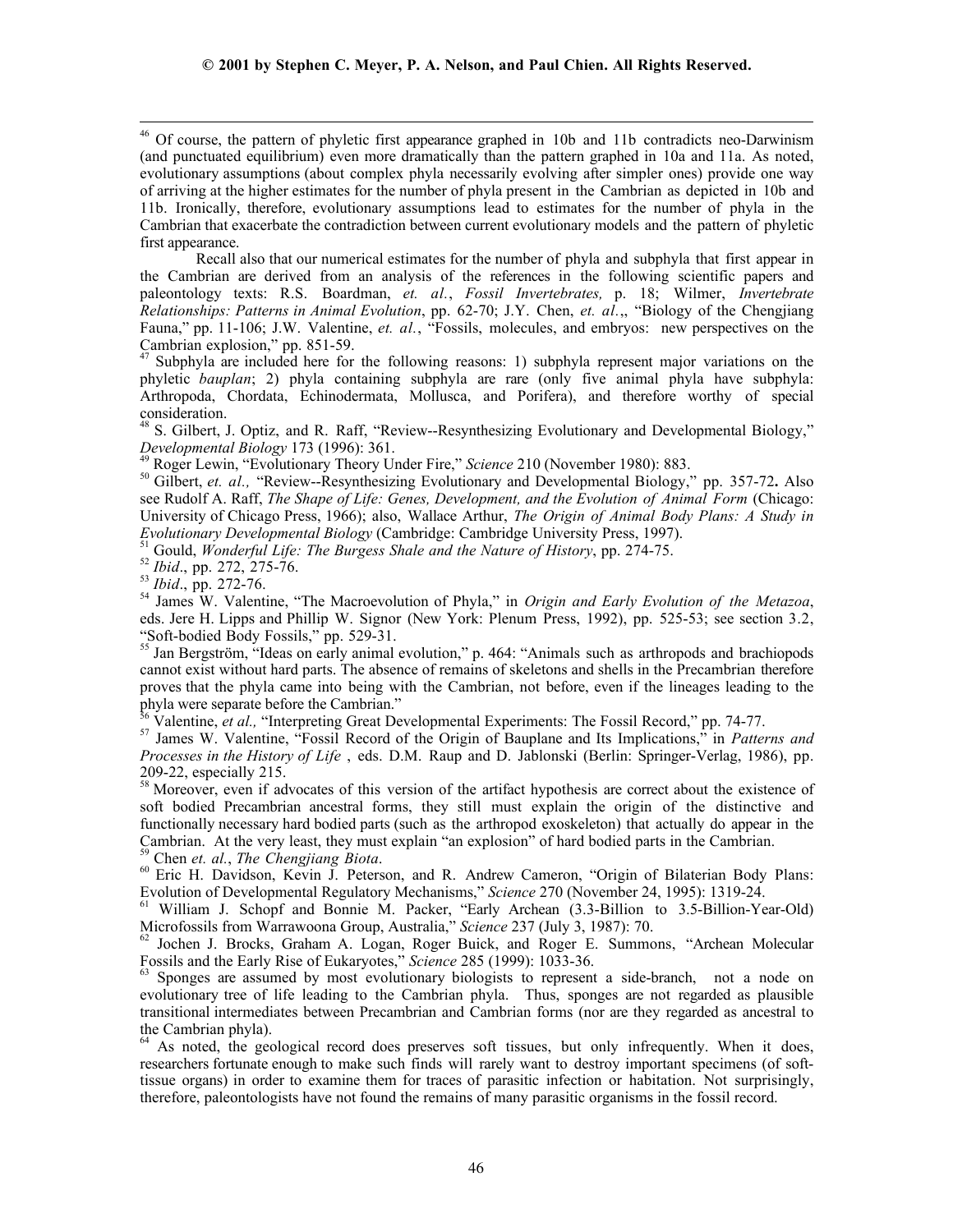$\overline{a}$ 

<sup>68</sup> John P. Grotzinger, Samuel A. Bowring, Beverly Z. Saylor, and Alan J. Kaufman, "Biostratigraphic

and Geochronologic Constraints on Early Animal Evolution," Science 270 (October 27, 1995): 598-604.<br>
<sup>69</sup> R. Monasterski, "Ancient Animal Sheds False Identity," Science News 152 (August 30, 1997): 32.<br>
<sup>70</sup> *Ibid.*<br>
<sup>71</sup>

Another reason the Ediacaran body fossils cannot be assigned to the animal phyla in a decisive manner is because of the coarse grain size of the beds in which they occur. Details of body form are too vague to allow a clear decision and until better means of analysis or new beds with finer grain texture are found, these fossils will remain as intriguing "problematica," problematic forms about which it is not possible to come to a decision. See G.L. Miklos, "Emergence of organizational complexities during metazoan evolution: perspectives from molecular biology, paleontology and neo-Darwinism," *Mem. Ass. Australas. Palaeontols* 15 (1993): 7-41. See also J. Bergström, "Metazoan evolution around the Precambrian-Cambrian transition," in *The early evolution of Metazoa and the significance of problematic taxa*, eds. A.M. Simonetta and S. Conway Morris (Cambridge: Cambridge University Press, 1991), pp. 25-34.

74 Some paleontologists have suggested that *Dickinsonia* and other similar Edicarans are actually colonial prokaryotes. See: Michael Steiner and Joachim Reitner, "What are the Ediacara-type fossils?" presented to: *The Origin of Animal Body Plans and Their Fossil Records* conference (Kunming, China, June 20-26, 1999). Sponsored by the Early Life Research Center and The Chinese Academy of Sciences.<br><sup>75</sup> Valentine, *et al.*, "Interpreting Great Developmental Experiments: The Fossil Record," p. 132.

<sup>76</sup> Sponges (phylum porifera) actually pre-date the first appearance of the other phyla present in the Ediacaran.

 $77$  James W. Valentine, Douglas H. Erwin, and David Jablonski, "Developmental Evolution of Metazoan Body plans: The Fossil Evidence," *Developmental Biology* 173 (1996): 373-81, Article No. 0033, p. 375; B. Runnegar, "Evolution of the Earliest Animals," in *Major Events in The History of Life* , ed. J.W. Schopf (Boston: Jones & Bartlett, 1992).

78 B. Runnegar, "Proterozoic eukaryotes: Evidence from biology and geology," in *Early Life on Earth,* Nobel Symposium No. 84, ed. S. Bengston (New York: Columbia University Press, 1994); J.G. Gehling, "The case for Ediacaran fossil roots to the metazoan tree," in *The World of Martin F. Glaessner:* Memoir No. 20, ed. B.P. Radhakrishna (Bangalore, India: Geological Society of India, 1991), pp. 181-223.

The beginning of the Cambrian period (and the Paleozoic era) 543 mya is marked by the appearance of small shelly fossils consisting of tubes, cones, and possibly spines and scales of larger animals. These fossils, together with trace fossils, gradually become more abundant and diverse as one moves upward in the earliest Cambrian strata (the Manykaian Stage, 543 to 530 mya). The small shelly fossils, together with the tracks and burrows of the Vendian and earliest Cambrian, may be also be regarded, metaphorically, as part of the "burning fuse" of the forthcoming Cambrian explosion. Whether these or any of the fossils in the Ediacaran constitute true transitionals remains highly debatable.

80 Gregory A. Wray, Jeffrey S. Levinton, and Leo H. Shapiro, "Molecular Evidence for Deep Precambrian Divergences Among Metazoan Phyla," *Science* 274 (October 25, 1996): 568; for another similar study of molecular sequence data that comes to the same conclusion, see Daniel Y.-C. Wang, Sudhir Kumar, S. Blair Hedges, "Divergence time estimates for the early history of animal phyla and the origin of plants, animals and fungi," Royal Society of London, Series B 266 (no. 1415): 163; see also Geerat J. Vermeij, "Animal Origins," pp. 525-26 of same issue; see also Richard A. Fortey, Erek E.G. Briggs, and Matthew A. Wills, "The Cambrian evolutionary *explosion* recalibrated," *BioEssays* 19, no. 5: 429-34. <sup>81</sup> *Ibid.*

<sup>65</sup> Michael Foote, "Sampling, taxonomic description, and our evolving knowledge of morphological diversity," *Paleobiology* 23 (1997): 181-206. <sup>66</sup> *Ibid*., p. 181

<sup>&</sup>lt;sup>67</sup> Ibid. In the same vein, paleontologist Michael J. Benton of the University of Bristol writes, "[I]t could be argued that there are fossils out there waiting to be found. It is easy to dismiss the fossil record as seriously, and unpredictably, incomplete. For example, certain groups of organisms are almost unknown as fossils...This kind of argument cannot be answered conclusively. However, an argument based on effort can be made. Paleontologists have been searching for fossils for years and, remarkably, very little has changed since 1859, when Darwin proposed that the fossil record would show us the pattern of the history of life" (Michael J. Benton, "Early origins of modern birds and mammals: molecules vs. morphology," *BioEssays* 21 (1999): 1043-51; p. 1046.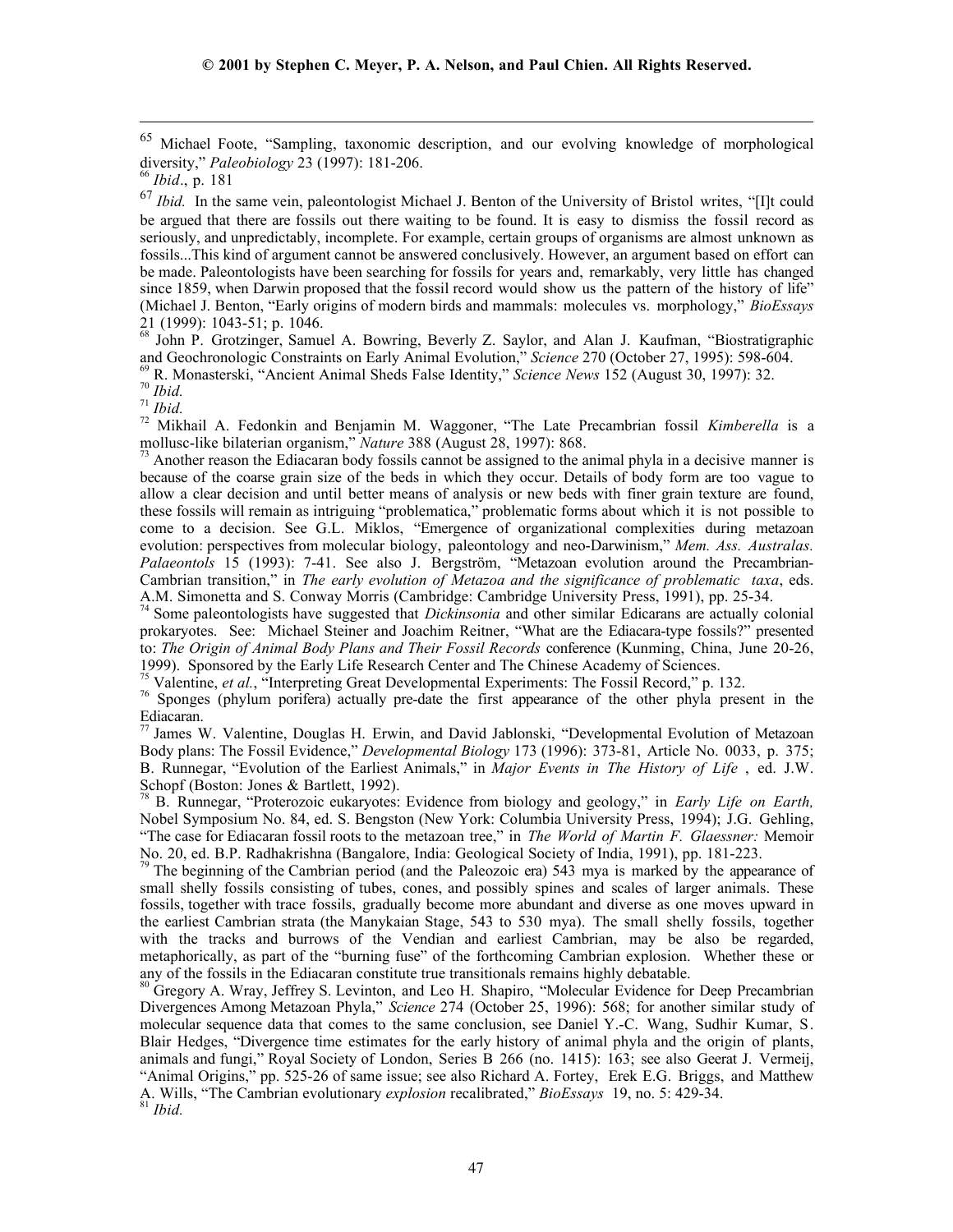<sup>82</sup> *Ibid.*<br><sup>83</sup> *Ibid.*<br><sup>84</sup> R.L. Hotz, "Finding Turns Back Clock for Earth's First Animals," *Los Angeles Times*, October 25,

1996, PA1 and A14.<br><sup>85</sup> Wray, *et al.*, "Molecular Evidence for Deep Precambrian Divergences Among Metazoan Phyla," p. 609.  $^{86}$  *Ibid.*, p. 611.<br><sup>87</sup> For scientific challenges to the universal common ancestry thesis (that is, the monophyletic

interpretation of the history of life) see: Gerry Webster and Brian Goodwin, "The origin of species: a structuralist approach," *Journal of Social and Biological Structures* 5 (1982):15-47. Christian Schwabe, "Theoretical limitations of molecular phylogenetics and the evolution of relaxins," *Comparative Biochemistry and Physiology* 107B (1994):167-177. Malcolm S. Gordon, "The Concept of Monophyly: A Speculative Essay," *Biology and Philosophy* 14 (1999):331-348. Carl Woese, "The universal ancestor,"

<sup>88</sup> Bernard John and George Miklos, *The Eukaryote Genome in Development and Evolution* (London: Allen and Unwin, 1988), p. 293.

James W. Valentine, *et. al.*, "Fossils, molecules and embryos: new perspectives on the Cambrian explosion," pp. 851-59, especially 856.<br><sup>90</sup> Simon Conway Morris, "Evolution: Bringing Molecules into the Fold," Cell 100 (Jan. 7, 2000): 5-6.

91 Ibid.<br><sup>92</sup> Simon Conway Morris, "Early Metazoan Evolution: Reconciling Paleontology and Molecular Biology,"<br>*American Zoologist* 38 (1998): 870.<br><sup>93</sup> Michael Behe, *Darwin's Black Box*, (New York: The Free Press, 1996).

<sup>94</sup> James W. Valentine, "Late Precambrian Bilaterians: Grades and Clades," in *Tempo and Mode in Evolution: Genetics and Paleontology 50 Years After Simpson*, eds. W.M. Fitch and F.J. Ayala (Washington, DC: National Academy Press), pp. 87-107.

 $^{95}$  (1964, p.16).

<sup>96</sup> J. Bowie and R. Sauer, "Identifying Determinants of Folding and Activity for a Protein of Unknown Sequences: Tolerance to Amino Acid Substitution," *Proceedings of the National Academy of Sciences USA* 86 (1989): 2152-56; J. Bowie, J. Reidhaar-Olson, W. Lim, and R. Sauer, "Deciphering the Message in Protein Sequences: Tolerance to Amino Acid Substitution," *Science* 247 (1990): 1306-10; J. Reidhaar-Olson and R. Sauer, "Functionally Acceptable Solutions in Two Alpha-Helical Regions of Lambda Repressor," *Proteins, Structure, Function, and Genetics* 7 (1990): 306-16.<br><sup>97</sup> See also: M.F. Perutz and H. Lehmann, "Molecular Pathology of Human Hemoglobin," *Nature* 219

(1968): 902-09.

98 J. Bowie and R. Sauer, "Identifying Determinants of Folding and Activity for a Protein of Unknown Sequences: Tolerance to Amino Acid Substitution," pp., 2152-56; J. Bowie, J. Reidhaar-Olson, W. Lim, and R. Sauer, "Deciphering the Message in Protein Sequences: Tolerance to Amino Acid Substitution." pp. 1306-10; J. Reidhaar-Olson and R. Sauer, "Functionally Acceptable Solutions in Two Alpha-Helical Regions of Lambda Repressor," pp. 306-16.

Douglas D. Axe, "Biological function places unexpectedly tight constraints on protein sequences," Journal of Molecular Biology 301(3): 585-596.<br><sup>100</sup> Michael Denton, *Evolution: A Theory in Crisis*, (London: Adler and Adler, 1986), p. 317-22.<br><sup>101</sup> Dembski, *The Design Inference* (Cambridge: Cambridge University Press,

probabilistic resources in the universe. Dembski's calculation determines the number of specifications possible in finite time. It nevertheless has the effect of limiting the "probabilistic resources" available to explain the origin of any *specified* event of small probability. Since living systems are precisely specified systems of small probability the universal probability bound effectively limits the probabilistic resources available to explain the origin of specified biological information. William A. Dembski, *The Design Inference* (Cambridge: Cambridge University Press, 1998), pp. 175-223. Emile Borel, *Probabilities and Life*, trans. M. Baudin (New York: Dover, 1962), p. 28.

<sup>103</sup> Richard Dawkins, *The Blind Watchmaker*, pp. 54, 139.<br><sup>104</sup> Stephen C. Meyer, "DNA by Design: An Inference to the Best Explanation for the Origin of Biological Information," *Rhetoric and Public Affairs* 1, no. 4, (

<sup>106</sup> Ohno, "The notion of the Cambrian pananimalia genome," p. 8475-8.<br><sup>106</sup> *Ibid.*, pp. 8475-6.<br><sup>107</sup> M.F. Perutz and H. Lehmann, "Molecular Pathology of Human Hemoglobin," pp. 902-09.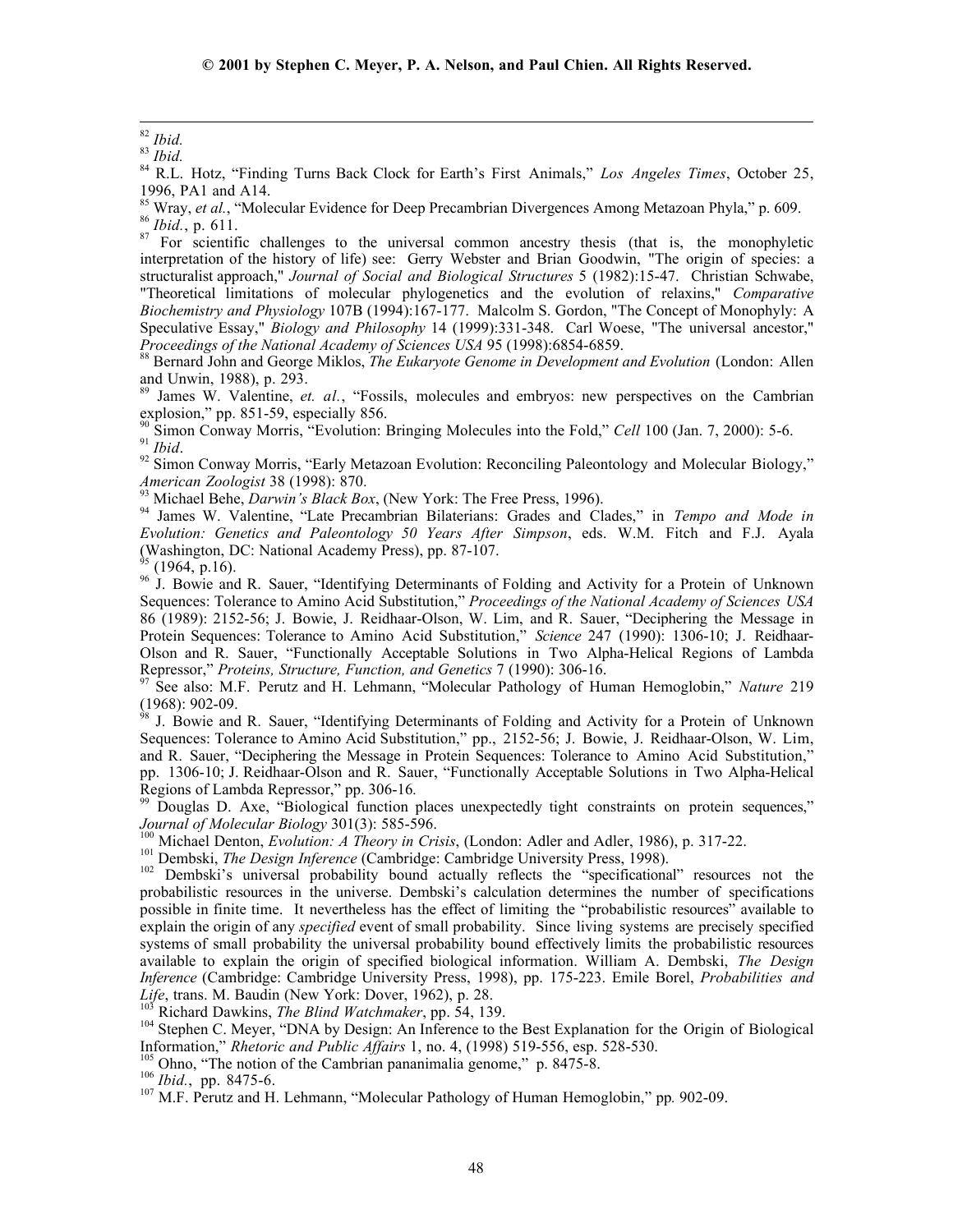108 P.W.J. Rigby, B.D. Burleigh, and B.S. Hartley, "Gene Duplication in Experimental Enzyme Evolution," p.200. E. Zuckerkandl, "The Appearance of New Structures in Proteins During Evolution,"  $p.21.$ 

109 George L.G. Miklos, "Emergence of organizational complexities during metazoan evolution: perspectives from molecular biology, paleontology and neo-Darwinism," *Memoirs of the Association of Australasian Paleontologists* 15 (1993): 7-41; p. 26.<br><sup>110</sup> Dawkins, *The Blind Watchmaker*, pp.47-49.

<sup>111</sup> E. Zuckerkandl, "The Appearance of New Structures in Proteins During Evolution," p.21.<br><sup>112</sup> Stuart Kauffman and Simon Levin, "Towards a General Theory of Adaptive Walks on Rugged Landscapes," *Journal of Theoretical Biology* 128 (1987): 11-45. See also Stuart Kauffman, *Origins of Order: Self-Organization and Selection in Evolution* (Oxford: Oxford University Press, 1993), pp. 34-36; p. 35: "Thus adaptation, which must search such rugged landscapes, tends to become trapped in very small regions of the space. Worse, due to the increasing number of conflicting constraints, the peaks become ever poorer compromises among those constraints, withering to mere bumps hardly better than chance agglomerations of the parts."

Marcel Shutzenberger, "Algorithms and the Neo-Darwinian Theory of Evolution," in P.S. Morehead and M.M. Kaplan, eds., *Mathematical Challenges to the Darwinian Interpretation of Evolution*, (Wistar Institute Symposium Monograph, 1967).<br><sup>114</sup> Ohno, "The notion of the Cambrian pananimalia genome," pp. 8475-78.

<sup>116</sup> Simon Conway Morris, "Evolution: Bringing Molecules into the Fold," pp. 1-11.<br><sup>116</sup> Simon Conway Morris, "Evolution: Bringing Molecules into the Fold," pp. 1-11.<br><sup>117</sup> Russell F. Doolittle, "The Origins and Evolution

of the Royal Society of London B 349 (1995): 235-40.<br><sup>118</sup> Stephen L. Wolfe, *Molecular and Cellular Biology* (Belmont, CA: Wadsworth, 1993), pp. 3, 6-19.<br><sup>119</sup> Rebecca A. Clayton, Owen White, Karen A. Ketchum, and J. Crai

Stephen L. Wolfe, *Molecular and Cettural Dividgy*, PP. 276 20.<br><sup>121</sup> *Ibid.*<br><sup>122</sup> H. Lodish, D. Baltimore, *et. al., Molecular Cell Biology* (New York: W.H. Freeman, 1994), pp. 347-48. Stephen L. Wolfe, *Molecular and Cellular Biology*, pp. 546-47.<br><sup>123</sup> Edgell and Russell Doolittle, "Archaebacterial genomics: the complete genome sequence of

*Methanococcus jannaschii*," *BioEssays* 19 (no. 1, 1997): 1-4. Michael Y. Galperin, D. Roland Walker, and Eugene V. Coonin, "Analogous Enzymes: Independent Inventions in Enzyme Evolution," *Genome*

<sup>124</sup> Stephen L. Wolfe, *Molecular and Cellular Biology*, pp. 580-81, 597.<br><sup>125</sup> *Ibid.*, pp. 581-82, 598-600, 894-96.<br><sup>127</sup> *Ibid.*, p. 975.<br><sup>127</sup> *Ibid.*, p. 955-975.<br><sup>128</sup> *Ibid.*, p. 580.<br><sup>129</sup> *Ibid.*, pp. 17-19.<br><sup>13</sup>

Creationists," *St. Louis Post-Dispatch*, November 12, 1999, A15.<br><sup>132</sup> T.H. Frazzetta, "Modeling Complex Morphological Change in Evolution, and A Possible Ecological<br>Analogy," *Evolutionary Theory* 6 (1982): 127-41; p. 12

<sup>133</sup> *Ibid.*, p. 130. 134 According to the serial endosymbiotic theory (SET), a proto-eukaryote engulfed, via the complex process of phagocytosis, an alpha-proteobacterium (which then evolved into mitochondria) and cyanobacterium (which then evolved into plastids [chloroplasts]). Obviously an essential step in this hypothesis would be the ability to engulf another organism – yet SET provides no candidates for the protoeukaryote equipped with this function. "The proto-eukaryote," J.R. Brown and W.F. Doolittle note, "was proposed to have a rudimentary cytoskeleton, since such innovation would be necessary for phagocytosis...Although bacteria living intracellularly in a different bacterial species have been reported, phagocytosis by a bacterium has never been observed. Nor is there any evidence for the existence of the sophisticated RNA-based organisms with cytoskeletons" ("*Archaea* and the Prokaryote-to-Eukaryote Transition," *Microbiology and Molecular Biology Reviews* 61 (1997): 456-502; p. 463).